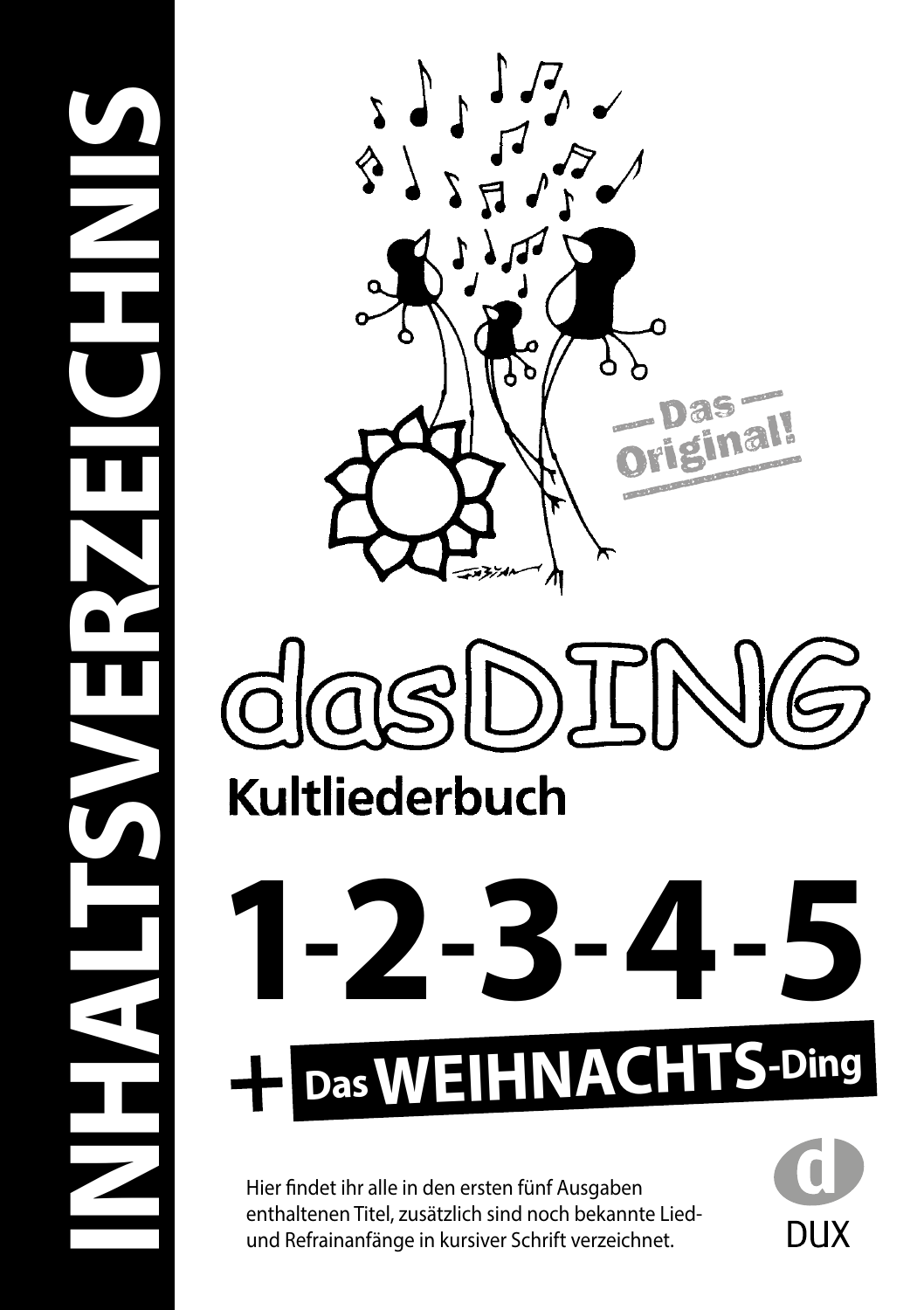|                                  | and            | Seite          |              |
|----------------------------------|----------------|----------------|--------------|
|                                  | ∞              | ohne<br>Noten  | mit<br>Noten |
| 1973                             | 4              | 302            | 302          |
| 10.000 Tränen                    | 5              | 1              | 1            |
| 1000 und 1 Nacht (Zoom!)         | 1              | 397            | 427          |
| 13 Tage                          | $\overline{2}$ | 303            | 123          |
| 2 mal 3 macht 4 widewidewitt     | 1              | 116            | 310          |
| und 3 macht neune                |                |                |              |
| 21 Guns                          | 4              | 279            | 279          |
| 25 Minutes                       | 4              | 43             | 43           |
| 25 Years Of My Life And Still    | 1              | 1              | 1            |
| 3 weiße Tauben                   | 1              | 5              | 5            |
| 36 Grad                          | 4              | 1              | 1            |
| 50 Ways To Leave Your Lover<br>. | $\overline{2}$ | 59             | 65           |
| 500 Miles                        | 1              | 84             | 92           |
| 51st State                       | 1              | 174            | 184          |
| 54, 74, 90, 2010                 | 3              | 52             | 50           |
| $74 - 75$                        | 1              | 208            | 219          |
| 80 Millionen                     | 5              | $\overline{2}$ | 2            |
| 99 Luftballons                   | 1              | 102            | 110          |
|                                  |                |                |              |

### **A**

| A Christmas Song                     | W | 1   | 1   |
|--------------------------------------|---|-----|-----|
| A Church House, Gin House,           | 4 | 95  | 95  |
| A School House, Out House            |   |     |     |
| A dios le pido                       | 3 | 80  | 78  |
| A Girl Like You                      | 5 | 3   | 3   |
| A Groovy Kind Of Love                | 1 | 86  | 94  |
| A Hard Day's Night                   | 2 | 232 | 245 |
| A Hard Rain's Gonna Fall             | 2 | 376 | 377 |
| A Hazy Shade Of Winter               | 3 | 21  | 19  |
| A Horse With No Name                 | 1 | 285 | 303 |
| A Kind Of Magic                      | 2 | 235 | 248 |
| A La La La La Long                   | 2 | 32  | 34  |
| A Little Less Conversation           | 3 | 109 | 110 |
| A New Day Has Come                   | 4 | 78  | 78  |
| A Night Like This                    | 4 | 326 | 326 |
| A Room With A View                   | 3 | 142 | 142 |
| A Spaceman Came Travelling           | 2 | 176 | 187 |
| <b>A Thousand Miles</b>              | 5 | 4   | 4   |
| A Vacation In A Foreign Land         | 1 | 179 | 188 |
| A Walk In The Park                   | 4 | 160 | 160 |
| A Whiter Shade Of Pale               | 1 | 349 | 372 |
| A Winter's Tale                      | W | 2   | 2   |
| A Word In Spanish                    | 4 | 5   | 5   |
| Ab in den Süden                      | 2 | 81  | 88  |
| Aba haidschi bumbaidschi             | W | 3   | 3   |
| Abenteuerland                        | 3 | 242 | 244 |
| Aber bitte mit Sahne                 | 1 | 190 | 199 |
| Aber dich gibt's nur einmal für mich | 3 | 294 | 298 |
| Abracadabra                          | 3 | 179 | 180 |

|                                       |                         | Seite          |              |
|---------------------------------------|-------------------------|----------------|--------------|
|                                       | Band                    | ohne<br>Noter  | mit<br>Noten |
| Abschied nehmen                       | 4                       | 186            | 186          |
| Achterbahn                            | 5                       | $\overline{5}$ | 5            |
| Achy Breaky Heart                     | 2                       | 76             | 82           |
| Adesso tu                             | 2                       | 38             | 38           |
| Adeste, fideles                       | W                       | 216            | 223          |
| Adieu, mein kleiner Gardeoffizier     | 2                       | 181            | 192          |
| Advertising Space                     | 3                       | 260            | 262          |
| Africa                                | $\overline{a}$          | 14             | 16           |
| Africa                                | 4                       | 64             | 64           |
| After All That We've Been Through     | $\overline{\mathbf{3}}$ | 217            | 220          |
| Again                                 | $\overline{a}$          | 323            | 336          |
| Against All Odds                      | $\ddot{ }$              | 60             | 56           |
| Against The Wind                      | 4                       | 48             | 48           |
| Ah, Look At All The Lonely People     | $\overline{\mathbf{3}}$ | 200            | 203          |
| Ai se eu te pego                      | 4                       | 165            | 165          |
| Aicha                                 | <b>1</b>                | 251            | 267          |
| Ain't No Sunshine                     | 3                       | 39             | 37           |
| Ain't Nobody                          | 5                       | 6              | 6            |
| Ain't That Just The Way               | 4                       | 180            | 180          |
| Albatros                              | 2                       | 248            | 261          |
| Alejandro                             | 5                       | 7              | 7            |
| Aline                                 | 2                       | 55             | 61           |
| Alive                                 | 4                       | 196            | 196          |
| Alkohol                               | $\overline{2}$          | 8              | 8            |
| All Alone On Christmas                | W                       | 4              | 4            |
| All Along The Watchtower              | 1                       | 13             | 13           |
| All By Myself                         | 1                       | 14             | 14           |
| All For Love                          | 4                       | 96             | 96           |
| All Good Things (Come To An End)      | 4                       | 310            | 310          |
| All I Need Is The Rhythm Divine       | 2                       | 182            | 193          |
| All I Needed Was The Love You Gave    | 2                       | 111            | 121          |
| All I Wanna Do Is Make Love To You    | 3                       | 138            | 138          |
| All I Want For Christmas Is You       | W                       | 197            | 197          |
| All I Want Is You                     | 3                       | 328            | 333          |
| All My Bags Are Packed                | 1                       | 77             | 85           |
| All My Life I've Been Waiting For You | 3                       | 25             | 23           |
| All My Loving                         | $\overline{a}$          | 334            | 349          |
| All Night Long (All Night)            | 3                       | 144            | 144          |
| All Of Me                             | 5                       | 8              | 8            |
| All Of My Life Where Have You Been    | 2                       | 323            | 336          |
| All Out Of Love<br>.                  | 3                       | 145            | 145          |
| All Summer Long                       | 4                       | 342            | 342          |
| All That She Wants                    | 1                       | 21             | 23           |
| All The Leaves Are Brown              | 1                       | 83             | 91           |
| All The Right Moves                   | $\frac{4}{1}$           | 363            | 363          |
| All The Small Things                  | 5                       | $\frac{9}{10}$ | 9            |
| All The Things She Said               | 5                       | 10             | 10           |
| All This Time                         | 4                       | 345            | 345          |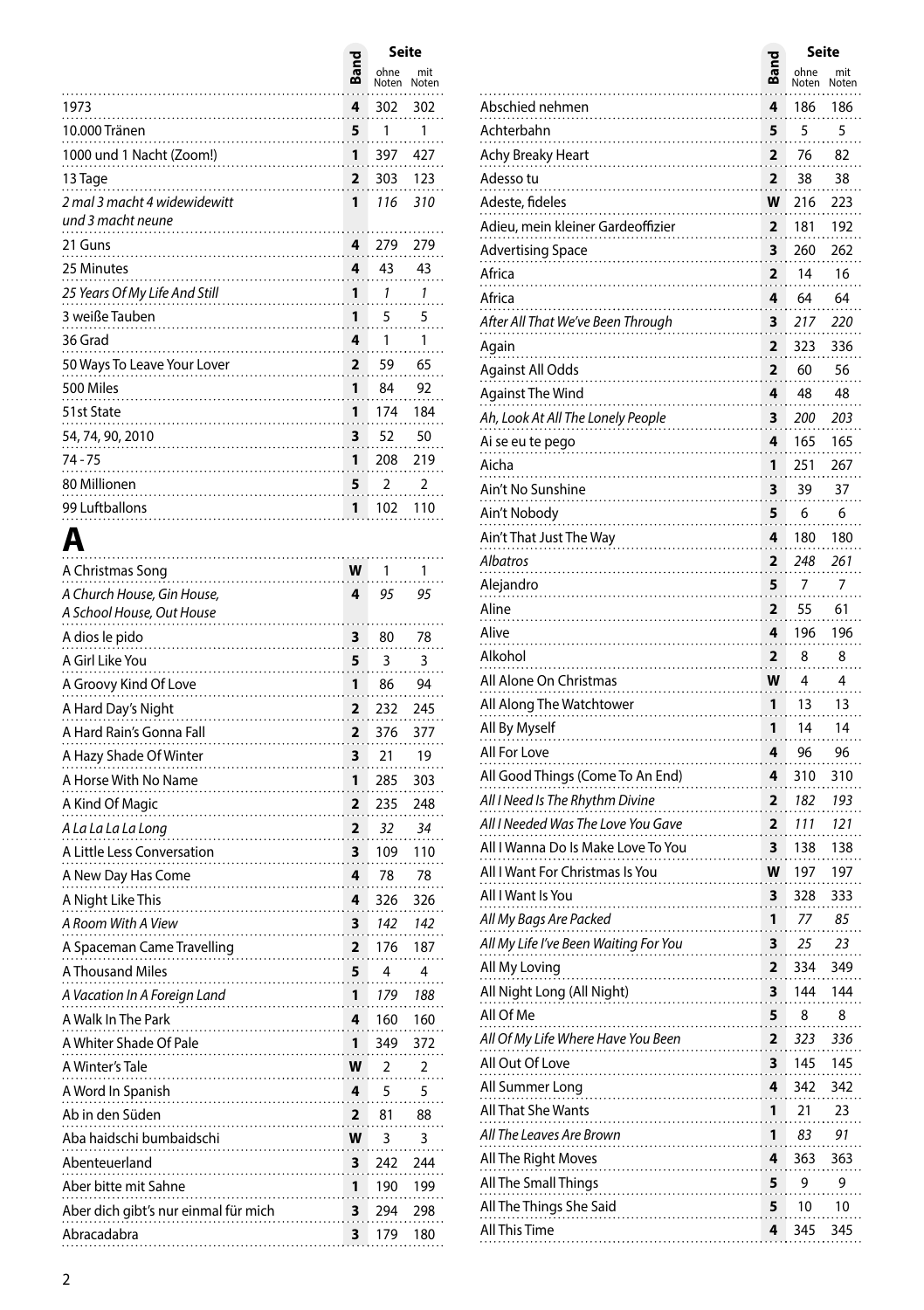|                                        |                | <b>Seite</b>  |                |
|----------------------------------------|----------------|---------------|----------------|
|                                        | Band           | ohne<br>Noten | mit<br>Noten   |
| All We Hear Is Radio Ga Ga             | 2              | 56            | 62             |
| All You Need Is Love                   | 2              | 204           | 215            |
| All You Zombies                        | 1              | 27            | 29             |
| Alle fangt an                          | W              | 5             | 5              |
| Alle Jahre wieder                      | w              | 6             | 6              |
| Allein allein                          | 4              | 245           | 245            |
| Alles aus Liebe                        | 4              | 232           | 232            |
| Alles nur geklaut                      | 1              | 12            | 12             |
| Alles was ich brauche bi               | 3              | 370           | 374            |
| Alles wird sich ändern                 | 2              | 101           | 109            |
| Almost Heaven, West Virginia           | 1              | 40            | 45             |
| Almost Lover                           | 4              | 32            | 32             |
| Aloha heja he                          | 3              | 224           | 226            |
| Alone                                  | 2              | 155           | 165            |
| Along Comes Mary                       | $\overline{a}$ | 349           | 366            |
| Als die kleine Jane grade 18 war       | 1              | 254           | 270            |
| Als die Welt verloren                  | W              | 7             | $\overline{z}$ |
| Als ich bei meinen Schafen             | W              | 8             | 8              |
| Alt wie ein Baum                       | з              | 160           | 161            |
| Altbier Lied                           | 4              | 330           | 330            |
| <b>Altes Fieber</b>                    | 4              | 331           | 331            |
| Always                                 | 1              | 375           | 401            |
| Always Look On The Bright Side Of Life | 2              | 355           | 371            |
| Always On My Mind                      | 2              | 244           | 257            |
| Am Ende denk ich immer nu<br>r an Dich | 5              | 11            | 11             |
| Am Fenster                             | 3              | 161           | 162            |
| Am Freitag auf'd Nacht                 | 1              | 131           | 138            |
| Am Sonntag will mein Süßer             | 1              | 204           | 215            |
| mit mir segeln gehn                    |                |               |                |
| Am Tag, als Conny Kramer starb         | 1              | 141           | 148            |
| Am Weihnachtsbaum die Lichter brenner  | W              | 9             | 9<br>٢.        |
| Amadeus                                | 2              | 148           | 158            |
| Amarillo                               | 3              | 319           | 324            |
| Amazing                                | 5              | 12            | 12             |
| Amazing Grace                          | 2              | 282           | 294            |
| American Pie                           | י<br>!         | 214           | 225            |
| American Woman                         | 5              | 13            | 13             |
| Amoi seg ma uns wieder                 | 5              | 14            | 14             |
| Amor                                   | 4              | 85            | 85             |
| Amore per sempre                       | 4              | 177           | 177            |
| Amsterdam                              | 5              | 15            | 15             |
| An Angel                               | 3              | 140           | 140            |
| An der Nordseeki                       | 2              | 230           | 243            |
| An der Umgehungsstraße                 | 1              | 158           | 167            |
| An Englishman In New York              | $\ddot{ }$     | 274           | 286            |
| An Independent Love Song               | 1              | 269           | 284            |
| An Wunder                              | 5              | 16            | 16             |
|                                        |                |               |                |

|                                                               |      | Seite                         |
|---------------------------------------------------------------|------|-------------------------------|
|                                                               | Band | ohne<br>mit<br>Noten<br>Noten |
| And If This Is What We've Got, Then<br>What We've Got Is Gold | 4    | 133<br>133                    |
| And Now, The End Is Near                                      | 1    | 274<br>291                    |
| And The Operator Says "40 Cents I                             | 2    | 210<br>223                    |
| And The Wind Cries Mary                                       | 2    | 17<br>19                      |
| And There Won't Be Snow In                                    | 3    | 133<br>133                    |
| Africa This Christmas Time                                    |      |                               |
| And Through It All She Offers Me Protection                   | 2    | 146<br>156                    |
| And You Can Tell Everybody                                    | 1    | 39<br>44                      |
| Angel Of Harlem                                               | 2    | 65<br>71                      |
| Angels                                                        | 2    | 146<br>156                    |
| Angie                                                         | 1    | 50<br>54                      |
| Anita                                                         | 1    | 198<br>207                    |
| A-N-N-A                                                       | 3    | 28<br>26                      |
| Annie Are You Ok? So, Annie Are                               | 4    | 129<br>129                    |
| You Ok? Are You Ok, Annie?                                    |      |                               |
| Annie's Song                                                  |      | 29<br>31                      |
| Anorak                                                        | 5    | 17<br>17                      |
| Another Brick In The Wall Part II                             | 1    | 206<br>217                    |
| Another Cup Of Coffee                                         | 4    | 62<br>62                      |
| Another Day In Paradise                                       | 2    | 120<br>130                    |
| Another One Bites The Dust                                    | 1    | 69<br>78                      |
| Another World                                                 | 1    | 47<br>$\frac{51}{1}$          |
| Anti Hero                                                     | 4    | 364<br>364                    |
| Anton aus Tirol                                               | 3    | 10<br>$\overset{8}{\cdot}$    |
| Antrag auf Erteilung eines Antragformulars                    | 4    | 394<br>401                    |
| Anybody Seen My Baby?                                         | 3    | 405<br>409                    |
| Apologize                                                     | 3    | 87<br>85                      |
| Applaus, Applaus                                              | 4    | 237<br>237                    |
| Aquarius                                                      | 1    | 48<br>52                      |
| Are You Lonesome Tonight?                                     | 2    | 33<br>35                      |
| Arms Of Mary                                                  | 4    | 273<br>273                    |
| Around The World                                              | 2    | 310<br>324                    |
| Arthur's Theme (Best That You Can Do)                         | 4    | 4<br>4                        |
| Aruba, Jamaica, Oh I Wanna Take Ya                            | 1    | 391<br>419                    |
| As Sly As A Fox, As Strong As An Ox                           | 4    | 226<br>226                    |
| As Tears Go By                                                | 1    | 328<br>349                    |
| As The Snow Flies                                             | 1    | 87<br>95                      |
| As Time Goes By                                               | 3    | 299<br>303                    |
| Aserejé (The Ketchup Song)                                    | 3    | 64<br>67                      |
| Astronaut                                                     | 5    | 18<br>18                      |
| At First I Was Afraid, I Was Petrified                        | 1    | 177<br>152                    |
|                                                               |      |                               |
| At The Age Of 37<br>.                                         | 2    | 277<br>289                    |
| Atemlos durch die Nacht<br>.                                  | 5    | 19<br>19                      |
| Atlantis                                                      | 2    | 252<br>265                    |
| Auf anderen Wegen<br>.                                        | 5    | 394<br>393                    |
| Auf dem Berge, da wehet der Wind                              | W    | 11<br>11                      |
| Auf der Reeperbahn nachts um halb eins                        |      | 4 353<br>353                  |
| Auf uns                                                       |      | 5 394<br>396                  |
|                                                               |      | 3                             |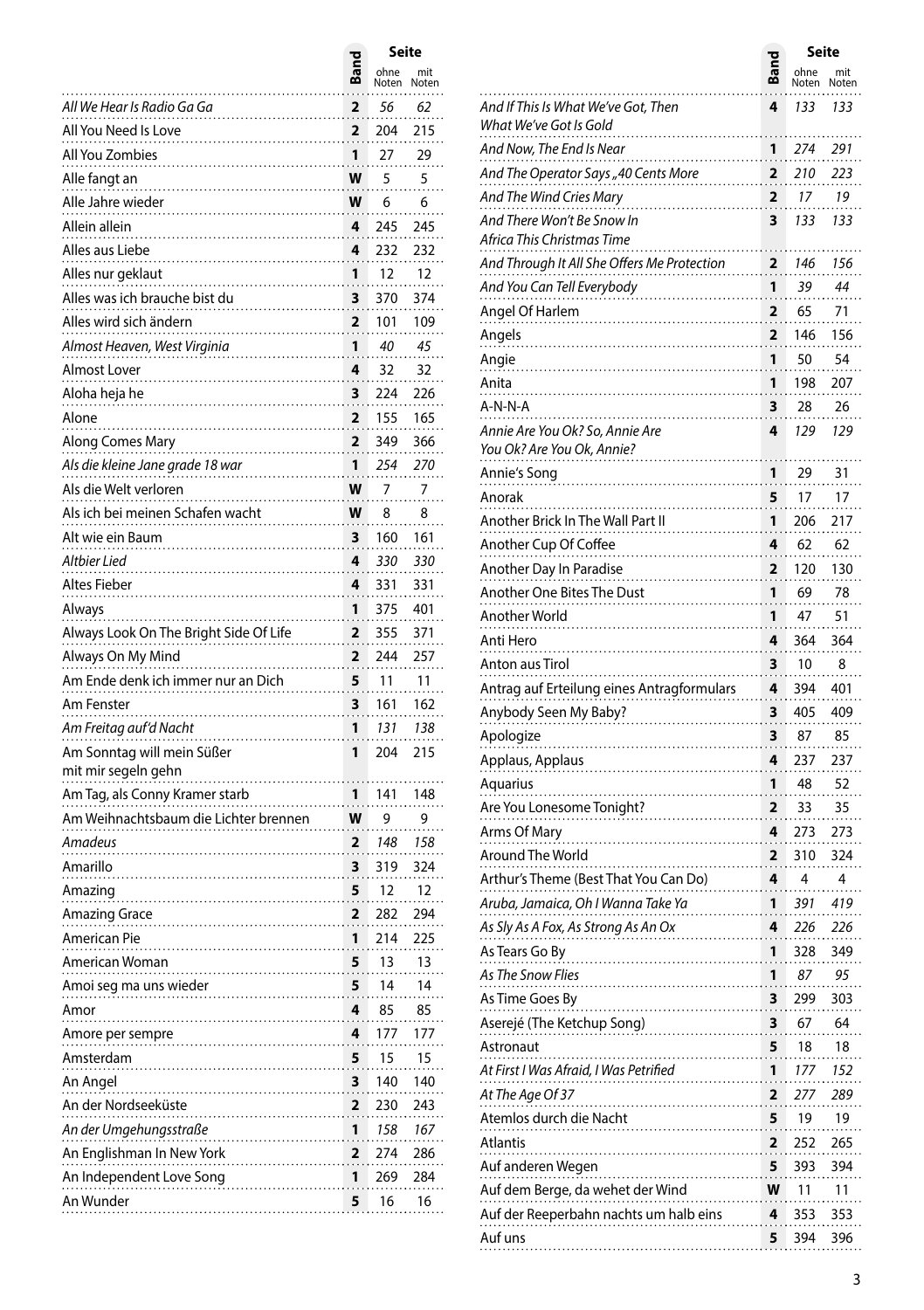|                                           |                         | Seite           |                 |
|-------------------------------------------|-------------------------|-----------------|-----------------|
|                                           | Band                    | ohne<br>Noter   | mit<br>Noten    |
| Auf, auf, ihr Hirten                      | W                       | 10              | 10              |
| Auf, ihr Hirten von dem Schlaf            | w                       | 12              | 12              |
| Augen auf!                                | 4                       | 369             | 369             |
| Auld Lang Syne                            | W                       | 13              | 13              |
| Aurélie                                   | 3                       | 134             | 134             |
| Aux Champs<br>-Elysées                    | 2                       | 67              | $\frac{73}{11}$ |
| Avalon                                    | 4                       | 90              | 90              |
| Ave Maria                                 | W                       | 14              | 14              |
| Away In A Manger                          | W                       | $\frac{15}{11}$ | $\frac{15}{10}$ |
| Ayo Technology                            | 4                       | 280             | 280             |
| В                                         |                         |                 |                 |
| Ba-Ba-Banküberfall                        | 2                       | 40              | 43              |
| Babe                                      | 1                       | 377             | 404             |
| Babicka                                   | $\overline{\mathbf{z}}$ | 207             | 220             |
| Baby One More Time                        | 5                       | 20              | 20              |
| Baby, It's Cold Outside                   | w                       | 210             | 217             |
| Baby, Join Me In Death                    | $\ddot{\mathbf{3}}$     | 388             | 392             |
| Bacardi Feeling                           | 2                       | 44              | 47              |
| Back For Good                             | 3                       | 66              | 63              |
| Back In The U.S.S.R                       |                         | 21              | 21              |
| Back To Black                             | 5<br>5                  | 22              | 22              |
| Backen für den Weihna                     | W                       | 16              | 16              |
| Bad                                       | 3                       | 196             | 199             |
| Bad Bad Leroy Brown                       | 5                       | 23              | 23              |
| Bad Case Of Loving You                    | 4                       | 125             | 125             |
| <b>Bad Day</b>                            | 5                       | 24              | 24              |
| <b>Bad Guy</b>                            |                         | 25              | 25              |
| Bad Habits                                | 5<br>5                  | 26              | 26              |
|                                           | 1                       | 15              |                 |
| Bad Moon Rising                           |                         |                 | 15              |
| Baila me                                  | 2                       | 18              | 20              |
| Bailamos                                  | 1                       | $\frac{51}{11}$ | 55              |
| Bailando                                  | 3                       | 346             | 350             |
| <b>Baker Street</b>                       | 1                       | 96              | 104             |
| Bakerman                                  | 4                       | 150             | 150             |
| Bald nun ist                              | w                       | 17              | 17              |
| Ballad                                    | $\ddot{ }$              | 287             | 299             |
| Ballroom Blitz                            | 2                       | 371             | 389             |
| Bamboleo                                  | 2                       | 78              | 84              |
| Banana Boat Song                          | 2                       | 189             | 200             |
| Barbara Ann<br>.                          | 3                       | 124             | 124             |
| Barbie Girl                               | $\frac{5}{1}$           | 27              | 27              |
| <b>Basket Case</b>                        | 1                       | 213             | 224             |
| Bat Out Of Hell                           | 4                       | 398             | 404             |
| <b>Battles</b>                            | $\ddot{ }$              | $\frac{52}{11}$ | 58              |
| Bayern                                    | 4                       | 233             | 233             |
| Be Alright                                | $\frac{5}{1}$           | 28              | 28              |
| Be Sure To Wear Some Flowers In Your Hair | 1                       | 130             | 137             |

|                                              |                | Seite            |                 |
|----------------------------------------------|----------------|------------------|-----------------|
|                                              | Band           | ohne<br>Noter    | mit<br>Noten    |
| Beast Of Burden                              | 3              | 197              | 200             |
| Beat It                                      | 4              | 294              | 294             |
| Beautiful                                    | 3              | $\frac{59}{11}$  | 57              |
| Beautiful                                    | 5              | 29               | 29              |
| <b>Beautiful Day</b>                         | з              | 246              | 248             |
| Beautiful Girl                               | 1              | 216              | 213             |
| <b>Beautiful Noise</b>                       | 4              | 182              | 182             |
| Because I Got High                           | 2              | 228              | 241             |
| Because I Love You                           | 5              | 30               | 30              |
| Because Of You                               | 5              | 31               | 31              |
| Because The Night                            | 1              | 217              | 227             |
| Bed Of Roses                                 | 1              | 218              | 228             |
| Bedingungslos                                | 5              | 32               | 32              |
| Beds Are Burning                             | $\overline{a}$ | 381              | 397             |
| Before You Go                                | 5              | $\frac{33}{11}$  | $\frac{33}{11}$ |
| Behind Blue Eyes                             | 2              | 11               | 11              |
| Beinhart                                     | 3              | 215              | 218             |
| Belfast                                      | 5              | 34               | 34              |
| Belfast Child                                | 2              | 87               | 96              |
| Believer                                     | 2              | 338              | 353             |
| Bella Ciao                                   | 2              | 301              | 313             |
| Bella, Bella, Bella Marie                    | 1              | 332              | 353             |
| Bergvagabunden                               | 1              | 148              | 157             |
| Besser geht's nicht                          | 3              | 61               | 59              |
| <b>Bette Davis Eyes</b>                      | 1              | 279              | 297             |
| Biene Maja                                   | 2              | 200              | 211             |
| Big Big World                                | 1              | 53               | 58              |
| Big Girls Don't Cry                          | 4              | 382              | 383             |
| Big In Japan                                 | 2              | 365              | 383             |
| Biko                                         | 5              | 35               | 35              |
| Billie Jean                                  | 4              | 41               | 41              |
| Bin i Gottfriedstutz e Kiosk odeı            | 4              | 191              | 191             |
| bin i öppe ne Bank?                          |                |                  |                 |
| Bis zum bitteren Ende                        | 5              | $\frac{36}{11}$  | 36              |
| Bitch                                        | 1              | 315              | 335             |
| <b>Black Betty</b>                           | 3              | 5                | 3               |
| Black Hole Sun                               | 1              | 60               | 67              |
| Black Is Black                               | 4              | 161              | 161             |
| <b>Black Saturday</b><br><b>Black Velvet</b> | 5<br>1         | 37<br>61         | 37              |
| ----------------                             |                | .                | 68<br>.         |
| Blame It On Me<br><b>Blasphemous Rumours</b> | $\overline{5}$ | 38<br>.          | 38<br>.         |
| Blau blüht der Enzian                        | $\frac{5}{2}$  | $\frac{39}{100}$ | $\frac{39}{1}$  |
| .                                            | 5<br>2         | 40 40<br>117     | - 127           |
| <b>Blaue Augen</b>                           | 1              |                  | 69              |
| <b>Blaze Of Glory</b><br>Bleeding Love       | 4              | 62<br>214        | 214             |
| <b>Blinded By The Light</b>                  | 4              | 376              | .<br>376        |
| .<br><b>Blood Money</b>                      | 1              | 65               | 72              |
| .                                            |                |                  |                 |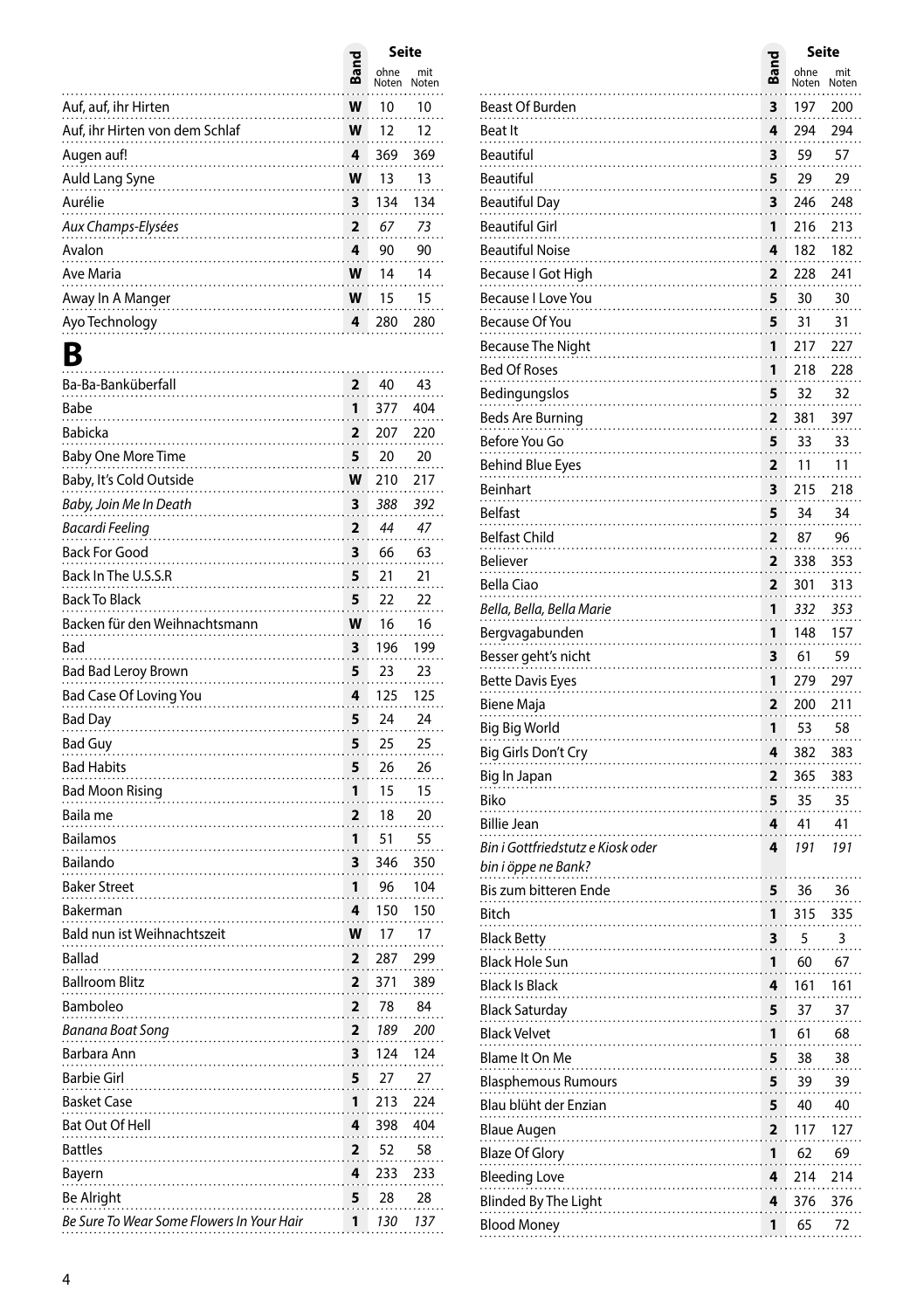|                                   |                         | <b>Seite</b>    |                 |
|-----------------------------------|-------------------------|-----------------|-----------------|
|                                   | Band                    | ohne<br>Noten   | mit<br>Noten    |
| Blowin' In The Wind               | 1                       | 167             | 176             |
| <b>Blue Christmas</b>             | W                       | 18              | 18              |
| <b>Blue Eyes</b>                  | 3                       | 380             | 384             |
| Blue Hotel                        | 3                       | 291             | 295             |
| Blue Night Shadow                 | $\ddot{\mathbf{3}}$     | $\frac{37}{11}$ | 35              |
| Blue Suede Shoes                  | 1                       | $\frac{45}{10}$ | 49              |
| Blue, Blue, Blue, Johnny Blı      | $\ddot{ }$              | 20              | 22              |
| Blueprint                         | 3                       | 397             | 401             |
| Blumen im Garten,<br>anzia Arten  | 1                       | 390             | 418             |
| Boat On The River                 | 4                       | $\frac{76}{1}$  | $\frac{76}{11}$ |
| Bobby Brown                       | $\overline{\mathbf{5}}$ | 41              | 41              |
| Bobfahrerlied                     | 5                       | 42              | 42              |
| Bochum                            | 2                       | 4               | 4               |
| Bodo mit dem Bagger               | 4                       | 156             | 156             |
| Bohemian Like You                 | 3                       | 322             | 327             |
| Bohemian Rhapsody                 | 1                       | 32              | 34              |
| Bologna                           | 5                       | 43              | 43              |
| Bonanza                           | 4                       | 61              | 61              |
| Bonfire Heart                     | 4                       | 208             | 208             |
| Bongo Bong                        | 5                       | 44              | 44              |
| Bonnie & Clyde                    | 5                       | 45              | 45              |
| Born In The USA                   | 1                       | 67              | 74              |
| Born To Be Wild                   | 1                       | 330             | 351             |
| Born To Run                       | 1                       | 288             | 306             |
| <b>Boulevard Of Broken Dreams</b> | 3                       | 383             | 387             |
| Boys Don't Cry                    | 2                       | 326             | 341             |
| <b>Brand New Toy</b>              | 4                       | 33              | 33              |
| Brandenburg                       | 5                       | 46              | 46              |
| <b>Break My Stride</b>            | 4                       | 34              | 34              |
| Breakfast At Tiffany's            | 1                       | 331             | 352             |
| Breakfast In America              | 1                       | 70              | 79              |
| Breathless                        | 2                       | 194             | 205             |
| Brenna tuat's guat                | $\frac{5}{10}$          | 47              | 47              |
| Brennend heißer Wüstensand        | 4                       | 31              | 31              |
| <b>Bridge Over Troubled Water</b> | 1                       | 20              | 22              |
| Bright Eyes                       | 1                       | 81              | 89              |
| Brighter Than The Sun             | 5                       | 48              | 48              |
| Bring Me Some Water               | 1                       | 219             | 231             |
| Bring Me To Life                  | 5                       | 49              | 49              |
| Broken Strings                    | 4                       | 298             | 298             |
| Broken Wings                      | 2                       | 279             | 291             |
| Bronze, Silber und Gold<br>.      | 1                       | 157             | 166             |
| Brothers In Arms<br>.             | 2                       | 72              | 78              |
| Brown Eyed Girl                   | $\ddot{\mathbf{3}}$     | 268             | 270             |
| Brown Girl In The Ring            | 2                       | 387             | 404             |
| Bruttosozialprodukt               | 1                       | 281             | 299             |
| <b>Bubbly</b>                     | 4                       | $\frac{8}{1}$   | 8               |
| Budapest                          | $\overline{5}$          | $\frac{50}{10}$ | $\frac{50}{10}$ |

|                                            |             | <b>Seite</b>            |  |
|--------------------------------------------|-------------|-------------------------|--|
|                                            | <b>Band</b> | ohne mit<br>Noten Noten |  |
| <b>Buffalo Soldier</b><br><u>1 159 168</u> |             |                         |  |
| Buona Sera                                 |             |                         |  |
| <b>Burn It Down</b><br>vn 4                |             | 68 68                   |  |
| Burning Heart <b>4</b> 198 198             |             |                         |  |
| Butterfly 1 189 198                        |             |                         |  |
| By The Rivers Of Babylon<br>2 5 5 5        |             |                         |  |
|                                            |             | 5 52 52                 |  |
| <b>Bye Bye Love</b>                        | 1           | 107 115                 |  |

### **C**

|                                        |                      | Noten           | Noten           |
|----------------------------------------|----------------------|-----------------|-----------------|
| Buffalo Soldier                        | 1                    | 159             | 168             |
| Buona Sera                             | 5                    | 51              | $\frac{51}{1}$  |
| Burn It Down                           | 4                    | 68              | 68              |
| Burning Heart                          | 4                    | 198             | 198             |
| Butterfly                              | 1                    | 189             | 198             |
| <b>By The Rivers</b><br>Of Babylon     | $\overline{a}$       | $\frac{5}{10}$  | $\frac{5}{1}$   |
| Bye Bye                                | 5                    | $\frac{52}{11}$ | $\frac{52}{11}$ |
| Bye Bye Love                           | 1                    | 107             | 115             |
|                                        |                      |                 |                 |
|                                        |                      |                 |                 |
| C'est La Vie Say The Old Folks         | 2                    | 213             | 226             |
| C'était la veille de Noël              | W                    | 20              | 20              |
| Café Oriental                          | 3                    | 85              | 83              |
| California Blue                        | 5                    | $\frac{53}{11}$ | $\frac{53}{11}$ |
| California Dreaming                    | 1                    | 83              | 91              |
| California Girls                       | $\overline{a}$       | 143             | 153             |
| California King Bed                    | 4                    | 275             | 275             |
| Californication                        | $\ddot{\phantom{0}}$ | 166             | 167             |
| Call Me                                | 5                    | 54              | 54              |
| Call Me Maybe                          | 5                    | $\frac{55}{10}$ | $\frac{55}{10}$ |
| Call You Up In The Middle Of The Night | 1                    | 6               | 6               |
| Calling America                        | 5                    | $\frac{56}{10}$ | 56              |
| Calm After The Storn                   | 5                    | $\frac{57}{1}$  | 57              |
| Cambodia                               | 5                    | $\frac{58}{11}$ | $\frac{58}{11}$ |
| Camouflage                             | 1                    | 72              | 76              |
| Can You Feel The Love Tonight          | 1                    | 66              | 73              |
| Can't Fight The Moonlight              | 3                    | 331             | 336             |
| Can't Fight This Feeling               | 3                    | 18              | 16              |
| Can't Get You Out Of My Head           | 5                    | 59              | 59              |
| Can't Help Falling In Love             | 2                    | 98              | 106             |
| Can't Stop Thinking Of You             | ä,<br>2              | 385             | 400             |
| Can't Take My Eyes Off You             | 5                    | 60              | 60              |
| Can't Wait Until Tonight               | 4                    | 83              | 83              |
| Candle In The Wind                     | 1                    | 220             | 232             |
| Capri-Fischer                          | 1                    | 332             | 353             |
| Carbonara                              | 2                    | 198             | 209             |
| Careless Whisper                       | 3                    | 379             | 383             |
| Carol Of The Bells                     | W                    | 19              | 19              |
| Carrie                                 | 2                    | 103             | 111             |
| Castle Of Glass                        | 4                    | 328             | 328             |
| Castle On The Hill                     | 5                    | 61              | 61              |
| Cat's In The Cradle                    | 1                    | 224             |                 |
|                                        | 2                    | 125             | 235             |
| Catch Me<br>.<br>Cause I'm Your Lady   | 2                    | 45              | 135<br>48       |
| .                                      |                      |                 |                 |
| Cecilia                                | $\cdot$ <sup>2</sup> | 319             | 332             |
| Cello<br>.                             | 1                    | 386             | 409             |
| Centerfold                             | 2                    | 258             | 270             |
| Chain Reaction                         | 5                    | 62              | 62              |
|                                        |                      |                 |                 |
|                                        |                      |                 | 5               |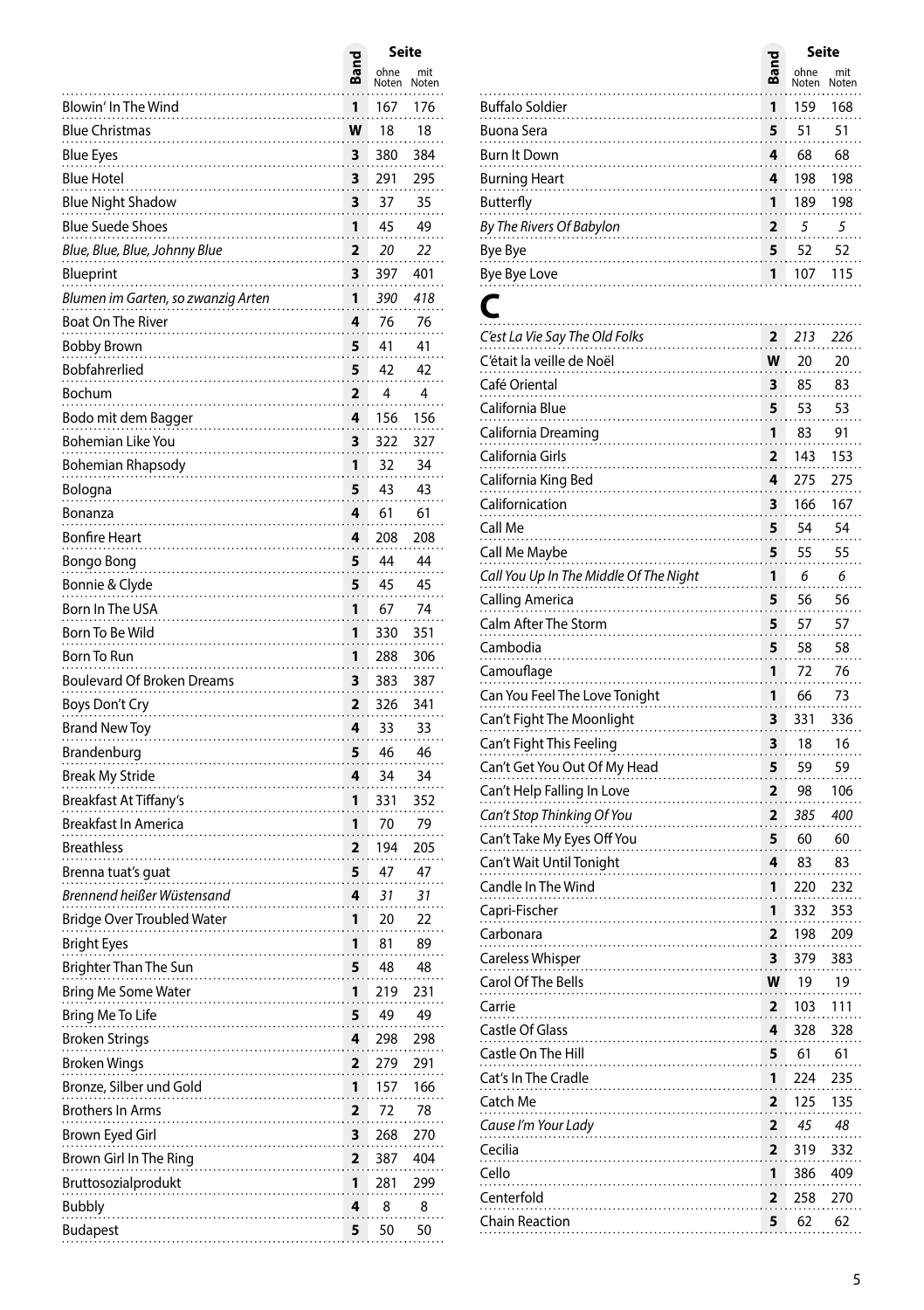|                                             |                         | Seite                    |  |
|---------------------------------------------|-------------------------|--------------------------|--|
|                                             |                         | ohne<br>mit              |  |
|                                             |                         | Noten<br>Noten           |  |
| Champs Elysées                              | 2                       | 67<br>73                 |  |
| Chasing Cars                                | 4                       | 219<br>219               |  |
| Che sarà                                    | 3                       | 81<br>$\frac{79}{11}$    |  |
| Cheer Up Sleepy Jean, Oh, What Can It Mean  | 3                       | 245<br>247               |  |
| Cheerleader                                 | 5                       | 63<br>63                 |  |
| Cheri Cheri Lady                            | 3                       | 210<br>213               |  |
| Cherish                                     | $\overline{\mathbf{5}}$ | 64<br>64                 |  |
| Chicago                                     | 5                       | 65<br>65                 |  |
| Child In Time                               | 2                       | 62<br>67                 |  |
| China In Your Hand                          | з                       | 107<br>108               |  |
| Chiquitita                                  | 1                       | 297<br>315               |  |
| Chirpy Chirpy Cheep Cheep                   | 3                       | 74<br>71                 |  |
| Chöre                                       | 5                       | 66<br>66                 |  |
| Christmas                                   | W                       | 212<br>219               |  |
| Christmas Day                               | W                       | 21<br>21                 |  |
| Christmas In My Heart                       | W                       | 198<br>198               |  |
| Christmas Is The Time Of The Year           | W                       | 22<br>22                 |  |
| Christmas Lights                            | W                       | 199<br>200               |  |
| Christmas Star                              | W                       | 200<br>201               |  |
| Christmas Through Your Eyes                 | W                       | 23<br>23                 |  |
| Christmas Time (Bryan Adams)                | W                       | 24<br>24                 |  |
| Christmas Time (Don't Let The Bells End)    | W                       | 25<br>25                 |  |
| Christmas Time (The Smashing Pumpkins)      | W                       | 26<br>26                 |  |
| Christmas Time Again                        | w                       | 27<br>27                 |  |
| Christmas Time Is Here                      | W                       | 28<br>28                 |  |
| Christmas Without You                       | W                       | 29<br>29                 |  |
| Circle In The Sand                          | 5                       | 67<br>67                 |  |
| Circle Of Life                              | 3                       | 128<br>128               |  |
| <b>City Of New Orleans</b>                  |                         | 28<br>30                 |  |
|                                             | $\ddot{ }$<br>2         |                          |  |
| Claire<br>Clocks                            | з                       | 126<br>136<br>253<br>255 |  |
|                                             | 2                       |                          |  |
| Close Your Eyes And I'll Kiss You           |                         | 334<br>349               |  |
| Close Your Eyes, Give Me Your Hand, Darling | 1                       | 368<br>393               |  |
| <b>Cloud Number Nine</b>                    | 5                       | 68<br>68                 |  |
| Cocaine                                     | 3                       | $\frac{51}{1}$<br>49     |  |
| Codo                                        | 2                       | 331<br>346               |  |
| Cold As Christmas                           | W                       | 30<br>30                 |  |
| Cold As Ice                                 | 5                       | 69<br>69                 |  |
| Colours                                     | 3                       | 292<br>296               |  |
| Come All Without, Come All Within           | 1                       | 165<br>174               |  |
| Come As You Are<br>.                        | з                       | 352<br>356               |  |
| Come Back And Stay<br>.                     | 5                       | $\frac{70}{1}$<br>70     |  |
| Come On Eileen<br>.                         | 5                       | 71<br>71                 |  |
| Come On Over Have Some Fun<br>.             | 2                       | 44<br>47                 |  |
| Come To Sin                                 | 2                       | 152<br>162               |  |
| Come Together<br>.                          | 2                       | 301<br>289               |  |
| Come Undone                                 | $\overline{\mathbf{3}}$ | 155<br>155               |  |
| Come, Missa Tallyman                        | $\overline{\mathbf{c}}$ | 189<br>200               |  |

|                                                 | O | Seite                         |
|-------------------------------------------------|---|-------------------------------|
|                                                 |   | ohne<br>mit<br>Noten<br>Noten |
| Comfortably Numb                                | 3 | 367<br>371                    |
| Comment ça va                                   | 4 | 28<br>28                      |
| Complicated                                     | 3 | 18<br>20                      |
| Con te partirò                                  | 3 | 329<br>334                    |
| Copacabana                                      | 3 | 97<br>96                      |
| Cose della vita<br>- Can't Stop Thinking Of You | 2 | 385<br>400                    |
| Cotton Eye Joe                                  | 3 | 257<br>259                    |
| Could You Be Loved                              | 2 | 294<br>306                    |
| Count On Me                                     | 5 | 72<br>72                      |
| Counting Stars                                  | 4 | 412<br>406                    |
| <b>Country House</b>                            | 2 | 265<br>277                    |
| Country Roads                                   | 1 | 40<br>45                      |
| Cover Me In Sunshine                            | 5 | 73<br>73                      |
| Cover Of The Rolling Stone                      | 4 | 35<br>35                      |
| Coward Of The County                            | 3 | 13<br>11                      |
| Cowboy und Indianer                             | 4 | 231<br>231                    |
| Crazy [Aerosmith]                               | 5 | 74<br>74                      |
| Crazy [Gnarls Barkley]                          | 5 | 75<br>75                      |
| Crazy Little Thing Called Love                  | 3 | 178<br>179                    |
| Creep                                           | 4 | 108<br>108                    |
| Crocodile Rock                                  | 1 | 68<br>75                      |
| Crusader                                        | 1 | 300<br>320                    |
| Cryin'                                          | 4 | 100<br>100                    |
| Crying In The Rain                              | 2 | 179<br>190                    |
| Cuando sei Maria Dolores                        | 2 | 18<br>20                      |
|                                                 |   |                               |
|                                                 |   |                               |
| Da da da                                        | 3 | 342<br>346                    |
| Da nahm er seine Gitarre                        | 2 | 158<br>168                    |
| Da sprach der alte Häuptling der I              | 3 | 194<br>197                    |
| Daddy Cool                                      | 3 | 289<br>293                    |
| Daddy's Girl                                    | 1 | 73<br>81                      |
| Dance With Somebody                             | 4 | 281<br>281                    |
| Dancing In The Dark                             | 5 | 76<br>76                      |
| Dancing Queen                                   | 2 | 138<br>143                    |
| Dancing With A Stranger                         | 5 | 77<br>77                      |
| Dancing With Tears In My Eyes                   | 4 | 159<br>159                    |
| Daniel                                          | 1 | 221<br>233                    |
| Dann trinken wir Schampus, bis wir verrecken    | 4 | 73<br>73                      |
| Danza kuduro                                    |   | 304<br>304                    |
| Das Altbier Lied                                | 4 | 330<br>330                    |
| Das Badner Lied                                 | 5 | 78<br>78                      |
| Das Beste<br>.                                  | 4 | 385<br>387                    |
| Das bisschen Haushalt                           | 5 | 79<br>79                      |
| Das Buch                                        | 5 | 80<br>80                      |
| Das Gefühl                                      | 5 | 81<br>81                      |
| Das geht ab! (Wir feiern die ganze Nacht)       | 4 | 154<br>154                    |
| Das hat die Welt noch nicht gesehen             | 4 | 400<br>406                    |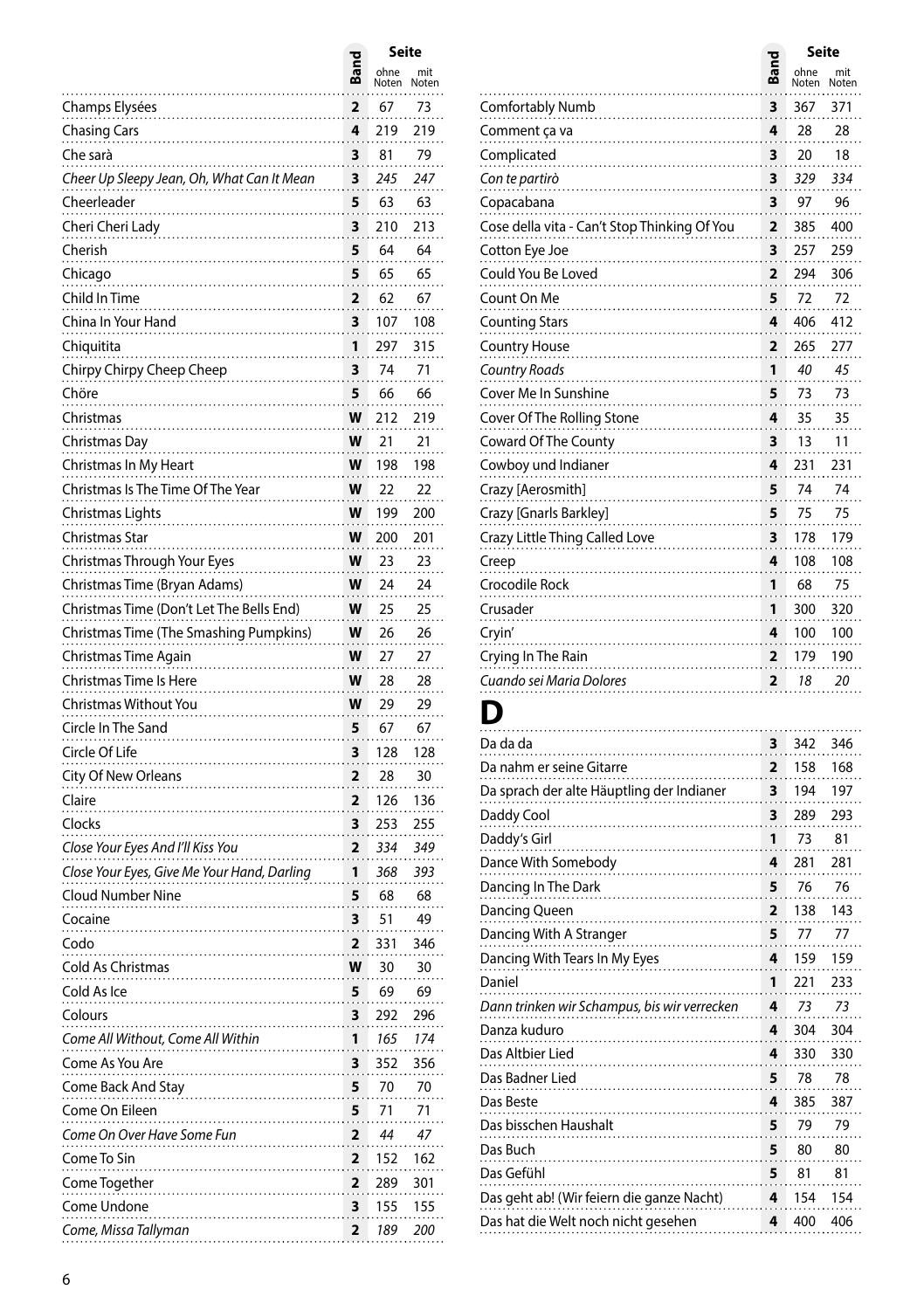|                                                    |                         | Seite                                 |
|----------------------------------------------------|-------------------------|---------------------------------------|
|                                                    |                         | ohne<br>mit                           |
| Das ist dein Leben                                 |                         | Noten<br>Noten<br>82<br>82            |
| Das ist die perfekte Welle                         | 5<br>3                  | 189<br>190                            |
| Das kann doch einen Seemann                        | 1                       | 383<br>411                            |
| nicht erschüttern                                  |                         |                                       |
| Das Kufsteiner Lied - Die Perle Tirols             | 2                       | 149<br>159                            |
| Das Leben ist schön                                | 5                       | 83<br>83                              |
| Das Licht einer Kerze                              | W                       | 31<br>31                              |
| Das Lied der Schlümpfe                             | 1                       | 379<br>406                            |
| Das Model                                          | 3                       | 36<br>34                              |
| Das Spiel                                          | 3                       | 316<br>319                            |
| Dave Dudley                                        | 2                       | 391<br>410                            |
| Davy's On The Road Again                           | 5                       | 84<br>84                              |
| Daydream                                           | 3                       | 306<br>309                            |
| Daydream Believer                                  | 3                       | 245<br>247                            |
| Daylight In Your Eyes                              | 2                       | 1<br>1                                |
| Day-O (Banana Boat Song)                           | 2                       | 189<br>200                            |
| Days Like These Lead To Nights Like                | 4                       | 208<br>208                            |
| This Lead To Love Like Ours                        |                         |                                       |
| Days Of Pearly Spencer                             | 3                       | 63<br>61                              |
| Dear Mr. President                                 | 3                       | 110<br>101                            |
| Dear Mrs. Applebee                                 | 3                       | 58<br>60                              |
| Death Of A Clown                                   | 1                       | 49<br>53                              |
| Deck The Halls                                     | W                       | 32<br>32                              |
| Deep Down In Louisiana, Close To New Orleans       | 1                       | 234<br>248                            |
| Dein ist mein ganzes Herz                          | 2                       | 48<br>53                              |
| Deine blauen Augen                                 | 2                       | 117<br>127                            |
| Deine Spuren im Sand                               | 2                       | 325<br>340                            |
| Delilah                                            | 5                       | 85<br>85                              |
| Delmenhorst                                        | 5                       | 86<br>86                              |
| Dem Land Tirol die Treue                           | 4                       | 141<br>141                            |
| Demo (Letzter Tag)                                 | 3                       | 75<br>72                              |
| Den Kopf voller Dinge, die man zu schnell vergisst | 4                       | 166<br>166                            |
| Der Abend senkt sich auf die Dächer der Vorstadt   | 1                       | 278<br>262                            |
| Der Albatros                                       | 2                       | 248<br>261                            |
| Der alte Holzmichl                                 | 3                       | 64<br>62                              |
| Der Christbaum ist der schönste Baum               | W                       | 33<br>33                              |
| Der gekaufte Drachen                               | 5                       | 87<br>87                              |
| Der Heiland ist geboren                            | w                       | 34<br>34                              |
| Der Himmel brennt                                  | 5                       | 88<br>88                              |
| Der Jodelautomat                                   | 4                       | 157<br>157                            |
| <br>Der Junge mit der Mundharmonika                | 1                       | 184<br>193                            |
| Der Kaffee ist fertig<br><u>3</u>                  |                         | 217<br>214                            |
| Der Kommissar                                      | $\overline{\mathbf{3}}$ | 273<br>275                            |
|                                                    |                         | $\frac{13}{12}$<br>$\left[\right]$ 15 |
| Der Nippel                                         | $\overline{\mathbf{3}}$ | 118<br>118                            |
| Der Puppenspieler von Mexiko                       | $\frac{3}{2}$           | 54<br>$\frac{52}{11}$                 |
| Der Spieler<br>.                                   | 3                       | 225<br>227                            |
| Der Teufel und der junge Mann                      | 2                       | 305<br>317                            |

|                                         | Seite                    |                   |              |
|-----------------------------------------|--------------------------|-------------------|--------------|
|                                         |                          | ohne<br>Noter     | mit<br>Noter |
| Der Weg                                 | з                        | 50                | 48           |
| Der Wein von Mykonos                    | !                        | 90                | 98           |
| Der wilde, wilde Westen                 | 2                        | 57                | 63           |
| Desert Rose                             | 2                        | 108               | 118          |
| Despacito                               | 5                        | 395               | 398          |
| Desperado                               | 2                        | 133               | 142          |
| Destiny                                 | 4                        | 151               | 151          |
| Deutsche Bahn                           | 5                        | 89                | 89           |
| Deutschland                             | 5                        | 90                | 90           |
| Devil In Disguise                       | 2                        | 379               | 395          |
| Dezemberträume                          | W                        | 35                | 35           |
| Diamonds                                | $\overline{\phantom{a}}$ | 91                | 91           |
| Diamonds Are<br>Girl's Best             | 3                        | 198               | 201          |
| Diana                                   | 4                        | 203               | 203          |
| Dich zu lieben                          | 2                        | 353               | 369          |
| Dicke                                   | 1                        | 226               | 237          |
| Dicke rote Kerzen                       | W                        | 36                | 36           |
| Didn't We Almost Have It Al             | 5                        | 92                | 92           |
| Die Affen rasen durch den Wald          | 2                        | 351               | 368          |
| Die alten Rittersleut                   | 1                        | 110               | 118          |
| Die da !?!                              | 3                        | 176               | 176          |
| Die Gedanken sind frei                  | 1                        | 155               | 164          |
| Die Gitarre und das Meer                | 1                        | 380               | 407          |
| Die Glocken von Rom                     | 2                        | 112               | 122          |
| Die Hände zum Himmel                    | 3                        | 226               | 228          |
| Die Hesse komme                         | 4                        | 192               | 192          |
| Die immer lacht                         | 5                        | 93                | 93           |
| Die Karawane zieht weiter               | 2                        | 291               | 303          |
| Die kleine Kneipe                       | 1                        | 262               | 278          |
| Die Liebe ist ein seltsames Spiel       | 3                        | 227               | 229          |
| Die Moritat von Mackie Messer           | 5                        | 94                | 94           |
| (Mack The Knife)                        |                          |                   |              |
| Die Nacht ist vorgedrungen              | W                        | 37                | 37           |
| Die rote Sonne von Barbados             | 5                        | 95                | 95           |
| Die Sennerin vom Königssee              | 3                        | 238               | 240          |
| Die Verträge sind gemacht und           | 4                        | 325               | 325          |
| es wurde viel gelacht                   |                          |                   |              |
| Die weißen Tauben sind müde             | 2                        | 114               | 124          |
| Die Wüste war heiß, die Berge warn hoch | 4                        | 152               | 152          |
| Dieser Weg                              |                          | 244<br>           | 244          |
| Dieses Kribbeln im Bauch                | 3                        | $\frac{390}{100}$ | 394          |
| Diggin' In The Dirt                     | $\frac{4}{3}$            | 267               | 267          |
| Dirty Diana                             | 4                        | 40                | 40           |
| Dirty Old Town<br>.                     | $^{2}$                   | 89                | 98           |
| Disco 2000                              | $\frac{2}{\pi}$          | 83                | 90           |
| Do They Know It's Christmas?            | $\cdot$ <sup>3</sup>     | 133               | 133          |
| Do Wah Diddy Diddy                      | 2                        | 362               | 380          |
| Do You Have The Time                    | $\mathbf{I}$             | 213               | 224          |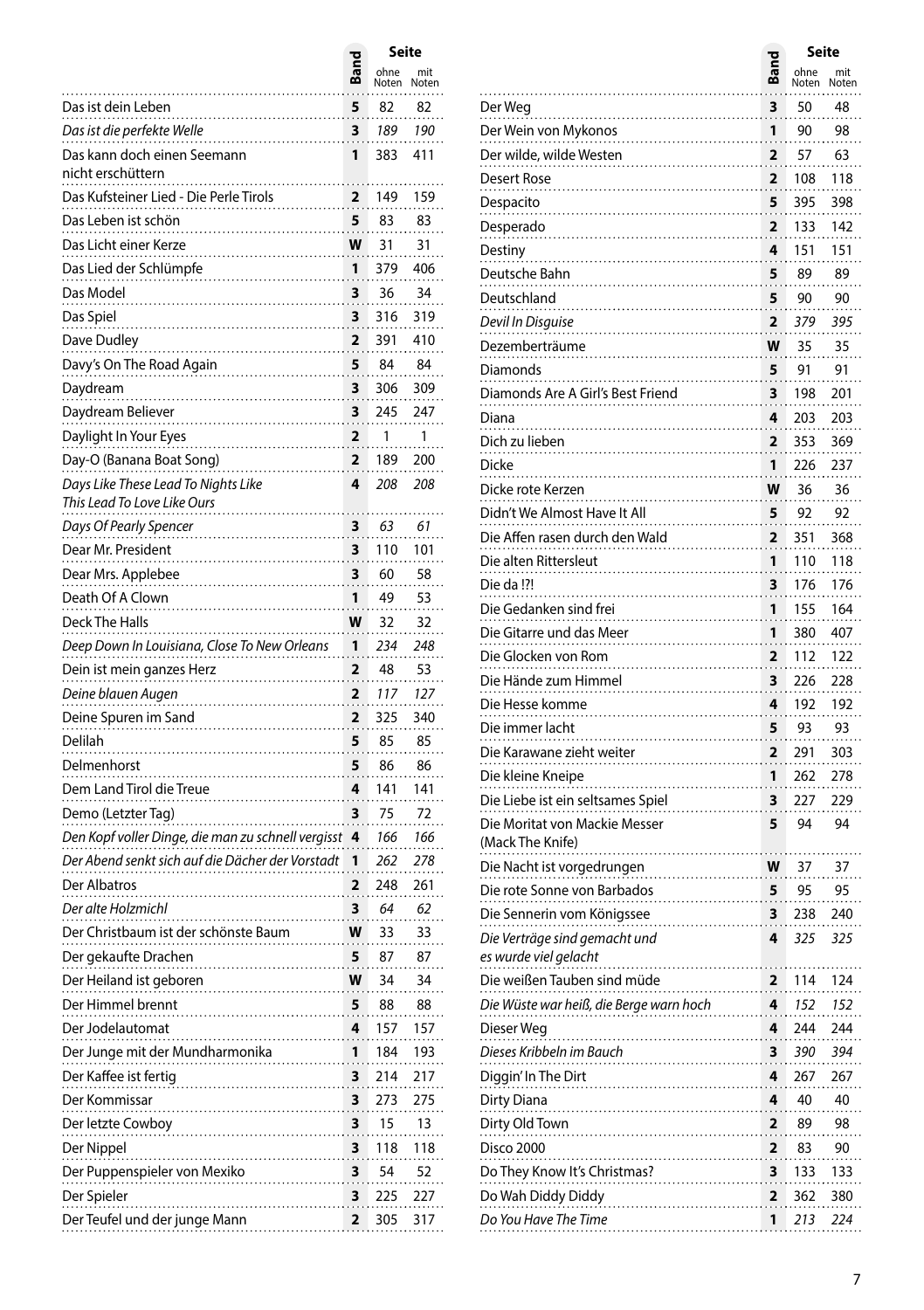|                                   |                | Seite                   |              |
|-----------------------------------|----------------|-------------------------|--------------|
|                                   | Ban            | ohne                    | mit          |
| Do You Like What You See          | 4              | Noten<br>329            | Noten<br>329 |
| Do You Really Want To Hurt Me     | 5              | 96                      | 96           |
| Doctor Doctor, Gimme The News     | 4              | 125                     | 125          |
| Don't Cry                         | 1              | $\overline{\mathbf{3}}$ | 3            |
| Don't Cry For Me Argentina        | 1              | 146                     | 155          |
| Don't Go Round Tonight            | 1              | 15                      | 15           |
| Don't Let Me Be Misunderstood     | 1              | 376                     | 403          |
| Don't Pay The Ferryman            | 1              | 302                     | 322          |
| Don't You Cry Tonight             | 1              |                         | 3            |
|                                   |                | 3                       | 96           |
| Don't You Forget About Me         | 1              | 88<br>97                | 97           |
| Don't Answer Me                   | 5              |                         |              |
| Don't Call Me Up                  | 5              | 98<br>                  | 98           |
| Don't Dream It's Over             | 3              | 358                     | 362          |
| Don't Gimme That                  | 5              | 99                      | 99           |
| Don't Give Up                     | 5              | 100                     | 100          |
| Don't Go Breaking My Heart        | 4              | 27                      | 27           |
| Don't Go Wasting Your Emotion     | 4              | 18                      | 18           |
| Don't Know Why                    | 4              | 175                     | 175          |
| Don't Leave Me This Way           | 4              | 312                     | 312          |
| Don't Let The Sun Go Down On      | 3              | 216                     | 219          |
| Don't Look Back In Anger          | 2              | 42                      | 44           |
| Don't Marry Her                   | 5              | 101                     | 101          |
| Don't Play Your Rock'n'roll To Me | 3              | 359                     | 363          |
| Don't Shut Me Down                | 5              | 396                     | 400          |
| Don't Stop Me Now                 | 5              | 397                     | 402          |
| Don't Think Twice, It's All Right | $\overline{a}$ | 186                     | 197          |
| Don't Worry, Be Happy             | 2              | 163                     | 173          |
| Don't You Want Me                 | 5              | 102                     | 102          |
| Dona Dona Dona                    | 1              | 164                     | 173          |
| Dort wo die Blumen blühn          | 4              | 31                      | 31           |
| Dos Bros                          | 5              | 103                     | 103          |
| Down In The Past                  | 4              | 67                      | 67           |
| Down On The Corner                | 1              | 22                      | 24           |
| Down Under                        | 1              | 334                     | 355          |
| Downtown                          | 1              | 180                     | 189          |
| Drachen sollen fliegen            | 1              | 303                     | 316          |
| Dragostea Din Tei                 | 5              | 104                     | 104          |
| Dreadlock Holiday                 | 1              | 268                     | 283          |
| Dream A Little Dream Of Me        | 1              | 109                     | 117          |
| Dream On                          | 1              | 304                     | 323          |
| Dream On                          | 2              | 285                     | 297          |
| Dreamer                           | $\ddot{}}$     | 404                     | 408          |
| Dreams Are Ten A Penny            | з              | 48                      | 46           |
| Drive                             | 3              | 348                     | 352          |
| Drive By                          | 4              | 197                     | 197          |
| Driver's Seat                     | з              | 14                      | 12           |
| Driving Home For Christmas        | W              | 38                      | 38           |
| Drunt in der grünen Au            | 1              | 366                     | 391          |

|                                               |                         | Seite           |              |
|-----------------------------------------------|-------------------------|-----------------|--------------|
|                                               | Ban                     | ohne<br>Noten   | mit<br>Noten |
| Dschingis Khan                                | 2                       | 22              | 24           |
| Du bist 'ne Waffe, für die es                 | 4                       | 236             | 236          |
| keinen Waffenschein gibt                      |                         |                 |              |
| Du bist das Land, dem ich die Treue halte     | 4                       | 141             | 141          |
| Du bist ein Wunder                            | 3                       | 126             | 126          |
| Du bist so heiß wie ein Vulkan                | 1                       | 199             | 208          |
| Du Depp                                       | 4                       | 138             | 138          |
| Du entschuldige i kenn di                     | 3                       | 98              | 97           |
| Du gingst von mir in einer Stunde             | 1                       | 196             | 205          |
| Du hast den Farbfilm vergessen                | 3                       | 313             | 316          |
| Du hast mich tausendmal belogen               | 4                       | 284             | 284          |
| Du hattest keine Tränen mehr                  | 2                       | 327             | 338          |
| Du kannst in die Ferne fliegen,               | 4                       | 351             | 351          |
| durch die Mongolei                            |                         |                 |              |
| Du musst ein Schwein sein                     | 3                       | 239             | 241          |
| Du trägst keine Liebe in dir                  | 1                       | 98              | 106          |
| Du willst mich küssen                         | 5                       | 105             | 105          |
| Du wolltest dir bloß den Abend vertreiben     | 1                       | 397             | 427          |
| Dunkel war die Nacht, ein Vogel sang          | 1                       | 197             | 206          |
| Durch den Monsun                              | 4<br>1                  | 404             | 410          |
| Dust In The Wind                              |                         | 91              | 99           |
| Е                                             |                         |                 |              |
| Early Christmas Morning                       | W                       | 39              | 39           |
| Earth Song                                    | 1                       | 58              | 65           |
| Easy                                          | 2                       | 240             | 253          |
| Easy Day                                      | 2                       | 216             | 229          |
| Easy On Me                                    | 5                       | 106             | 106          |
| Echt                                          | 5                       | 107             | 107          |
| Eckstein, Eckstein, alles muss versteckt sein | 4                       | 369             | 369          |
| Ein Bett im Kornfeld                          | 1                       | 182             | 191          |
| Ein bisschen Frieden                          | 2                       | 238             | 251          |
| Ein bisschen Spaß muss sein                   | 2                       | 313             | 327          |
| Ein ehrenwertes Haus                          | 4                       | 29              | 29           |
| Ein einfaches Mädchen                         | 1                       | 171             | 181          |
| Ein Freund, ein guter Freund                  | 1                       | 150             | 159          |
| Ein graues Haar                               | 3                       | 262             | 264          |
| Ein guter Tag zum Sterben                     | 2                       | 160             | 170          |
| Ein Herz kann man nicht reparieren            | 3                       | 386             | 390          |
| Ein Jahr ist schnell vorüber                  | 3                       | 365             | 369<br>.     |
| Ein Kompliment                                | 4                       | 332             | 332          |
| Ein Schiff wird kommen<br>.                   | 4                       | 30              | 30           |
| Ein schöner Tag<br>.                          | 2                       | $\frac{47}{11}$ | 52           |
| Ein Stern (der deinen Namen trägt)            | $\ddot{}}$              | 83              | 81           |
| Ein Stück vom Himmel<br>.                     | $\overline{\mathbf{3}}$ | 114             | 114          |
| Ein Wind weht von Süd                         | 1                       | 205             | 216          |
| Ein' große Freud' verkünd' ich euch           | W                       | 40              | 40           |
| Eine Insel mit zwei Bergen                    | $\ddot{\mathbf{3}}$     | 82              | 80           |
| Eine Meute trifft sich heute                  | 1                       | 134             | 141          |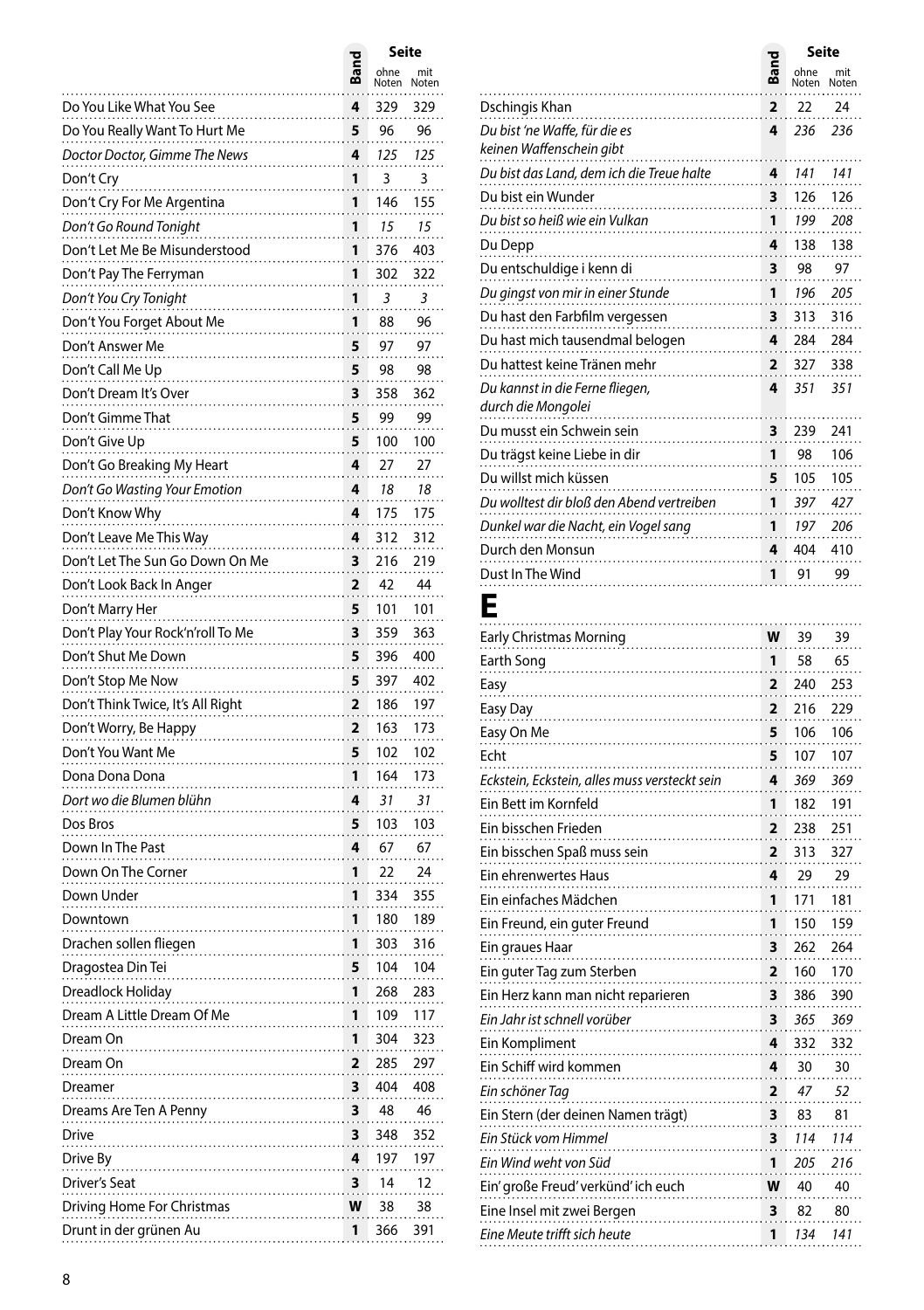|                                                  |                         | Seite         |                          |
|--------------------------------------------------|-------------------------|---------------|--------------------------|
|                                                  | Ban                     | ohne<br>Noter | mit<br>Noten             |
| Eine Muh, eine Mäh                               | W                       | 41            | 41                       |
| Eine neue Liebe ist wie ein neues Leben          | 1                       | 185           | 194                      |
| Eine Reise in den Süden ist für                  | 3                       | 147           | 147                      |
| andre schick und fein                            |                         |               |                          |
| Einen Antrag auf Erteilung eines Antragformulars | 4                       | 394           | 401                      |
| Einen Stern, der deinen Namen trägt              | 3                       | 83            | 81                       |
| Einmal um die ganze Welt                         | 3                       | 55            | 53                       |
| Einmal um die Welt                               | 5                       | 108           | 108                      |
| Eins kann mir keiner nehmen und das              | 3                       | 195           | 198                      |
| ist ist die pure Lust am Leben                   |                         |               |                          |
| Eisgekühlter Bommerlunder                        | 3                       | 56            | 54                       |
| El Cattivo                                       | 5                       | 109           | 109                      |
| El Condor Pasa                                   | 2                       | 184           | 195                      |
| El Lute                                          | 2                       | 64            | 69                       |
| El Perdón                                        | 5                       | 110           | 110                      |
| El Temperamento                                  | 4                       | 176           | 176                      |
| <b>Eleanor Rigby</b>                             | 3                       | 200           | 203                      |
| Elke                                             | 5                       | 111           | 111                      |
| Ella, Elle L'a                                   | 3                       | 143           | 143                      |
| Engel                                            | 5                       | 112           | 112                      |
| Engel 07                                         | 3                       | 77            | 75                       |
| Engel haben Himmelslieder                        | W                       | 42            | 42                       |
| <b>Enjoy The Silence</b>                         | 1                       | 114           | 121                      |
| Enola Gay                                        | 5                       | 113           | 113                      |
| Entre le bœuf et l'âne gris                      | W                       | 43            | 43                       |
| Entschuldigen Sie, ist das der                   | 4                       | 92            | 92                       |
| Sonderzug nach Pankow?                           |                         |               |                          |
| Er gehört zu mir                                 |                         | 385           | 413                      |
| Er hat ein knallrotes Gummiboot                  | 2                       | 374           | 392                      |
| Er hat nie das Licht der Sonne gesehen           | 2                       | 64            | 69                       |
| Es blühen die Maien                              | W                       | 44            | 44                       |
| Es fährt ein Zug nach Nirgendwo                  | 1                       | 138           | 145                      |
| Es geht mir gut                                  | 5                       | 114           | 114                      |
| Es geht um mehr                                  | $\overline{\mathbf{c}}$ | 2             | 2                        |
| Es gibt kein Bier auf Hawaii                     | 1                       | 139           | 146                      |
| Es gibt kein Weg zurück                          | з                       | 213           | 216                      |
| Es hat sich halt eröffnet                        | W                       | 45            | 45                       |
| Es ist an der Zeit                               | 4                       | 57            | 57                       |
| Es ist ein Ros' entsprungen                      | W                       | 46            | 46                       |
| Es ist für uns eine Zeit angekommen              | W                       | 47            | 47                       |
| Es ist so viel so viel zu viel, überall Reklame  | 4                       | 168           | 168                      |
| Es ist vorbei, bye bye Junimond                  | 2                       | 7             | $\overline{\mathcal{L}}$ |
| Es kam die gnadenvolle Nacht                     | W                       | 48            | 48                       |
| Es kommt ein Schiff, geladen                     | W                       | 49            | 49                       |
| Es lebe der Sport                                | 3                       | 296           | 300                      |
| Es lebe der Zentralfriedhof                      | 1                       | 209           | 220                      |
| Es schneit                                       | W                       | 50            | 50                       |
| Es war ein schöner Tag, der letzte im August     | 1                       | 187           | 196                      |
| Es war schon dunkel                              | 1                       | 194           | 203                      |
|                                                  |                         |               |                          |

|                                                                             |        | Seite                              |
|-----------------------------------------------------------------------------|--------|------------------------------------|
|                                                                             | Band   | ohne<br>mit<br>Noter<br>Noten      |
| Es wird scho glei dumpa                                                     | W      | 51<br>$\frac{51}{11}$              |
| Et j'ai crié, crié Aline                                                    | 2      | 55<br>61                           |
| Eternal Flame                                                               | 1      | 368<br>393                         |
| Euphoria                                                                    | 4      | 276<br>276                         |
| Eve Of Destruction                                                          | 1      | 160<br>169                         |
|                                                                             | 5      | 115<br>115                         |
| Every 1'S A Winner<br>Every Breath You Take                                 | 3      | 129<br>129                         |
| Every Little Thing She Does I<br>s Magic                                    |        |                                    |
| Every Rose Has Its Thorn                                                    | 4<br>1 | 216<br>216                         |
|                                                                             |        | 335<br>356                         |
| Every Time We Touch                                                         | 4      | 185<br>185                         |
| Everybody                                                                   | 5      | 116<br>116                         |
| Everybody (Backstreet<br>'s Back)                                           | 5      | 117<br>117                         |
| Everybody Hurts                                                             | 3      | 267<br>269                         |
| Everybody Needs Somebody To Love                                            | 1      | 326<br>348                         |
| Everything At Once                                                          | 4      | 226<br>226                         |
| Everything I Do I Do It For You \$\$\$<br>(Everything I Do) I Do It For You | 1      | 19<br>20                           |
|                                                                             |        | 118                                |
| Everything I Wanted                                                         | 5      | 118                                |
| Eviva Espana                                                                | 1      | 142<br>149                         |
| Eye Of The Tiger                                                            | 2      | 50<br>54                           |
| F                                                                           |        |                                    |
| F**Kin' Perfect                                                             | 5      | 129<br>129                         |
| Fade To Grey                                                                | 4      | 256<br>256                         |
| Fahrende Musikanteı                                                         | з      | 99<br>98                           |
| Fairytale                                                                   | 4      | $\frac{2}{\cdot \cdot \cdot}$<br>2 |
| Fairytale Gone Bad                                                          | 3      | 341<br>345                         |
| Fairytale Of New York                                                       | W      | 214<br>221                         |
| Fallen Angel                                                                | 2      | 400<br>418                         |
| Fallin'                                                                     | 4      | 222<br>222                         |
| Falling In Love Again                                                       | 2      | 31<br>33                           |
| Fame                                                                        | 4      | $\frac{38}{11}$<br>$\frac{38}{11}$ |
| Family Affair                                                               | 4      | 200<br>200                         |
| <b>Family Christmas Time</b>                                                | W      | 52<br>52                           |
| <b>Family Portrait</b>                                                      | 3      | 30<br>28                           |
| Far Far Away                                                                | 1      | 230<br>242                         |
| Fata Morgana                                                                | 1      | 112<br>119                         |
| <b>Father And Son</b>                                                       | 1      | 113<br>120                         |
| Father, Is That Enough?                                                     | 4      | 25<br>25                           |
| Feel                                                                        | 3      | 398<br>402                         |
| .                                                                           |        |                                    |
| Feeling Down When The Autumn Has Come                                       | 3      | 27<br>25<br>53<br>53               |
| Feels Like Christmas                                                        | W      |                                    |
| Fehlerfrei                                                                  | 5      | 119<br>119<br>$\cdots$             |
| Felicità                                                                    | 3      | 172<br>173                         |
| Feliz Navidad                                                               | W      | 54<br>54                           |
| Fell In Love With An Alien                                                  | 4      | 79<br>79                           |
| Fernando                                                                    | 1      | 143<br>150                         |
| Ferry 'Cross The Mersey                                                     | 5<br>. | 120<br>120                         |
| Feuerwerk                                                                   | 5      | 121<br>121                         |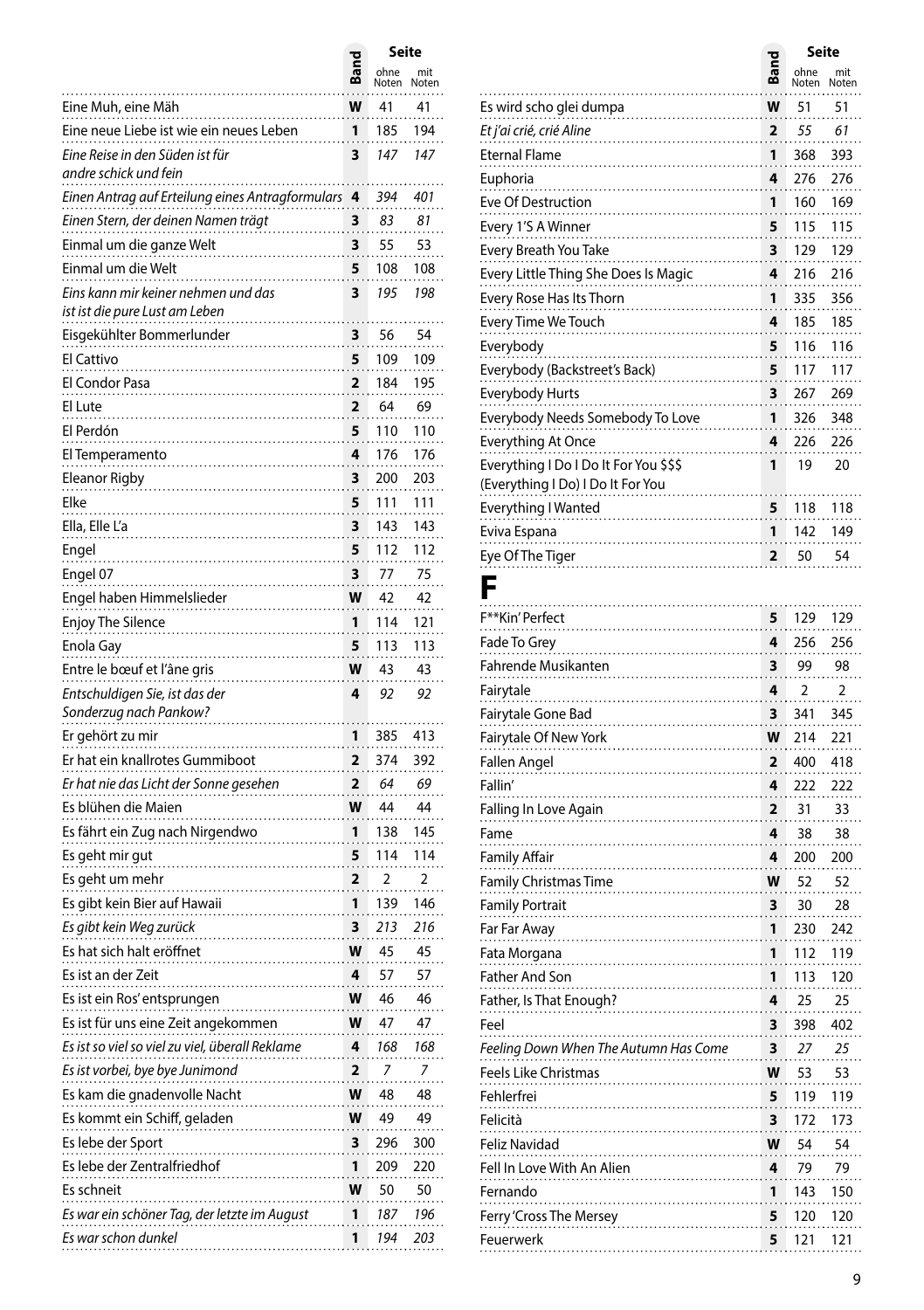|                                         |            | Seite          |                 |
|-----------------------------------------|------------|----------------|-----------------|
|                                         | Ban        | ohne<br>Noten  | mit<br>Noten    |
| Fields Of Gold                          | 2          | 128            | 138             |
| Fiesta Mexicana                         | <u>ו</u>   | 195            | 204             |
| Fight For Your Right                    | 2          | 170            | 182             |
| Fire                                    | 5          | 122            | 122             |
| Fire And Rain                           | 5          | 123            | 123             |
| Fire To The Rain                        | 4          | 380            | 380             |
| Fire Water Burn                         | 2          | 281            | 293             |
| First Day Of My Life                    | 3          | 175            | 178             |
| <b>First Time</b>                       | з          | 327            | 332             |
| First We Take Manhattan                 | 2          | 295            | 307             |
| Flames To Dust, Lovers To Friends       | 4          | 310            | 310             |
| Flashdance - What A Feeling             | 3          | $\frac{96}{1}$ | $\frac{95}{11}$ |
| Flieg nicht so hoch, mein kleiner       | 3          | 256            | 258             |
| Flieger, grüß mir die Sonne             | 3          | 76             | 74              |
| Fliegerlied                             | 4          | 352            | 352             |
| Flowers On The Wall                     | 1          | 147            | 156             |
| Flugzeuge im Bauch                      | 2          | 110            | 120             |
| Fly Away                                | 5          | 124            | 124             |
| <b>Follow Me</b>                        | 4          | 87             | 87              |
| Follow The Moskwa Down<br>To Gorki Park | 1          | 42             | 41              |
| Foot Of The Mountain                    | 4          | $\overline{3}$ | 3               |
| Football's Coming Home                  | 3          | 53             | 51              |
| Footloose                               | 4          | 46             | 46              |
| For A Few Dollars More                  | 5          | 125            | 125             |
| For You                                 | 4          | 158            | 158             |
| Forever Young                           | 2          | 208            | 221             |
| Fragezeichen                            | 4          | 166            | 166             |
| Fragile                                 | 5          | 126            | 126             |
| Frankreich Frankreich                   | 1          | 92             | 100             |
| Free Fallin'                            | 5          | 127            | 127             |
| Freedom! '90                            | 5          | 128            | 128             |
| Freiheit                                | 4          | 325            | 325             |
| Fremde oder Freunde                     | 1          | 201            | 210             |
| Freu dich bloß nicht zu früh            | 4          | 50             | 50              |
| Freu dich, Erd und Sternenzelt          | w          | 55             | 55              |
| Freude schöner Götterfunken             | 2          | 369            | 387             |
| Friday I'm In Love                      | 3          | 17             | 15              |
| Friends                                 | 4          | 311            | 311             |
| Friends Will Be Friends                 | 3          | 34             | 32              |
| Fröhlich soll mein Herze springen       | W          | 56             | 56              |
| Fröhliche Weihnacht überall             | W          | 57             | 57              |
| From A Distance                         | 2          | 94             | 102             |
| From A Phone Booth In Vegas             | 1          | 310            | 330             |
| From Sarah With Love                    | 2          | 405            | 426             |
| Frosty The Snowman                      | w          | 58             | $\frac{58}{11}$ |
| Frozen                                  | 1          | 248            | 264             |
| Fun Fun Fun                             | $\ddot{ }$ | 333            | 348             |
| Für Dich                                | 4          | 58             | 58              |

| Band<br>ohne<br>mit<br>Noten<br>Noten<br>Für mich soll's rote Rosen regnen<br>$\ddot{\mathbf{3}}$<br>287<br>291<br>Fürstenfeld<br>1<br>93<br>101<br>G<br>Gangsta's Paradise<br>$\overline{\mathbf{3}}$<br>228<br>230<br>123<br>Ganz oder gar nicht<br>2<br>113<br>4<br>72<br>72<br>Ganz und gar<br>W<br>59<br>59<br>Gatatumba<br>Gaudeamus igitur<br>2<br>106<br>114<br>4<br>Geboren um zu leben<br>286<br>286<br>Geil<br>4<br>194<br>194<br>Geile Zeit<br>91<br>90<br>3<br>Geiler is' schon<br>4<br>73<br>$\frac{73}{11}$<br>Geiles Leben<br>$\overline{\phantom{a}}$<br>130<br>130<br>4<br>Gekommen um zu bleiben<br>282<br>282<br>W<br>Gelobet seist du, Jesu Christ<br>60<br>60<br>Genie In A Bottle<br>5<br>131<br>131<br>4<br>56<br>56<br>Genug ist nicht genug<br>5<br>132<br>132<br>Geronimo<br>3<br>Get It On<br>402<br>406<br>Get Lucky<br>5<br>133<br>133<br>3<br>385<br>Get Your Kicks, On Route 66<br>381 |
|------------------------------------------------------------------------------------------------------------------------------------------------------------------------------------------------------------------------------------------------------------------------------------------------------------------------------------------------------------------------------------------------------------------------------------------------------------------------------------------------------------------------------------------------------------------------------------------------------------------------------------------------------------------------------------------------------------------------------------------------------------------------------------------------------------------------------------------------------------------------------------------------------------------------|
|                                                                                                                                                                                                                                                                                                                                                                                                                                                                                                                                                                                                                                                                                                                                                                                                                                                                                                                        |
|                                                                                                                                                                                                                                                                                                                                                                                                                                                                                                                                                                                                                                                                                                                                                                                                                                                                                                                        |
|                                                                                                                                                                                                                                                                                                                                                                                                                                                                                                                                                                                                                                                                                                                                                                                                                                                                                                                        |
|                                                                                                                                                                                                                                                                                                                                                                                                                                                                                                                                                                                                                                                                                                                                                                                                                                                                                                                        |
|                                                                                                                                                                                                                                                                                                                                                                                                                                                                                                                                                                                                                                                                                                                                                                                                                                                                                                                        |
|                                                                                                                                                                                                                                                                                                                                                                                                                                                                                                                                                                                                                                                                                                                                                                                                                                                                                                                        |
|                                                                                                                                                                                                                                                                                                                                                                                                                                                                                                                                                                                                                                                                                                                                                                                                                                                                                                                        |
|                                                                                                                                                                                                                                                                                                                                                                                                                                                                                                                                                                                                                                                                                                                                                                                                                                                                                                                        |
|                                                                                                                                                                                                                                                                                                                                                                                                                                                                                                                                                                                                                                                                                                                                                                                                                                                                                                                        |
|                                                                                                                                                                                                                                                                                                                                                                                                                                                                                                                                                                                                                                                                                                                                                                                                                                                                                                                        |
|                                                                                                                                                                                                                                                                                                                                                                                                                                                                                                                                                                                                                                                                                                                                                                                                                                                                                                                        |
|                                                                                                                                                                                                                                                                                                                                                                                                                                                                                                                                                                                                                                                                                                                                                                                                                                                                                                                        |
|                                                                                                                                                                                                                                                                                                                                                                                                                                                                                                                                                                                                                                                                                                                                                                                                                                                                                                                        |
|                                                                                                                                                                                                                                                                                                                                                                                                                                                                                                                                                                                                                                                                                                                                                                                                                                                                                                                        |
|                                                                                                                                                                                                                                                                                                                                                                                                                                                                                                                                                                                                                                                                                                                                                                                                                                                                                                                        |
|                                                                                                                                                                                                                                                                                                                                                                                                                                                                                                                                                                                                                                                                                                                                                                                                                                                                                                                        |
|                                                                                                                                                                                                                                                                                                                                                                                                                                                                                                                                                                                                                                                                                                                                                                                                                                                                                                                        |
|                                                                                                                                                                                                                                                                                                                                                                                                                                                                                                                                                                                                                                                                                                                                                                                                                                                                                                                        |
|                                                                                                                                                                                                                                                                                                                                                                                                                                                                                                                                                                                                                                                                                                                                                                                                                                                                                                                        |
|                                                                                                                                                                                                                                                                                                                                                                                                                                                                                                                                                                                                                                                                                                                                                                                                                                                                                                                        |
|                                                                                                                                                                                                                                                                                                                                                                                                                                                                                                                                                                                                                                                                                                                                                                                                                                                                                                                        |
|                                                                                                                                                                                                                                                                                                                                                                                                                                                                                                                                                                                                                                                                                                                                                                                                                                                                                                                        |
|                                                                                                                                                                                                                                                                                                                                                                                                                                                                                                                                                                                                                                                                                                                                                                                                                                                                                                                        |
|                                                                                                                                                                                                                                                                                                                                                                                                                                                                                                                                                                                                                                                                                                                                                                                                                                                                                                                        |
|                                                                                                                                                                                                                                                                                                                                                                                                                                                                                                                                                                                                                                                                                                                                                                                                                                                                                                                        |
| 4<br>Gewinner<br>7<br>7                                                                                                                                                                                                                                                                                                                                                                                                                                                                                                                                                                                                                                                                                                                                                                                                                                                                                                |
| Ghost Of Tom Joad<br>1<br>283<br>301                                                                                                                                                                                                                                                                                                                                                                                                                                                                                                                                                                                                                                                                                                                                                                                                                                                                                   |
| Ghost Riders \$\$\$ (Ghost) Riders In The Sky<br>5<br>134<br>134                                                                                                                                                                                                                                                                                                                                                                                                                                                                                                                                                                                                                                                                                                                                                                                                                                                       |
| Gib mir die Hand, ich bau dir ein Schloss aus Sand<br>1<br>190<br>181                                                                                                                                                                                                                                                                                                                                                                                                                                                                                                                                                                                                                                                                                                                                                                                                                                                  |
| Gib mir mein Herz zurück<br>2<br>110<br>120                                                                                                                                                                                                                                                                                                                                                                                                                                                                                                                                                                                                                                                                                                                                                                                                                                                                            |
| Gib mir Sonne<br>4<br>333<br>333                                                                                                                                                                                                                                                                                                                                                                                                                                                                                                                                                                                                                                                                                                                                                                                                                                                                                       |
| Gimme All Your Lovin<br>3<br>232<br>234                                                                                                                                                                                                                                                                                                                                                                                                                                                                                                                                                                                                                                                                                                                                                                                                                                                                                |
| 3<br>Gimme Hope Jo'anna<br>357<br>361                                                                                                                                                                                                                                                                                                                                                                                                                                                                                                                                                                                                                                                                                                                                                                                                                                                                                  |
| 3<br>Gimme! Gimme! Gimme!<br>284<br>280                                                                                                                                                                                                                                                                                                                                                                                                                                                                                                                                                                                                                                                                                                                                                                                                                                                                                |
| Girl I'm Gonna Miss You<br>5<br>135<br>135                                                                                                                                                                                                                                                                                                                                                                                                                                                                                                                                                                                                                                                                                                                                                                                                                                                                             |
| Girl You Know It's True<br>з<br>112<br>112                                                                                                                                                                                                                                                                                                                                                                                                                                                                                                                                                                                                                                                                                                                                                                                                                                                                             |
| Girl, You'll Be A Woman Soon<br>2<br>345<br>362                                                                                                                                                                                                                                                                                                                                                                                                                                                                                                                                                                                                                                                                                                                                                                                                                                                                        |
|                                                                                                                                                                                                                                                                                                                                                                                                                                                                                                                                                                                                                                                                                                                                                                                                                                                                                                                        |
| Girls Just Want To Have Fun<br>2<br>178<br>189                                                                                                                                                                                                                                                                                                                                                                                                                                                                                                                                                                                                                                                                                                                                                                                                                                                                         |
| 3<br>Girls, Girls, Girls<br>1<br>1                                                                                                                                                                                                                                                                                                                                                                                                                                                                                                                                                                                                                                                                                                                                                                                                                                                                                     |
| Give A Little Bit<br>1<br>307<br>326                                                                                                                                                                                                                                                                                                                                                                                                                                                                                                                                                                                                                                                                                                                                                                                                                                                                                   |
| 5<br>Give It Up<br>136<br>136                                                                                                                                                                                                                                                                                                                                                                                                                                                                                                                                                                                                                                                                                                                                                                                                                                                                                          |
| W<br>Give Love On Christmas Day<br>61<br>61                                                                                                                                                                                                                                                                                                                                                                                                                                                                                                                                                                                                                                                                                                                                                                                                                                                                            |
| 23<br>25<br>Give Me A Ticket For An Aeroplane<br>2                                                                                                                                                                                                                                                                                                                                                                                                                                                                                                                                                                                                                                                                                                                                                                                                                                                                     |
| Give Peace A Chance<br>4<br>42<br>42                                                                                                                                                                                                                                                                                                                                                                                                                                                                                                                                                                                                                                                                                                                                                                                                                                                                                   |
| 4<br>Gloria<br>111<br>111                                                                                                                                                                                                                                                                                                                                                                                                                                                                                                                                                                                                                                                                                                                                                                                                                                                                                              |
| 175<br>Glory Of Love<br>1<br>185                                                                                                                                                                                                                                                                                                                                                                                                                                                                                                                                                                                                                                                                                                                                                                                                                                                                                       |
| Go Down Moses<br>2<br>372<br>390                                                                                                                                                                                                                                                                                                                                                                                                                                                                                                                                                                                                                                                                                                                                                                                                                                                                                       |
| Go West<br>1<br>387<br>414<br>.                                                                                                                                                                                                                                                                                                                                                                                                                                                                                                                                                                                                                                                                                                                                                                                                                                                                                        |
| Go, Tell It On The Mountain<br>W<br>62<br>62<br>.                                                                                                                                                                                                                                                                                                                                                                                                                                                                                                                                                                                                                                                                                                                                                                                                                                                                      |
| God Bless The USA<br>4<br>322<br>322                                                                                                                                                                                                                                                                                                                                                                                                                                                                                                                                                                                                                                                                                                                                                                                                                                                                                   |
| God Gave Rock And Roll To You No. 2<br>137<br>$\overline{\phantom{a}}$<br>137                                                                                                                                                                                                                                                                                                                                                                                                                                                                                                                                                                                                                                                                                                                                                                                                                                          |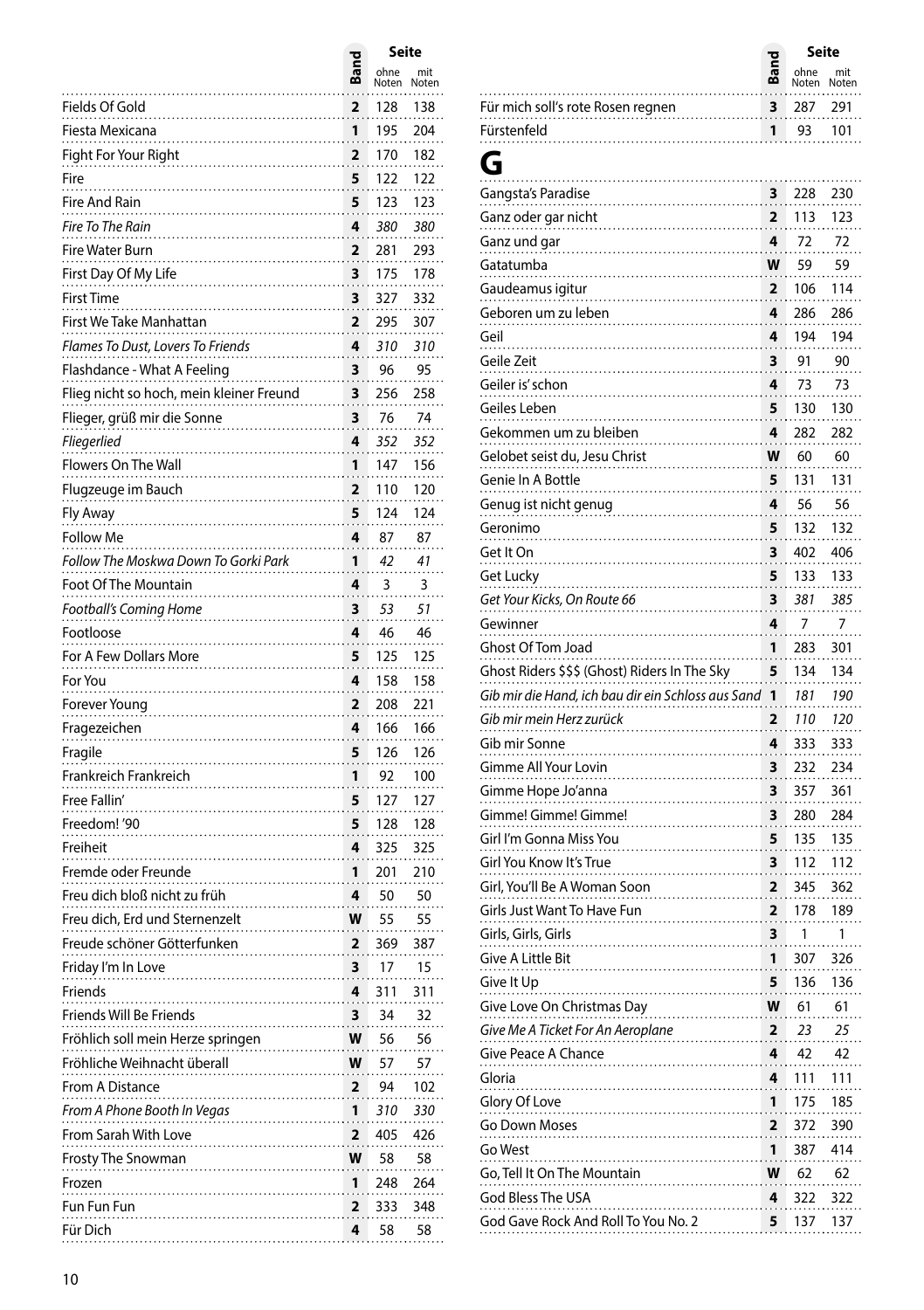|                                              | Band | ohne<br>Noten | mit<br>Noten |
|----------------------------------------------|------|---------------|--------------|
| God Shuffled His Feet                        | 2    | 246           | 259          |
| Golden Brown                                 | 1    | 156           | 165          |
| Goldener Reiter                              | 1    | 158           | 167          |
| Good Life                                    | 5    | 138           | 138          |
| Good Morning America, How Are You?           | 2    | 28            | 30           |
| <b>Good Vibrations</b>                       | 2    | 321           | 334          |
| Goodbye To You, My Trusted Friend            | 1    | 345           | 232          |
| Goodbye Yellow Brick Road                    | 5    | 139           | 139          |
| Goodbye, Norma Jean                          | 1    | 220           | 367          |
| Gorgeous                                     | 5    | 140           | 140          |
| Got On Board A West-Bound Seven-Fourty-Seven | 1    | 357           | 380          |
| Gott muss ein Seemann sein                   | 5    | 141           | 141          |
| Graceland                                    | 2    | 317           | 319          |
| Greensleeves                                 | 2    | 3             | 3            |
| Grenade                                      | 4    | 45            | 45           |
| Griechischer Wein                            | 1    | 194           | 203          |
| Großvater                                    | 2    | 70            | 76           |
| <b>Ground Control To Major Tom</b>           | 1    | 17            | 17           |
| Guantanamera                                 | 3    | 173           | 174          |
| Gugug, i han a Ufo g'sähe                    | 1    | 364           | 389          |
| Guildo hat euch lieb                         | 1    | 212           | 223          |
| Guru guru guru                               | 1    | 5             | 5            |
| Gute Nacht, Freunde                          | 1    | 115           | 122          |
| Guten Abend, schön Abend,                    | W    | 63            | 63           |
| es weihnachtet schon                         |      |               |              |
| Guten Morgen Sonnenschein                    | 4    | 51            | 51           |
| Guten Morgen, liebe Sorgen                   | 3    | 312           | 315          |
| Guten Tag, ich bin der Nikolaus              | W    | 64            | 64           |
| Gypsies, Tramps And Thieves                  | 3    | 38            | 36           |

**Seite**

### **H**

| Ha! Ha! Said The Clown                                            | 3              | 130 | 130 |  |
|-------------------------------------------------------------------|----------------|-----|-----|--|
| Hab ich dir heute schon gesagt,?                                  | 4              | 6   | 6   |  |
| Hab mich wieder mal an Dir betrunken                              | 5              | 142 | 142 |  |
| Hab' Sonne im Herzen                                              | 1              | 193 | 202 |  |
| Hab' die ganze Welt gesehn, von<br>Singapur bis Aberdeen          | 3              | 224 | 226 |  |
| Hakuna Matata                                                     | 3              | 35  | 33  |  |
| Hallelujah                                                        | $\overline{2}$ | 249 | 262 |  |
| Hallo mein Schatz ich liebe dich,<br>du bist die Einzige für mich | 4              | 261 | 261 |  |
| Halt mich                                                         | 3              | 305 | 282 |  |
| Hamburg, meine (Fußball)Perle                                     | 3              | 170 | 171 |  |
| Hamma<br>.                                                        | 4              | 334 | 334 |  |
| Hand In My Pocket                                                 | 1              | 284 | 302 |  |
| Hang Down Your Head, Tom Dooley                                   | 1              | 152 | 161 |  |
| Hang On Sloopy                                                    | 3              | 295 | 299 |  |
| Hangover                                                          | 4              | 355 | 355 |  |
| Happier                                                           | 5              | 143 | 143 |  |
|                                                                   |                |     |     |  |

|                                        |                                            | Seite         |              |
|----------------------------------------|--------------------------------------------|---------------|--------------|
|                                        | Band                                       | ohne<br>Noter | mit<br>Noten |
| Happy <sub>.</sub>                     | 5                                          | 144           | 144          |
| Happy Birthday                         | 5                                          | 145           | 145          |
| Happy Xmas (War Is Over)               | W                                          | 65            | 65           |
| Hard Day's Night                       | $\overline{a}$                             | 232           | 245          |
| Hard Headed Woma                       | 2                                          | 122           | 132          |
| Hard Rock Cafe                         | $\overline{\phantom{a}}$                   | 146           | 146          |
| Hard To Say I'm Sorry                  | 3                                          | 217           | 220          |
| Hark! The Herald Angels Sing           | W                                          | 66            | 66           |
| Hast du etwas Zeit für mich            |                                            | 102           | 110          |
| Hasta Manana, Always Be Mine           | $\overline{\mathbf{r}}$                    | 354           | 370          |
| Havana                                 | $\overline{a}$<br>$\overline{\phantom{a}}$ | 147           | 147          |
| Have A Nice Day                        | 3                                          | 221           | 223          |
| Have I Told You Lately                 | $\overline{\phantom{a}}$                   | 148           | 148          |
| Have You Ever Really Loved A Woman     |                                            | 149           | 149          |
| Have You Ever Seen The Rain            | 5<br>1                                     | 24            | 26           |
| Have You Seen The Old Man              | 1                                          | 44            | 48           |
| Have Yourself A Merry Little Christmas | W                                          | 67            | 67           |
| He Ain't Heavy, He's My Brother        | 3                                          | 180           | 181          |
| He Is Five Feet Two                    | 1                                          | 4             | 4            |
| He Lives In A House, A Very Big        | 2                                          | 265           | 277          |
| House In The Country                   |                                            |               |              |
| Heal The World                         | 3                                          | 389           | 393          |
| Heart Of Gold                          | 5                                          | 150           | 150          |
| Heartache Tonight                      | 2                                          | 12            | 12           |
| Heaven                                 | 1                                          | 270           | 285          |
| Heaven                                 | $\ddot{}}$                                 | 16            | 14           |
| Heaven Is A Place On Earth             | $\overline{\phantom{a}}$                   | 151           | 151          |
| Heavy Cross                            | $\frac{4}{1}$                              | 293           | 293          |
| Hedonism                               | 2                                          | 191           | 202          |
| Heidi                                  | 3                                          | 272           | 274          |
| Heiligste Nacht                        | W                                          | 68            | 68           |
| Heimweh                                | 4                                          | 31            | 31           |
| Helikopter 117                         | 5                                          | 152           | 152          |
| Hell's Bells                           | $\overline{\phantom{a}}$                   | 154           | 154          |
| Hello                                  | 2                                          | 141           | 151          |
| Hello                                  | 5                                          | 153           | 153          |
| Hello (Turn Your Radio On)             | 2                                          | 347           | 364          |
| Hello Again                            | $\overline{a}$                             | 329           | 343          |
| Hello Darkness My Old Friend           |                                            | 132           | 139          |
| Hello Mary Lou                         | 3                                          | 231           | 233<br>.     |
| Help                                   | $\sim$ $\frac{2}{\cdot}$                   | 259           | 271          |
| Help Me Make It Through The Night      | 4                                          | 269           | 269          |
| Help Me Rhonda<br>.                    | 2                                          | 154           | 164          |
| Helter Skelter<br>.                    | $\cdot$ <sup>2</sup>                       | 364           | 382          |
| Her Hair Is Harlowe Gold               | 1                                          | 279           | 297          |
| Her Name Was Lola, She Was A Showgirl  | 3                                          | 97            | 96           |
| Herbei, o ihr Gläubigen                | W                                          | 216           | 223          |
| Here Comes Santa Claus                 | w                                          | 69            | 69           |
|                                        |                                            |               |              |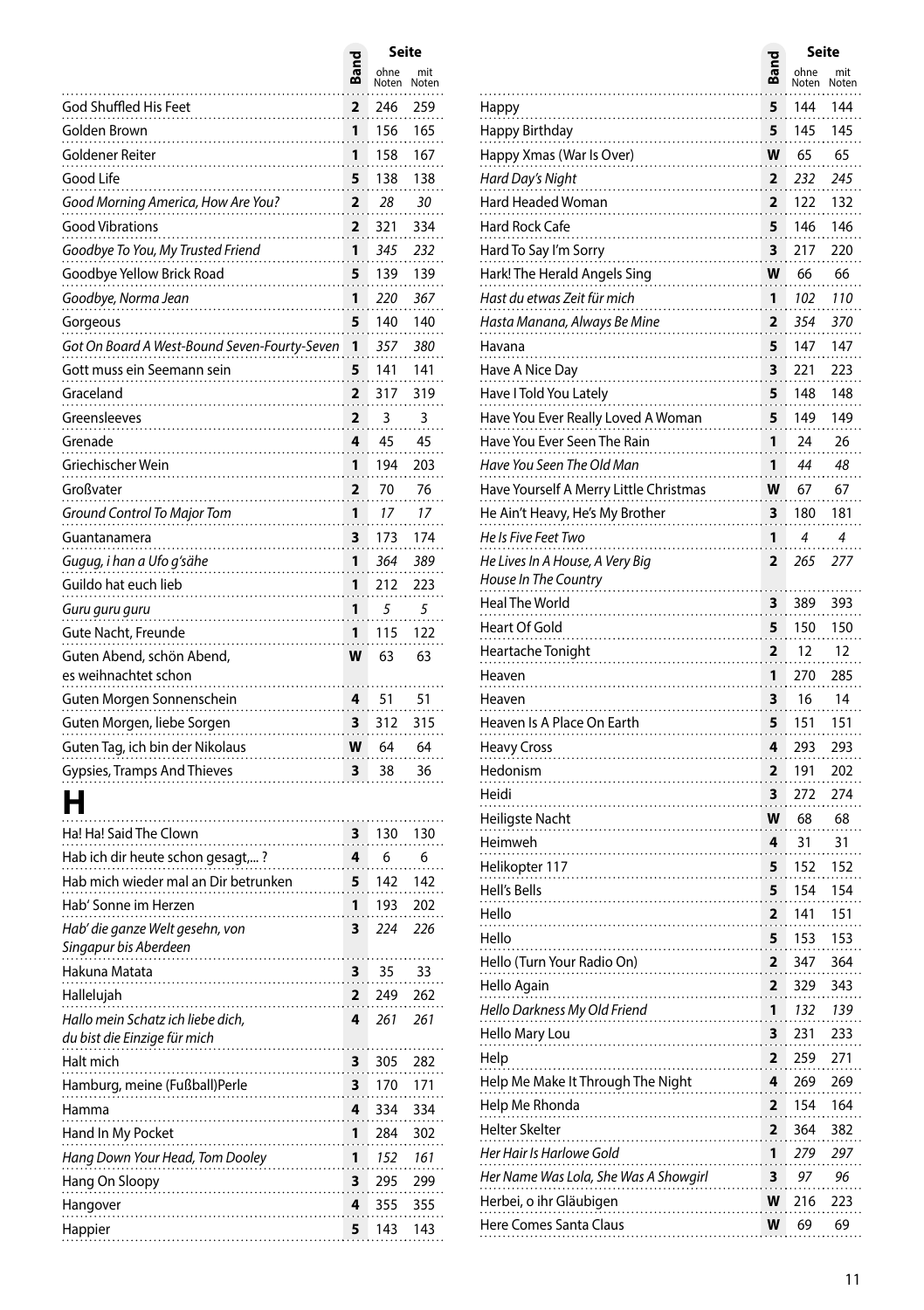**Band**

|                                                | డి                   | ohne<br>Noten   | mit<br>Noten    |
|------------------------------------------------|----------------------|-----------------|-----------------|
| Here Comes The Rain Again                      | 3                    | 108             | 109             |
| Here He Comes, To Bring A Little Loving, Honey | 3                    | 24              | 22              |
| Here I Am, On The Road Again.                  | 4                    | 77              | 77              |
| There I Am, Up On The Stage                    |                      |                 |                 |
| Here I Go Again                                | 2                    | 54              | 60              |
| Here Is Christmas                              | W                    | 70              | 70              |
| Here With Me                                   | 5                    | 155             | 155             |
| Here Without You                               | 3                    | 121             | 121             |
| Hero                                           | $\ddot{3}$           | 205             | 208             |
| Hero                                           | 4                    | 365             | 365             |
| Heroes                                         | 5                    | 156             | 156             |
| Herz über Kopf                                 | 5                    | 398             | 404             |
| Herzbeben                                      | 5                    | 399             | 406             |
| Herzilein                                      | 1                    | 365             | 390             |
| Heut is so a schena Tag                        | 4                    | 352             | 352             |
| Heut komm ich, heut geh ich auch               | 4                    | 166             | 166             |
| und morgen ist es dann vorbei                  |                      |                 |                 |
| Heut' ist ein guter Tag zum Sterben            | 2                    | 160             | 170             |
| Heute fährt die 18 bis nach Istanbul           | 5                    | 157             | 157             |
| Heute hier, morgen dort                        | 1                    | 8               | 8               |
| Hey                                            | 5                    | 158             | 158             |
| Hey ama heya mama heya mama                    | 4                    | 366             | 366             |
| Hey Baby                                       | 3                    | 240             | 242             |
| Hey Brother                                    | 4                    | 22              | 22              |
| Hey Joe                                        | 1                    | 54              | 59              |
| Hey Jude                                       | 1                    | 25              | 27              |
| Hey Mister Christmas                           | w                    | 71              | 71              |
| Hey Santa                                      | W                    | 72              | 72              |
| Hey There Delilah                              | 3                    | 86              | 84              |
| Hey, das geht ab. Wir feiern die ganze Nacht   | 4                    | 154             | 154             |
| Hey, Hey Wickie                                | 2                    | 342             | 359             |
| Hey, Little Girl Is Your Daddy Home            | 1                    | 227             | 238             |
| Hey, Mr. Tambourine Man, Play A Song For Me    | 1                    | 210             | 221             |
| Hey, Pippi Langstrumpf                         | 1                    | 116             | 123             |
| Hey, wir wollen die Eisbären sel               | 5                    | 159             | 159             |
| Hi Freaks                                      | 5                    | 160             | 160             |
| Hier fliegen gleich die Löcher aus dem Käse    | 3                    | 355             | 359             |
| Hier kommt Alex                                | 1                    | 144             | 151             |
| High                                           | 1                    | $\frac{305}{2}$ | 324             |
| High On Emotion                                | 3                    | 111             | 111             |
| Highway To Hell<br>                            | 2                    | 308             | 322             |
| Hijo de la luna                                | W                    | 73              | $\frac{73}{11}$ |
| Hijo De La Luna                                | 5                    | 161             | 161             |
| Himbeereis zum Frühstück<br>.                  | $\ddot{\phantom{0}}$ | 241             | 243             |
| Himmel auf                                     | 4                    | 283             | 283             |
| Himmelskinder                                  | W                    | $\frac{74}{11}$ | 74              |
| Hiroshima                                      | 1                    | 166             | 175             |
| Hit The Road Jack                              | $\cdot$              | $\frac{76}{11}$ | 84              |

|                                            |                          | Seite                              |  |
|--------------------------------------------|--------------------------|------------------------------------|--|
|                                            |                          | ohne<br>mit<br>Noten<br>Noten      |  |
| Hoch auf dem gelben Wagen                  | 1                        | 151<br>160                         |  |
| Hold Back The River                        | 5                        | 400<br>408                         |  |
| Hold My Girl                               | 5                        | 162<br>162                         |  |
| Hold On Little Girl                        | 1                        | 400<br>430                         |  |
| Hold The Line                              | 4                        | 356<br>356                         |  |
| Holding Out For A Hero                     | 3                        | 19<br>17                           |  |
| Holiday                                    | 1                        | 82<br>90                           |  |
| Hollywood Hil                              | 4                        | 278<br>278                         |  |
| Holz                                       | 5                        | 163<br>163                         |  |
| Holzmichl                                  | $\ddot{ }$               | 64<br>62                           |  |
| Homeward Bound                             | 2                        | 284<br>296                         |  |
| Honesty                                    | 4                        | $\overline{9}$<br>$\overline{9}$   |  |
| Hooray, Hooray, It's A Hol                 | 5                        | 164<br>164                         |  |
| Hope Of Deliverance                        | 4                        | 54<br>54                           |  |
| Horizont                                   | 2                        | 180<br>191                         |  |
| Hört, der Engel helle Lieder               | W                        | 42<br>42                           |  |
| Hot N Cold                                 | 5                        | 165<br>165                         |  |
| Hot Stuff                                  | 4                        | 69<br>69                           |  |
| Hotel California                           | 1                        | 26<br>28                           |  |
| House Of The Rising Sun                    | 1                        | 95<br>103                          |  |
| How Deep Is Your Love                      | 1                        | 243<br>257                         |  |
| How Long? How Long Must We Sing This Song? | 2                        | 193<br>204                         |  |
| How Many Roads Must A Man Walk Down        | 1                        | 167<br>176                         |  |
| How Sweet It Is (To Be Loved By You)       | 4                        | 124<br>124                         |  |
| How You Remind Me                          | 3                        | 72<br>69                           |  |
| Hulapalu                                   | 5                        | 166<br>166                         |  |
| Human                                      | 4                        | 288<br>288                         |  |
| Humba Täterä                               | 5                        | 167<br>167                         |  |
| Hung Up                                    | 4                        | 274<br>274                         |  |
| Hurra, es schneit                          | W                        | 75<br>75                           |  |
| Hurra, Hurra, die Schule brennt            | 1                        | 168<br>177                         |  |
| Hurricane                                  | 2                        | 36<br>37                           |  |
| Hurt                                       | 3                        | 399<br>403                         |  |
| Hymn                                       | 1                        | 94<br>102                          |  |
|                                            |                          |                                    |  |
|                                            |                          |                                    |  |
| l Ain't Got Nobody                         | 1                        | 242<br>246                         |  |
| I Am A Rock                                | 2                        | 85<br>94                           |  |
| l Am From Austria                          | 3                        | 90<br>89                           |  |
| I Am I Said                                |                          | 4 I V<br>439<br>                   |  |
| I Am Just A Poor Boy                       | 1                        | 19<br>18                           |  |
| I Am Sailing                               | 1                        | 57<br>64                           |  |
| l Am What I Am                             | $\overline{\phantom{a}}$ | 168<br>168                         |  |
| I Beg Your Pardon                          | $\overline{\mathbf{c}}$  | 183<br>194                         |  |
| I Believe I Can Fly                        | $\frac{2}{\cdot}$        | 150<br>160                         |  |
| I Believe In Father Christmas              | W                        | $\frac{76}{11}$<br>$\frac{76}{10}$ |  |
| I Believe In Woman, My Oh My               | 1                        | 341<br>364                         |  |
| I Belong To You                            | 4                        | 70<br>70                           |  |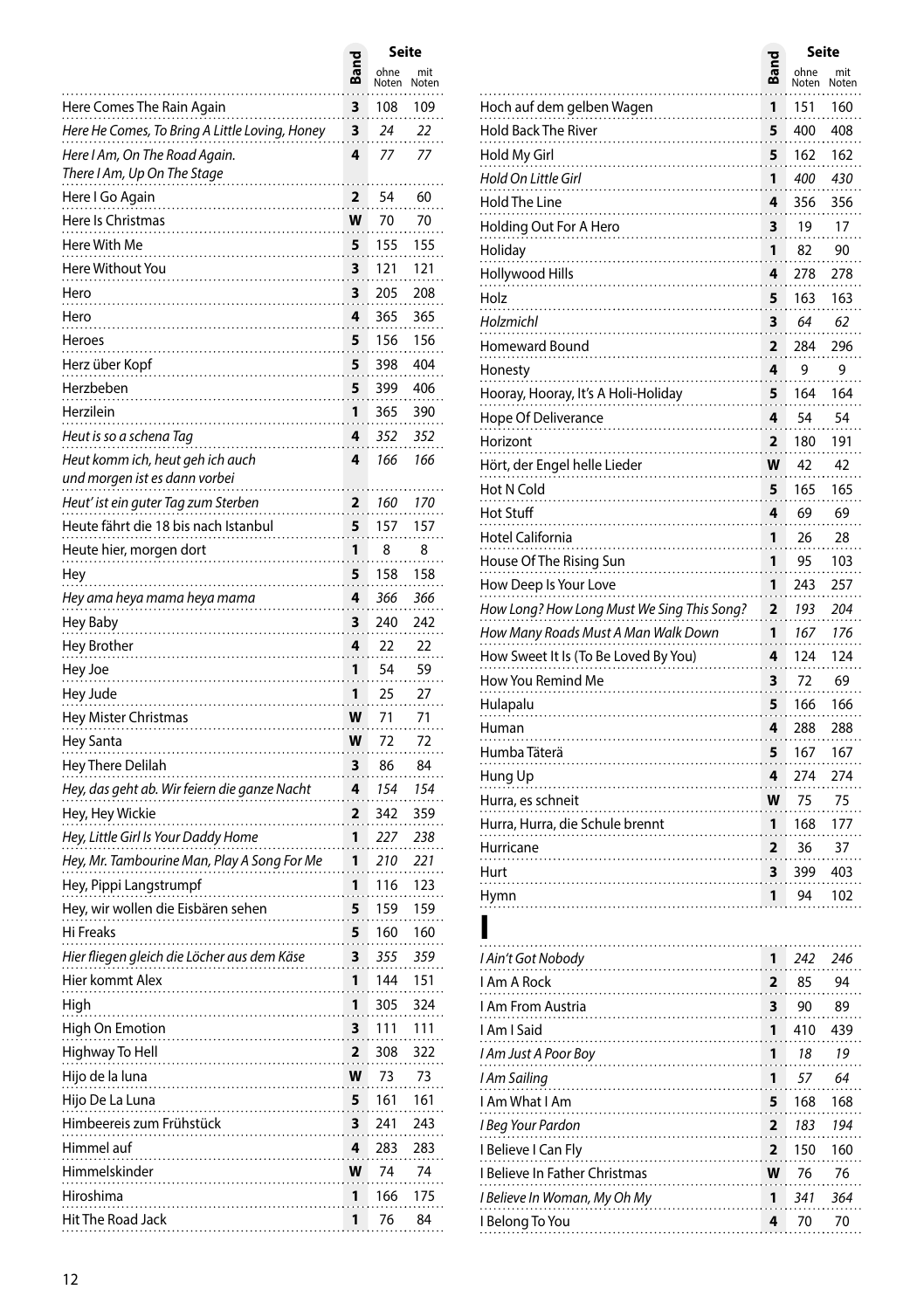|                                                                |                          | Seite         |              |
|----------------------------------------------------------------|--------------------------|---------------|--------------|
|                                                                |                          | ohne<br>Noten | mit<br>Noten |
| I Blame You For The Moonlit Sky                                | 4                        | 120           | 120          |
| I Came From Alabama With                                       | 1                        | 403           | 433          |
| My Banjo On My Knee                                            |                          |               |              |
| I Can See Clearly Now                                          | 3                        | 366           | 370          |
| I Can See It In Your Eyes                                      | $\ddot{ }$               | 141           | 151          |
| I Can't Live                                                   | 1                        | 404           | 434          |
| I Can't Believe The News Today                                 | 2                        | 193           | 204          |
| I Can't Fight This Feeling Anymore                             | 3                        | 18            | 16           |
| I Can't Help Falling In Love                                   | 2                        | 98            | 106          |
| I Can't Help Myself                                            | $\ddot{3}$               | 337           | 342          |
| I Come To Your Door To See You Again                           | 1                        | 377           | 404          |
| I Couldn't Care Less                                           | 5                        | 169           | 169          |
| I Didn't Mean To Hurt You, I'm                                 | 4                        | 206           | 206          |
| Sorry That I Made You Cry                                      |                          |               |              |
| I Do, I Do, I Do, I Do, I Do                                   | 5                        | 170           | 170          |
| I Don't Know Why She's Leaving                                 | 1                        | 261           | 277          |
| I Don't Like Mondays                                           | 1                        | 352           | 375          |
| I Don't Mind If You Go                                         | 1                        | 161           | 170          |
| I Don't Feel Like Dancing                                      | 4                        | 223           | 223          |
| I Don't Wanna Do This Anymore. I                               | 4                        | 389           | 393          |
| Don't Wanna Be The Reason, Why                                 |                          |               |              |
| I Don't Wanna Live Forever                                     | $\overline{\phantom{a}}$ | 171           | 171          |
| I Don't Want To Close My Eyes                                  | 3                        | 58            | 56           |
| I Don't Want To Miss A Thing                                   | з                        | 58            | 56           |
| I Don't Want To Spend One More<br>Christmas Without You        | W                        | 201           | 203          |
| I Dream Of Rain, Elay Elay                                     | 2                        | 108           | 118          |
| l Engineer                                                     | 5                        | 172           | 172          |
| I Feel It In My Fingers                                        | 1                        | 140           | 147          |
| I Feel Lonely                                                  | 2                        | 174           | 185          |
| I Follow Rivers                                                | 4                        | 277           | 277          |
| l Get Around                                                   | 5                        | 173           | 173          |
| I Get Knocked Down                                             | 1                        | 401           | 431          |
| I Got My First Real Six String                                 | $\ddot{ }$               | 337           | 352          |
| l Got You Babe                                                 | 3                        | 255           | 257          |
| I Guess That's Why They Call It The Blues                      | 2                        | 383           | 399          |
| l Guess, Now It's Time, For Me To Give Up                      | $\ddot{}}$               | 66            | 63           |
| I Have A Dream                                                 | 3                        | 131           | 131          |
| I Hear Jerusalem Bells Are Ringing,                            | 4                        | 320           | 320          |
| Roman Cavalry Choirs Are Singing                               |                          |               |              |
| I Hear The Drums Echoing Tonight                               | 2                        | 14            | 16           |
| I Heard It Through The Grapevine                               | 2                        | 269           | 281          |
| I hob di lang scho nimma gsehn                                 | 4                        | 12            | 12           |
| l Hope You're Feeling Happy Now                                | $\ddot{ }$               | 191           | 202          |
| I Just Called To Say I Love You<br>.                           | 2                        | 119           | 129          |
| I Just Died \$\$\$ (I Just) Died In                            | 2                        | 298           | 413          |
| Your Arms Tonight                                              |                          |               |              |
| I Just Want To Feel Real Love, Feel<br>The Home That I Live In | з                        | 398           | 402          |
| l Just Want You To Know Who I Am                               | З                        | 344           | 348          |
|                                                                |                          |               |              |

|                                                                   |               | Seite           |                |
|-------------------------------------------------------------------|---------------|-----------------|----------------|
|                                                                   |               | ohne<br>Noten   | mit<br>Noten   |
| I Kissed A Girl                                                   | 4             | 338             | 338            |
| I Know There's Something In<br>The Wake Of Your Smile             | 3             | 261             | 263            |
| I Know Your Eyes In The Morning Sun                               | 1             | 243             | 257            |
| I Like                                                            | 4             | 128             | 128            |
| I Like Chopin                                                     | 1             | 35              | $\frac{38}{1}$ |
| I Like The Love And I Like The Peaceful                           | 2             | 241             | 256            |
| I Listen To The Bells                                             | W             | 77              | 77             |
| I Love Rock n' Roll                                               | 3             | 40              | 38             |
| I Love To Love                                                    | 4             | 184             | 184            |
| I Love You From The Bottom Of My Pencil Case                      | 3             | 279             | 281            |
| I Love You, Baby, But Face It, She's Madonna                      | 3             | 32              | 30             |
| I Met Her In A Club Down In Old Soho                              | 1             | 74              | 82             |
| I Need A Dollar                                                   | 5             | 174             | 174            |
| I Never Promised You A Rose Garden                                | 2             | 183             | 194            |
| I Pull My Blue Jeans On, I Pull                                   | 3             | 401             | 405            |
| My Old Blue Jeans On                                              |               |                 |                |
| I Remember All My Life                                            | 1             | 362             | 387            |
| I Remember When Rock Was Young                                    | 1             | 68              | 75             |
| I Saved The World Today                                           | 2             | 145             | 155            |
| I Saw Mommy Kissing Santa Claus                                   | W             | 78              | 78             |
| I Saw You Standing At The Gates When<br>Marlon Brando Passed Away | 3             | 260             | 262            |
| I See Trees Of Green                                              | 1             | 250             | 266            |
| l Set Fire To The Rain                                            | $\frac{4}{1}$ | 380             | 380            |
| I Shot The Sheriff                                                | 1             | 339             | 360            |
| I Should Be So Lucky                                              | 4             | 317             | 317            |
| I sing a Liad für di                                              | 5             | 175             | 175            |
| I Sneak Around The Corner With<br>A Blueprint Of My Lover         | 3             | 397             | 401            |
| I Started A Joke                                                  | 5             | 176             | 176            |
| I steh in der Kältn und wart auf<br>a Taxi, oba es kummt net      | 4             | 230             | 230            |
| I Still Burn                                                      | 4             | 249             | 249            |
| I Still Have Faith In You                                         | 5             | 177             | 177            |
| I Still Haven't Found What I'm Looking For                        | 2             | 250             | 263            |
| I Thought Love Was Only True In Fairy Tales                       | 3             | 368             | 372            |
| I Turn To You                                                     | 2             | 99              | 107            |
| I Used To Rule The World, Seas Would                              | 4             | 320             | 320            |
| Rise When I Gave The Word                                         |               |                 |                |
| l Walk The Lin                                                    |               |                 | $251$ 253      |
| I Wanna Be Loved By You                                           |               | 178             | 178            |
| I<br>I Wanna Hold 'Em Like They Do In Texas Plays <mark>4</mark>  |               | 52              | $\frac{52}{2}$ |
| l Want It That Way<br>.                                           | 2             | 104             | 112            |
| I Want To Go Home<br>.                                            | 3             | 168             | 169            |
| l Want To Hold Your Hand<br>.                                     | 5             | 179             | 179            |
| I Want To Know What Love Is                                       | 2             | $\frac{16}{10}$ | 18             |
| I Want To Stand With You On A Mountain                            | 2             | 212             | 225            |
| I Want You To Want Me                                             | $\frac{5}{2}$ | 180             | 180            |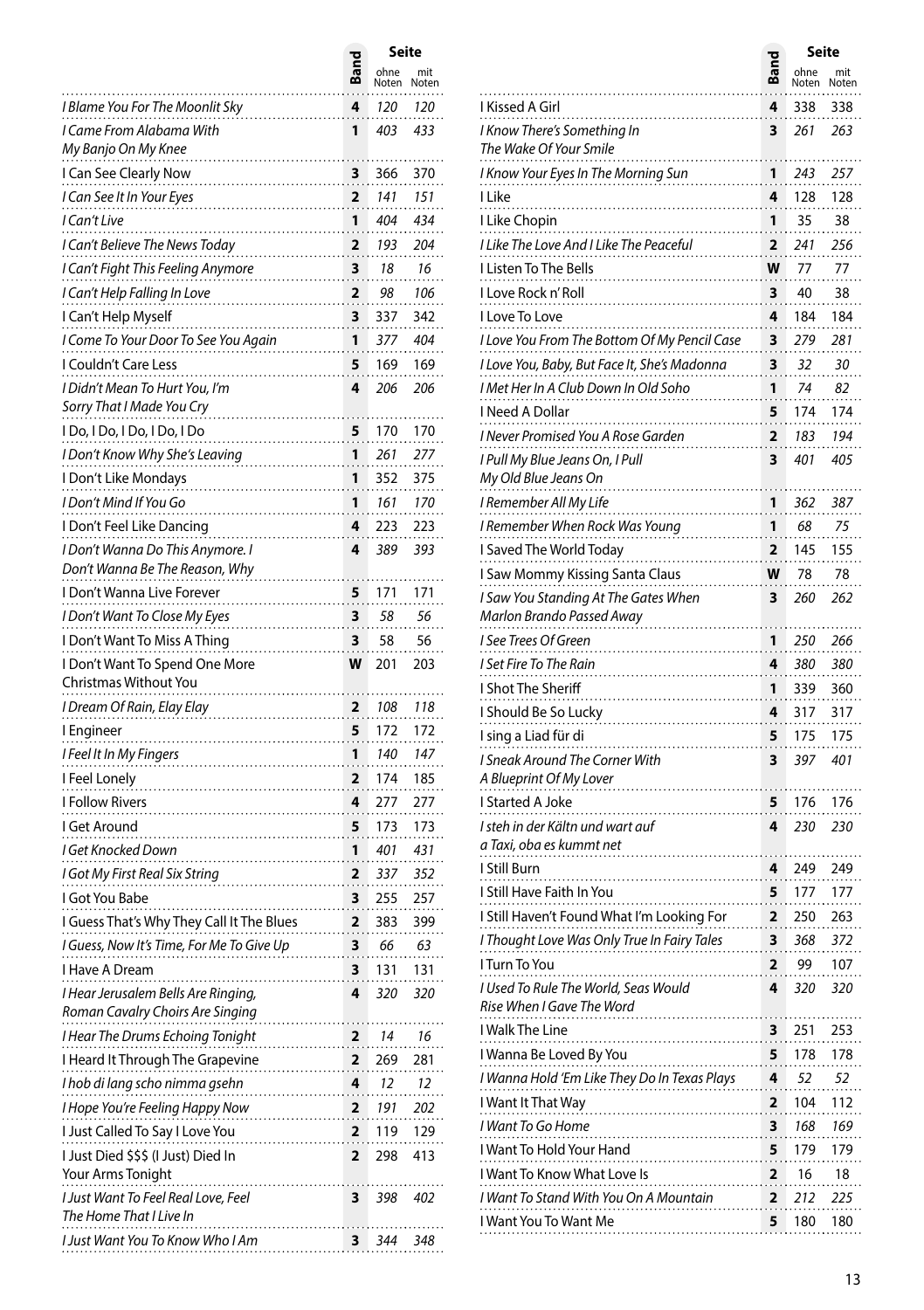|                                                                |                      | <b>Seite</b>  |              |
|----------------------------------------------------------------|----------------------|---------------|--------------|
|                                                                |                      | ohne<br>Noten | mit<br>Noten |
| I Was Born In The Wagon Of A Traveling Show                    | 3                    | 38            | 36           |
| I Was Made For Lovin' You                                      | $\ddot{\phantom{0}}$ | 396           | 400          |
| I Was Sitting In A Station Bar                                 | 1                    | 232           | 244          |
| I Was Walking Down The Street                                  | 1                    | 268           | 283          |
| I Will Always Be Hoping, Hoping                                | 4                    | 54            | 54           |
| l Will Always Love You                                         | 1                    | 176           | 186          |
| I Will Be With You Again                                       | 2                    | 348           | 365          |
| I Will Follow Him                                              | 3                    | 317           | 320          |
| l Will Love Again                                              | 2                    | 195           | 206          |
| I will nur zruck zu dir                                        | 1                    | 271           | 286          |
| l Will Survive                                                 | 1                    | 177           | 152          |
| I Will Wait                                                    | 4                    | 225           | 225          |
| I Wish It Could Be Christmas Every Day                         | W                    | 79            | 79           |
| I Wish They All Could Be California Girls                      | 2                    | 143           | 153          |
| I Would Walk 500 Miles                                         | 1                    | 350           | 373          |
| l.o.i.o.                                                       | 5                    | 181           | 181          |
| I'd Do Anything For Love (But I Won't Do That)                 |                      | 388           | 415          |
| l'm Gonna Be (500 Miles)                                       |                      | 350           | 373          |
| I'm On Fire                                                    | 1                    | 227           | 238          |
| I'm Sitting Here In A Boring Room                              | 1                    | 340           | 361          |
| I've Seen The Yellow Lights Go                                 | 1                    | 230           | 242          |
| Down The Mississippi                                           |                      |               |              |
| I'd Love You To Want Me                                        | 2                    | 378           | 394          |
| I'd Rather Be A Sparrow Than A Snail.                          | 2                    | 184           | 195          |
| I'll Be Home                                                   | w                    | 202           | 204          |
| I'll Be Home For Christmas                                     | w                    | 86            | 86           |
| I'll Be There                                                  | 4                    | 221           | 221          |
| I'll Be Waiting                                                | 4                    | 149           | 149          |
| I'll Do Anything For My Sweet Sixteen                          | 3                    | 6             | 4            |
| I'll Meet You At Midnight                                      | 2                    | 97            | 105          |
| I'll Never Be Maria Magdalena                                  | 3                    | 212           | 215          |
| I'll Never Let You See                                         | $\ddot{ }$           | 179           | 190          |
| I'll Protect You From The Hooded                               | 3                    | 154           | 154          |
| I'm A Believer                                                 | 3<br>W               | 368<br>203    | 372          |
| I'm A Little Christmas Cracker<br>l'm A Train                  |                      |               | 206          |
| I'm Alive                                                      | 3<br>4               | 22<br>316     | 20<br>316    |
| I'm All Out Of Love                                            | 3                    | 145           | 145          |
| I'm An Alien, I'm A Legal Alien                                | 2                    | 274           | 286          |
| I'm Gonna Love Me Again                                        | 5                    | 182           | 182          |
| I'm Here Without You, Baby                                     | 3                    | 121           | 121          |
| I'm Holding Out For A Hero                                     | з                    | 19            | 17           |
| I'm Just A Dreamer, I Dream My Life Away                       | 3                    | 404           | 408          |
| I'm Just More                                                  | З                    | 278           | 280          |
| I'm Like A Bird                                                | 4                    | 210           | 210          |
| I'm Never Ever Gonna Leave You                                 | 3                    | 139           | 139          |
| To Cry On Your Own                                             |                      |               |              |
| I'm Never Gonna Dance Again, Guilty<br>Feet Have Got No Rhythm | з                    | 379           | 383          |
|                                                                |                      |               |              |

|                                                                   |                         | Seite           |                 |
|-------------------------------------------------------------------|-------------------------|-----------------|-----------------|
|                                                                   | Band                    | ohne<br>Noter   | mit<br>Noten    |
| I'm Outta Love                                                    | 2                       | 223             | 234             |
| I'm Sorry For Blaming You For<br>Everything I Just Couldn't Do    | 3                       | 399             | 403             |
| I'm Still Standing                                                | 2                       | 350             | 367             |
| I'm Walking                                                       | 4                       | 246             | 246             |
| I'm Yours                                                         | 4                       | 143             | 143             |
| I've Been Looking For Freedom                                     | 3                       | 69              | 66              |
| I've Had The Time Of My Life \$\$\$                               | 2                       | 396             | 347             |
| (I've Had) The Time Of My Life                                    |                         |                 |                 |
| I've Paid My Dues Time After Time                                 | 3                       | 191             | 194             |
| Ibiza                                                             | 3                       | 57              | $\frac{55}{10}$ |
| Ice In The Sunshine                                               | 3                       | 252             | 254             |
| Ich bin dabei, du bist dabei, wir sind                            | 4                       | 7               | 7               |
| dabei, uns zu verliern.                                           |                         |                 |                 |
| Ich bin dein siebter sinn                                         | 3                       | 75              | 72              |
| Ich bin ich                                                       | $\frac{4}{1}$           | 384             | 386             |
| Ich bin ja so froh, dass ich kein Dicker bin                      | 1                       | 226             | 237             |
| Ich bin Klempner von Beruf                                        | 3                       | 88              | 87              |
| Ich bin so schön, ich bin so toll,<br>ich bin der Anton aus Tirol | 3                       | 10              | 8               |
| Ich bin von Kopf bis Fuß auf Liebe eingestellt                    |                         | 252             | 268             |
| ich brauch' keine Parties                                         |                         |                 |                 |
| Ich brauch' keinen Urlaub,                                        | 3                       | 370             | 374             |
| Ich brauche keine Millionen                                       | $\overline{a}$          | 142             | 152             |
| Ich brech' die Herzen der stolzesten Frau'n                       | 1                       | 117             | 124             |
| lch geh' mit dir wohin du willst,                                 | 1                       | 2               | 2               |
| auch bis ans Ende dieser Welt                                     |                         |                 |                 |
| Ich glaub, es geht schon wieder los                               | 5                       | 183             | 183             |
| Ich hab das Fräul'n Helen baden seh'n                             | 2                       | 92              | 100             |
| Ich hab dich wirklich lieb, wenn es so etwas gibt                 | 4                       | 153             | 153             |
| Ich hab geträumt von Dir                                          | 5                       | 184             | 184             |
| Ich hab mein Herz in Heidelberg v                                 | 2                       | 315             | 329             |
| Ich hab' heute nichts versäumt                                    | 2                       | 169             | 181             |
| Ich kam von Frankfurt nach Berlin                                 | 1                       | 121             | 128             |
| Ich kann deinen Herzschlag hören.                                 | 4                       | 390             | 395             |
| keiner wird dich zerstören                                        |                         |                 |                 |
| Ich kann nicht mehr sehn, trau                                    | 3                       | 50              | 48              |
| nicht mehr meinen Augen                                           |                         |                 |                 |
| Ich kauf mir lieber einen Tirolerhut                              | 5                       | 185             | 185             |
| Ich kauf' mir ein Baguette                                        | 1                       | 92              | 100             |
| Ich kenne nichts                                                  | 4                       | 287             | 287             |
| Ich lass für Dich das Licht an                                    | $\overline{\mathbf{5}}$ | 186             | 186             |
| Ich lebe                                                          | 3                       | 349             | 353             |
| Ich lieb dich nicht, du liebst mich nicht. Aha                    | $\overline{\mathbf{3}}$ | 342             | 346             |
| Ich lieb dich überhaupt nicht mehr                                | з                       | $\frac{23}{11}$ | 21              |
| Ich liebe dich                                                    | 3                       | 33              | 31              |
| lch mag                                                           | 5                       | 187             | 187             |
| Ich möcht so gern Dave Dudley hörn'                               | $\ddot{ }$              | 391             | 410             |
| Ich sah ein schönes Fräulein                                      | 1                       | 23              | 25              |
| Ich schau Dich an (Peep Peep)                                     | 5                       | 188             | 188             |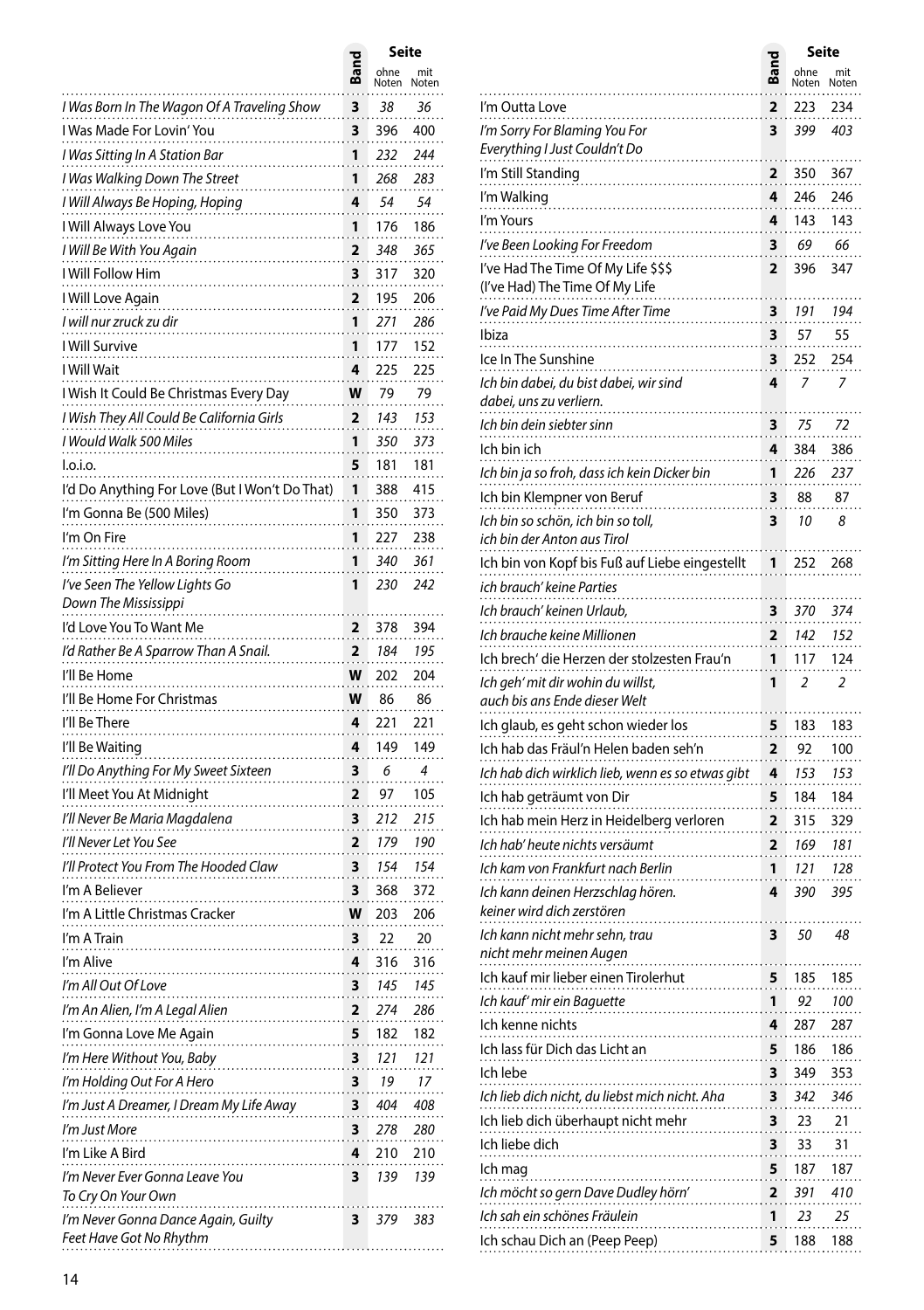l.

|                                                                        |                   | Seite           |                |
|------------------------------------------------------------------------|-------------------|-----------------|----------------|
|                                                                        |                   | ohne<br>Noter   | mit<br>Noten   |
| Ich schreibe einen Hit                                                 | 1                 | 12              | 12             |
| Ich sprüh's auf jede Häuserwand                                        | 1                 | 101             | 109            |
| Ich steh an deiner Krippe hier                                         | W                 | 80              | 80             |
| Ich vermiss dich (Wie die Hölle)                                       | 2                 | 398             | 416            |
| Ich wach auf am Nachmittag                                             | 1                 | 293             | 312            |
| Ich war noch niemals in New York                                       | 4                 | 113             | 113            |
| Ich wär so gerne Millionär                                             | 3                 | 285             | 289            |
| lch weiß, es wird einmal ein Wunder gesc                               | 3                 | 192             | 195            |
| Ich werd' dir die Liebe versprechen                                    | 1                 | 313             | 333            |
| Ich will 'nen Cowboy als Mann                                          | 3                 | 193             | 196            |
| Ich will doch nur spielen                                              | 3                 | 316             | 319            |
| Ich will immer wieder (dieses Fieber spür'n)                           | 5                 | 189             | 189            |
| Ich will Spaß                                                          | 2                 | 69              | 75             |
| Ich wollt ich wär ein Huhn                                             | 2                 | 271             | 283            |
| Ich wollt, ich wär der Nikolaus                                        | W                 | 81              | 81             |
| Ich wollte dir nur mal eben sagen,                                     | 4                 | 332             | 332            |
| dass du das Größte für mich bist                                       |                   |                 |                |
| Ich wollte nie erwachsen sein                                          | 4                 | 97              | 97             |
| Ich würd mich für dich erhängen, und<br>ich würd vom Hochhaus springen | 4                 | 72              | 72             |
| lch würde dir gern sagen, wie sehr ich dich mag                        | 4                 | 232             | 232            |
| Ich ziehe durch die Straßen bis nach Mitternacht                       | 1                 | 64              | 71             |
| Ich brauche keine Millionen                                            | 2                 | 142             | 152            |
| If A Song Could Get Me You                                             | 4                 | 142             | 142            |
| If Everyday Was Like Christmas                                         | W                 | 82              | 82             |
| If Everyone Cared                                                      | 4                 | 358             | 358            |
| If God Had A Name                                                      | 1                 | 343             | 362            |
| If I Could Save Time In A Bottle                                       | 4                 | 37              | 37             |
| If I Could Turn Back Time                                              | 4                 | 10              | 10             |
| If I Had A Hammer                                                      | 1                 | 78              | 86             |
| If I Lay Here, If I Just Lay Here                                      | 4                 | 219             | 219            |
| If I Lose Myself                                                       | 4                 | 215             | 215            |
| If I Were A Boy                                                        | 4                 | 201             | 201            |
| If I Were Sorry                                                        | 5                 | 190             | 190            |
| If Love Was A Word, I Don't Understand                                 | 4                 | 228             | 228            |
| If There's Somebody Calling Me On, She's The One                       | 3                 | 104             | 105            |
| If Tomorrow Never Comes                                                | 3                 | 326             | 331            |
| If You Believe                                                         | 3                 | 377             | 381            |
| If You Can Give It, I Can Take It                                      | 4                 | 11              | 11             |
| If You Could Read My Mind                                              | 2                 | 220             | 231            |
| If You Don't Know Me By Now                                            | 4                 | 270             | 270            |
| .<br>If You Leave Me Now                                               | 5                 | 191             | 191            |
| If You Miss The Train I'm On                                           | 1                 | 84              | 92             |
| .<br>If You Should Go, Go, Go                                          | $\ddot{ }$        | 220             | 220            |
| If You Want To Sing Out, Sing Out                                      |                   | $\frac{37}{11}$ | $\frac{40}{1}$ |
| If You Were A Sailboat                                                 | $\mathbf{1}$<br>3 | 152             | 152            |
| Ihr Hirten, erwacht                                                    | W                 | 83              | 83             |
| Ihr Kinderlein, kommet                                                 | W                 | 84              | 84             |
|                                                                        |                   |                 |                |

|                                                                                                                                                                                                                                   |                          | Seite             |              |
|-----------------------------------------------------------------------------------------------------------------------------------------------------------------------------------------------------------------------------------|--------------------------|-------------------|--------------|
|                                                                                                                                                                                                                                   | Band                     | ohne<br>Noter     | mit<br>Noten |
| Iko Iko                                                                                                                                                                                                                           | 5                        | 192               | 192          |
| Il est né le divin enfant                                                                                                                                                                                                         | W                        | 85                | 85           |
| Im Hof, da spielte sie mit Joe von                                                                                                                                                                                                | 1                        | 253               | 269          |
| lm Osten                                                                                                                                                                                                                          | $\overline{a}$           | 214               | 227          |
| lm Wagen vor Mir                                                                                                                                                                                                                  | 1                        | 337               | 358          |
| Imagine                                                                                                                                                                                                                           | 2                        | 166               | 178          |
| Immer wenn es regnet, muss ich an dich denken                                                                                                                                                                                     | $\ddot{\phantom{0}}$     | 28                | 26           |
| Immer wieder sonntags                                                                                                                                                                                                             | 3                        | 182               | 183          |
| Immortality                                                                                                                                                                                                                       | $\overline{a}$           | 164               | 174          |
| In Dark Deep Jungle I Hear The Wild Drum                                                                                                                                                                                          | 4                        | 64                | 64           |
| In der Weihnachtsbäckerei                                                                                                                                                                                                         | W                        | 87                | 87           |
| In dulci jubilo                                                                                                                                                                                                                   | W                        | 88                | 88           |
| In dunkler Nacht                                                                                                                                                                                                                  | W                        | 89                | 89           |
| In einem unbekannten Land                                                                                                                                                                                                         | $\overline{\mathbf{c}}$  | 200               | 211          |
| In einer Welt, in der man nur noch lebt                                                                                                                                                                                           | 1                        | 144               | 151          |
| In meinem Leben                                                                                                                                                                                                                   | 4                        | 162               | 162          |
| In München steht ein Hofbräuhaus                                                                                                                                                                                                  | 1                        | 103               | 111          |
| In My Place                                                                                                                                                                                                                       | з                        | 384               | 388          |
| In Our Family Portrait We Look Pretty Happy                                                                                                                                                                                       | 3                        | 30                | 28           |
| In Schwabing gibts a Kneipn                                                                                                                                                                                                       | 1                        | 104               | 112          |
| In The Air Tonight                                                                                                                                                                                                                | 2                        | 6                 | 6            |
| In The Dutch Mountains                                                                                                                                                                                                            | 5                        | 193               | 193          |
| In The Ghetto                                                                                                                                                                                                                     | 1                        | 87                | 95           |
| In The Jungle, The Mighty Jungle,                                                                                                                                                                                                 | 4                        | 137               | 137          |
| The Lion Sleeps Tonight                                                                                                                                                                                                           |                          |                   |              |
| In The Midnight Hour She Cried: More, More, More                                                                                                                                                                                  |                          | 148               | 148          |
| In The Name Of Love                                                                                                                                                                                                               |                          | 320               | 342          |
| In The Navy                                                                                                                                                                                                                       | 3                        | 211               | 214          |
| In The Shadows                                                                                                                                                                                                                    | 2                        | 90                | 91           |
| In The Town Where I Was Born                                                                                                                                                                                                      | 1                        | 79                | 87           |
| In The Year 2525                                                                                                                                                                                                                  | $\mathbf{z}$             | 26                | 28           |
| In These Arms                                                                                                                                                                                                                     | 2                        | 165               | 175          |
| In Zaire                                                                                                                                                                                                                          | 5                        | 194               | 194          |
| Indianer                                                                                                                                                                                                                          | 2                        | 254               | 238          |
| Indigo Girl                                                                                                                                                                                                                       | з                        | 270               | 272          |
| Inmitten der Nacht                                                                                                                                                                                                                | W                        | 90                | 90           |
| Inside                                                                                                                                                                                                                            | 1                        | 338               | 359          |
| Into The Great Wide Open                                                                                                                                                                                                          | 5                        | 195               | 195          |
| Irgendwann bleib' i dann dort                                                                                                                                                                                                     | 2                        | 131               | 140          |
| $4 \overline{285} \overline{285}$                                                                                                                                                                                                 |                          |                   |              |
| Irgendwie, irgendwo, irgendwann                                                                                                                                                                                                   |                          | $\frac{1}{1}$ 181 | 190          |
| International or the United States of the United States of Australian Control of Australian Control of Australia<br>Allegations of Australian Control of Australian Control of Australian Control of Australian Control of Austra |                          | $97$ $97$         |              |
| Iris                                                                                                                                                                                                                              | 3                        | 344               | 348          |
| Ironic                                                                                                                                                                                                                            | 1                        | 203               | 212          |
| .<br>Is This Love                                                                                                                                                                                                                 | 2                        | 340               | 357          |
| .<br>Is This The Real Life, Is This Just Fantasy                                                                                                                                                                                  | 1                        | $\frac{32}{1}$    | 34           |
| Is This The Way To Amarillo                                                                                                                                                                                                       | з                        | 319               | 324          |
| .<br>Island In The Sun                                                                                                                                                                                                            | $\overline{\phantom{a}}$ | 196               | 196          |
|                                                                                                                                                                                                                                   |                          |                   |              |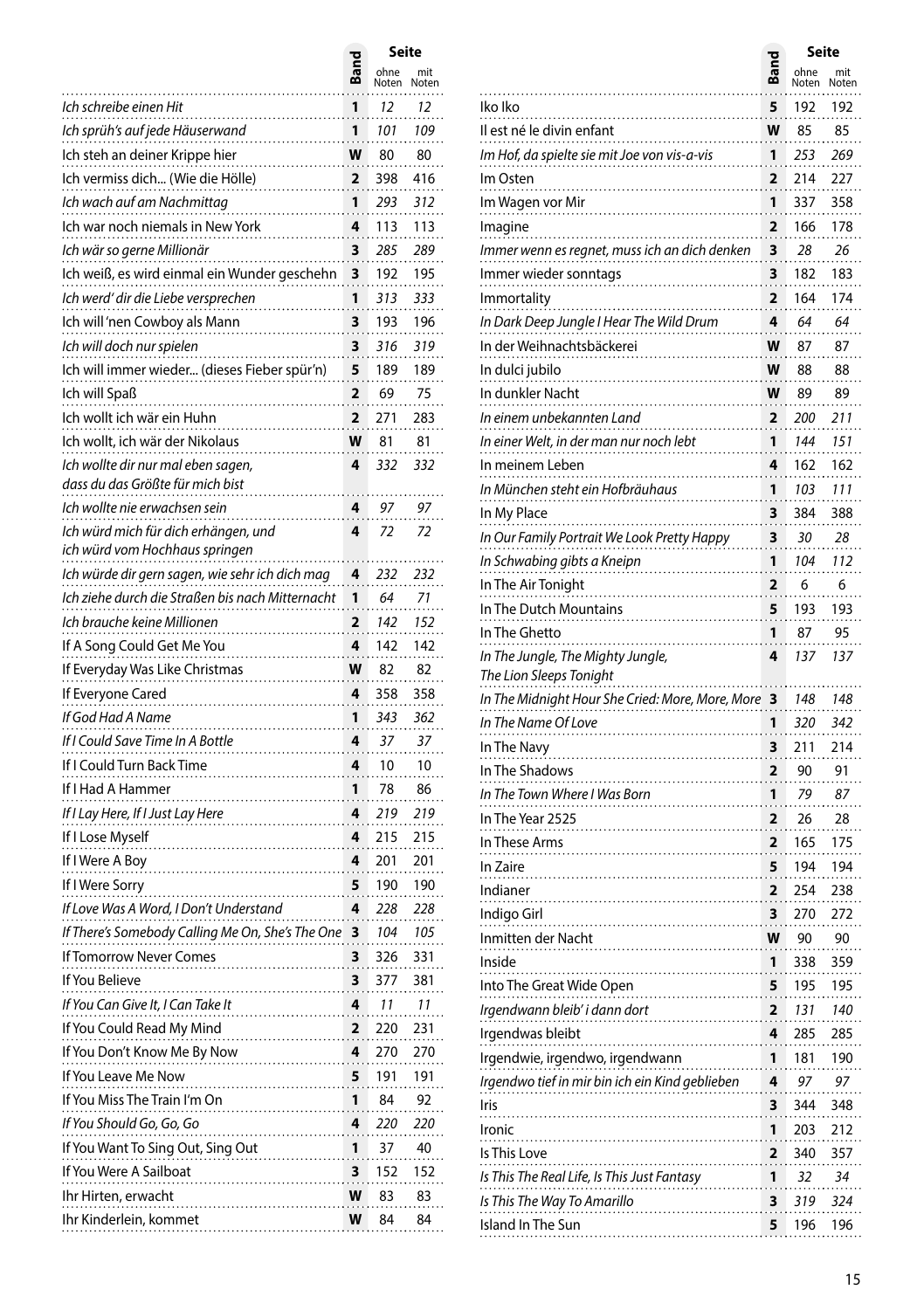|                                                 |                | Seite         |              |
|-------------------------------------------------|----------------|---------------|--------------|
|                                                 | Band           | ohne<br>Noter | mit<br>Noten |
| Ist da jemand?                                  | 5              | 197           | 197          |
| It Doesn't Matter How Many Breaths It Will Take | 4              | 267           | 267          |
| It Must Have Been Love                          | 1              | 309           | 328          |
| It Never Rains In Southern California           | 1              | 357           | 380          |
| It Seems Like Yesterday, But It Was Long Ago    | 4              | 48            | 48           |
| It Started With A Kiss                          | 3              | 78            | 76           |
| It Starts In My Toes, And I Crinkle My Nose     | 4              | 8             | 8            |
| It Was 1989, My Thoughts Were                   | 4              | 342           | 342          |
| Short, My Hair Was Long                         |                |               |              |
| It's A Good Life                                | 5              | 198           | 198          |
| It's Beginning To Look A Lot Like Christmas     | W              | 91            | 91           |
| It's Gonna Be A Cold, Cold Christmas            | W              | 204           | 207          |
| It's The Most Wonderful Time Of The Year        | W              | 92            | 92           |
| Itchycoo Park                                   | 5              | 199           | 199          |
| It's A Beautiful Day                            | 3              | 246           | 248          |
| It's A Cruel Cruel World, To Face On Your Own   | 4              | 293           | 293          |
| It's A Heartache                                | 2              | 367           | 385          |
| It's A Little Bit Funny                         | 1              | 39            | 44           |
| It's A Mystery To Me, The Game Commences        | 4              | 65            | 65           |
| It's All Coming Back To Me Now                  | 2              | 242           | 292          |
| It's All Over Now, Baby Blue                    | 2              | 280           | 360          |
| It's Been A Hard Day's Night                    | 2              | 232           | 245          |
| It's Been A Long Time Since You Left Me         | 4              | 99            | 99           |
| It's Been Seven Hours And Fifteen Days          | 2              | 53            | 59           |
| It's In His Kiss                                | 3              | 203           | 206          |
| It's Late In The Evening                        | 1              | 41            | 46           |
| It's Like Rain On Your Wedding Day              | 1              | 203           | 212          |
| It's My Life                                    | 2              | 343           | 198          |
| It's My Life                                    | 4              | 258           | 258          |
| It's Nine O'clock On A Saturday                 | 2              | 312           | 326          |
| It's Not Time To Make A Change                  | 1              | 113           | 120          |
| It's Now Or Never                               | $\overline{a}$ | 187           | 254          |
| It's One For The Money                          |                | 45            | 49           |
| It's Only Words                                 | 2              | 30            | 32           |
| It's Raining Men                                | 2              | 306           | 318          |
| It's The End Of The World                       | 3              | 103           | 104          |
| Itsy Bitsy Teenie Weenie Honululu-Strand-Bikini | 2              | 318           | 331          |

### **J**

| Ja, auch dich haben sie schon genauso belogen |                | 4 57    | -57   |
|-----------------------------------------------|----------------|---------|-------|
| Ja, nach Spanien reisen viele Europäer        | 1              | 142     | 149   |
| Jack And Diane                                | $\overline{2}$ | - 75    | -81   |
| Jailhouse Rock                                | 3              | 164     | - 165 |
| Jar Of Hearts                                 | 4              | 266 266 |       |
| Jauchzet, ihr Himmel, frohlocket, ihr Engel   | w              | - 93    | 93    |
| Jawohl, meine Herr'n                          | $\mathbf{2}$   | 370     | - 388 |
| Je ne parle pas français                      | 5              | 200     | - 200 |
| Je t'aime, moi non plus                       | 4              | 255 255 |       |
| le veux                                       | 4              | 408 414 |       |
|                                               |                |         |       |

|                                                          |                         | Seite             |              |
|----------------------------------------------------------|-------------------------|-------------------|--------------|
|                                                          | Band                    | ohne<br>Noten     | mit<br>Noten |
|                                                          |                         |                   |              |
| Jealous Guy                                              | 4                       | 206               | 206          |
| Jeanny                                                   | 1                       | 228               | 239          |
| Jeans On                                                 | 3                       | 401               | 405          |
| Jeder Popel fährt nen Opel,<br>jeder Affe fährt nen Ford | 3                       | 356               | 360          |
|                                                          |                         |                   |              |
| Jenseits von Eden (Guardian Angel)                       | 1                       | 286               | 304          |
| Jessie                                                   | 1                       | 310               | 330          |
| Jet Set                                                  | 2                       | 215               | 228          |
| Jetzt fangen wir zum Singen                              | W                       | 94                | 94           |
| Jetzt ist Sommer                                         | 4                       | 189               | 189          |
| Jimmy Brown, das war ein Seemann                         | 1                       | 380               | 407          |
| Jingle Bell Rock                                         | W                       | 95                | 95           |
| Jingle Bells                                             | W                       | 96                | 96           |
| Joana                                                    | 4                       | 238               | 238          |
| Joe Le Taxi                                              | $\ddot{ }$              | 284               | 288          |
| Joe, noch einen                                          | 2                       | 100               | 108          |
| Johnny B                                                 | 1                       | 231               | 243          |
| Johnny B. Goode                                          | $\overline{\mathbf{1}}$ | 234               | 248          |
| Johnny Blue                                              | 2                       | 20                | 22           |
| Johnny Walker                                            | 1                       | 10                | 10           |
| Join Me                                                  | $\ddot{\mathbf{3}}$     | 388               | 392          |
| Jolene                                                   | 5                       | 201               | 201          |
| Joseph, lieber Joseph                                    | W                       | 97                | 97           |
| Josephine                                                | 4                       | 359               | 359          |
| Joy To The World                                         | W                       | 98                | 98           |
|                                                          |                         |                   | 47           |
| Jugendliebe                                              | $\ddot{}}$              | 49                |              |
| Juke Box Hero                                            | 2                       | 395               | 412          |
| Juliet                                                   | $\ddot{\mathbf{3}}$     | 125               | 125          |
| Junge                                                    | 4                       | 337               | 337          |
| Junge, komm bald wieder                                  | 4                       | 117               | 117          |
| Junimond                                                 | 2                       | 7                 | 7            |
| Just A Gigolo                                            | 1                       | 242               | 246          |
| Just Because You Feel Good                               | 2                       | 191               | 202          |
| Just Give Me A Reason                                    | 4                       | $\frac{339}{111}$ | 339          |
| Just Hold Me                                             | 4                       | 303               | 303          |
| Just Like A Pill                                         | 4                       | 248               | 248          |
| Just Like A Woman                                        | 2                       | 124               | 134          |
| Just Like Jesse James                                    | 4                       | 11                | 11           |
| Just More                                                | з                       | 278               | 280          |
| Just The Way You Are                                     | 4                       | 121               | 121          |
|                                                          |                         |                   |              |
| Ka-Ching                                                 | 4                       | 55                | 55           |
| Kalenderlied                                             | W                       | 99                | 99           |
| Kalkutta liegt am Ganges                                 | 2                       | 157               | 167          |
| Kann denn Liebe Sünde sein?                              | 1                       | 361               | 386          |
| Karamba, Karacho, ein Whisky                             |                         | 202               | 202          |
|                                                          | 5                       | 258               |              |
| Karl der Käfer                                           | 1                       |                   | 274          |
| Karma Chameleon                                          | 5                       | 203               | 203          |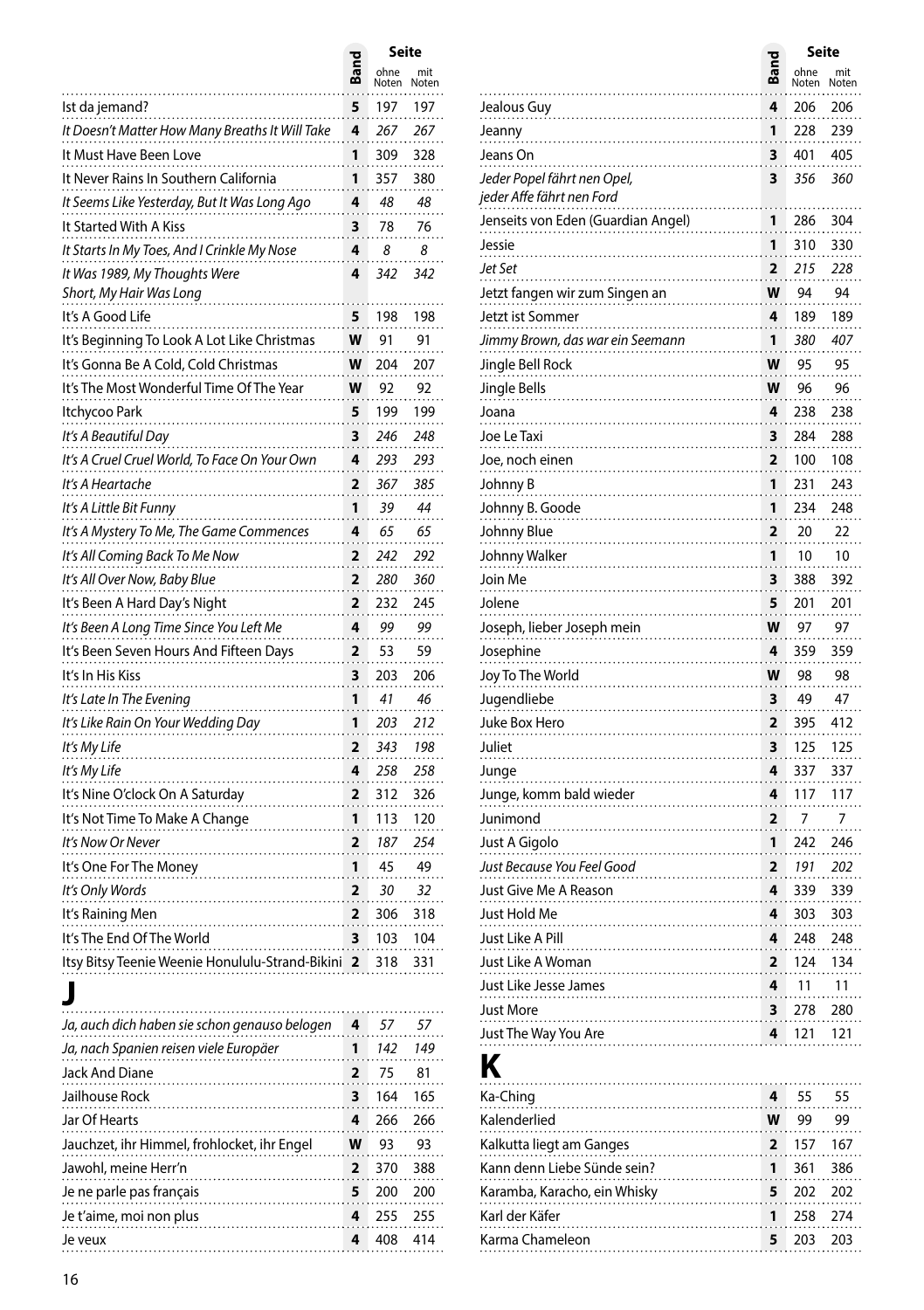|                                   |                     | <b>Seite</b>  |              |
|-----------------------------------|---------------------|---------------|--------------|
|                                   | Band                | ohne<br>Noter | mit<br>Noten |
| Katzeklo                          | 5                   | 204           | 204          |
| Kaum erwarten                     | 5                   | 205           | 205          |
| Kayleigh                          | 3                   | 323           | 328          |
| Keep The Faith                    | 3                   | 304           | 308          |
| Kein Schwein ruft mich            | 5                   | 206           | 206          |
| Kein zurück                       | з                   | 213           | 216          |
| Keine ist wie Du                  | 5                   | 207           | 207          |
| Keine Maschine                    | 5                   | 208           | 208          |
| Keine ruhige Minute               | 3                   | 151           | 151          |
| Keine Sterne in Athen             | з                   | 41            | 39           |
| Kennst du die Perle               | 2                   | 149           | 159          |
| Kids In America                   | 4                   | 109           | 109          |
| Killerautomat                     | 1                   | 381           | 399          |
| Killing Me Softly With His Song   | 1                   | 272           | 289          |
| Kinder an die Macht               | 3                   | $\frac{4}{1}$ | 2            |
| King Of The Road                  | 2                   | 307           | 321          |
| Kingston Town                     | з                   | 132           | 132          |
| Kiosk                             | 4                   | 191           | 191          |
| Kiss                              | 4                   | 105           | 105          |
| Kiss From A Rose                  | $\overline{2}$      | 80            | 87           |
| Kiss Me                           | 3                   | 400           | 404          |
| Kleine Taschenlampe brenn         | 3                   | 165           | 166          |
| Kling Klang                       | 3                   | 300           | 304          |
| Kling, Glöckchen, klingelingeling | W                   | 100           | 100          |
| Knallrotes Gummiboot              | 2                   | 374           | 392          |
| Knock On Wood                     | 5                   | 209           | 209          |
| Knockin' On Heaven's Door         | 1<br>l.             | 295           | 313          |
| Knowing Me, Knowing You           | 2                   | 263           | 275          |
| Koa Hiatamadl                     | 1                   | 136           | 143          |
| Kokain                            | 1                   | 121           | 128          |
| Kokomo                            | 1                   | 391           | 419          |
| Komm, wir gehn nach Bethlehem     | W                   | 101           | 101          |
| Kommet, ihr Hirten                | W                   | 102           | 102          |
| König von Deutschland             | 1                   | 120           | 127          |
| Kreuzberger Nächte sind lang      | 2                   | 406           | 423          |
| Kribbeln im Bauch                 | 3                   | 390           | 394          |
| Kriminal Tango                    | $\overline{a}$<br>J | 175           | 186          |
| Kumbaya                           | 2                   | 211           | 224          |
| Kung Fu Fighting                  | 4                   | 300           | 300          |
| Kuschelsong                       | 4                   | 346           | 346          |
| Küss die Hand, schöne Frau        | 3                   | 364           | 368          |
| Küss mich, halt mich, lieb mich   | W                   | 103           | 103          |
|                                   |                     |               |              |
| L'italiano                        | 1                   | 355           | 378          |
|                                   |                     |               |              |

La Bamba **1** 211 222 La Camisa Negra **3** 146 146 La Cintura **5** 210 210

|                                       |                    | Seite                         |  |  |
|---------------------------------------|--------------------|-------------------------------|--|--|
|                                       | Band               | ohne<br>mit<br>Noten<br>Noten |  |  |
| La Cucaracha                          | 2                  | 213<br>218                    |  |  |
| La Isla Bonita                        | 1                  | $\frac{75}{11}$<br>83         |  |  |
| La Le Lu                              | 5                  | 211<br>211                    |  |  |
| La Paloma                             | 1                  | 205<br>216                    |  |  |
| Lady D'Arbanville                     | 2                  | 397<br>415                    |  |  |
| Lady In Black                         | 1                  | 122<br>129                    |  |  |
| Lady Madonna                          | 2                  | 237<br>250                    |  |  |
| Lady Marmalade                        | 3                  | 333<br>338                    |  |  |
| Land Of Green                         | 1                  | 232<br>244                    |  |  |
| Lang scho nimma gsehn                 | 4                  | 12<br>12                      |  |  |
| Lange her, dass mich was so fieberl   | 1                  | 303<br>316                    |  |  |
| Langsam find't da Tag sei' End        | 1                  | 93<br>101                     |  |  |
| Las manos arriba cintura sola da      | 4                  | 304<br>304                    |  |  |
| media vuelta danza kuduro             |                    |                               |  |  |
| Lasciate mi cantare                   | 1                  | 355<br>378                    |  |  |
| Lass uns leben                        | 4                  | 195<br>195                    |  |  |
| Lass uns schmutzig                    | 2                  | 357<br>373                    |  |  |
| Lasse redn                            | 4                  | 336<br>336                    |  |  |
| Lasst uns alle fröhlich sein          | W                  | 104<br>104                    |  |  |
| Lasst uns das Kindlein wiegen         | W                  | 105<br>105                    |  |  |
| Lasst uns froh und munter sein        | W                  | 106<br>106                    |  |  |
| Last Christmas                        | W                  | 107<br>107                    |  |  |
| Last Night I Dreamt Of San Pedro      | 1                  | $\frac{75}{11}$<br>83         |  |  |
| Last Night I Had This Strangest Dream | 4                  | 34<br>34                      |  |  |
| Laura Non C'è                         | 2                  | 63<br>68                      |  |  |
| Laut                                  | 5                  | 212<br>212                    |  |  |
| Lay All Your Love On Me               | 4                  | 18<br>18                      |  |  |
| Lay Back In The Arms Of Someone       | 1                  | 259<br>275                    |  |  |
| Lay Down (Candles In The Rain)        | 4                  | 130<br>130                    |  |  |
| Lay Down Sally                        | 5                  | 213<br>213                    |  |  |
| Layla                                 | 1                  | 30<br>$\frac{32}{11}$         |  |  |
| Lazy Sunday                           | 5                  | 214<br>214                    |  |  |
| Leader Of The Pack                    | 4                  | 202<br>202                    |  |  |
| Lean On Me                            | 2                  | 115<br>125                    |  |  |
| Leave A Light On                      | 5                  | 215<br>215                    |  |  |
| Leave In Silence                      | 1                  | 260<br>276                    |  |  |
| Leaving On A Jet Plane                | 1                  | 77<br>85                      |  |  |
| Lebt denn dr alte Holzmichl noch      | з                  | 64<br>62                      |  |  |
| Left Outside Alone                    | 3                  | 25<br>23                      |  |  |
| Legenden                              | 5.                 | 216<br>216<br>.               |  |  |
| Leise rieselt der Schnee              | W                  | 108<br>108                    |  |  |
| Leiser                                | 5                  | 217<br>217                    |  |  |
| Lemon Tree                            | 1                  | 340<br>361<br>.               |  |  |
| <br>Lena<br>.                         | 3<br>$\sim$ $\sim$ | 372<br>376<br>.<br>.          |  |  |
| Leningrad<br>                         | 2<br>.             | 234 247                       |  |  |
| <br>Les anges dans nos campagnes      | W                  | 109 109                       |  |  |
| Lessons In Love                       | 2                  | 374<br>358                    |  |  |
| Let Her Go                            | 4                  | 227<br>227                    |  |  |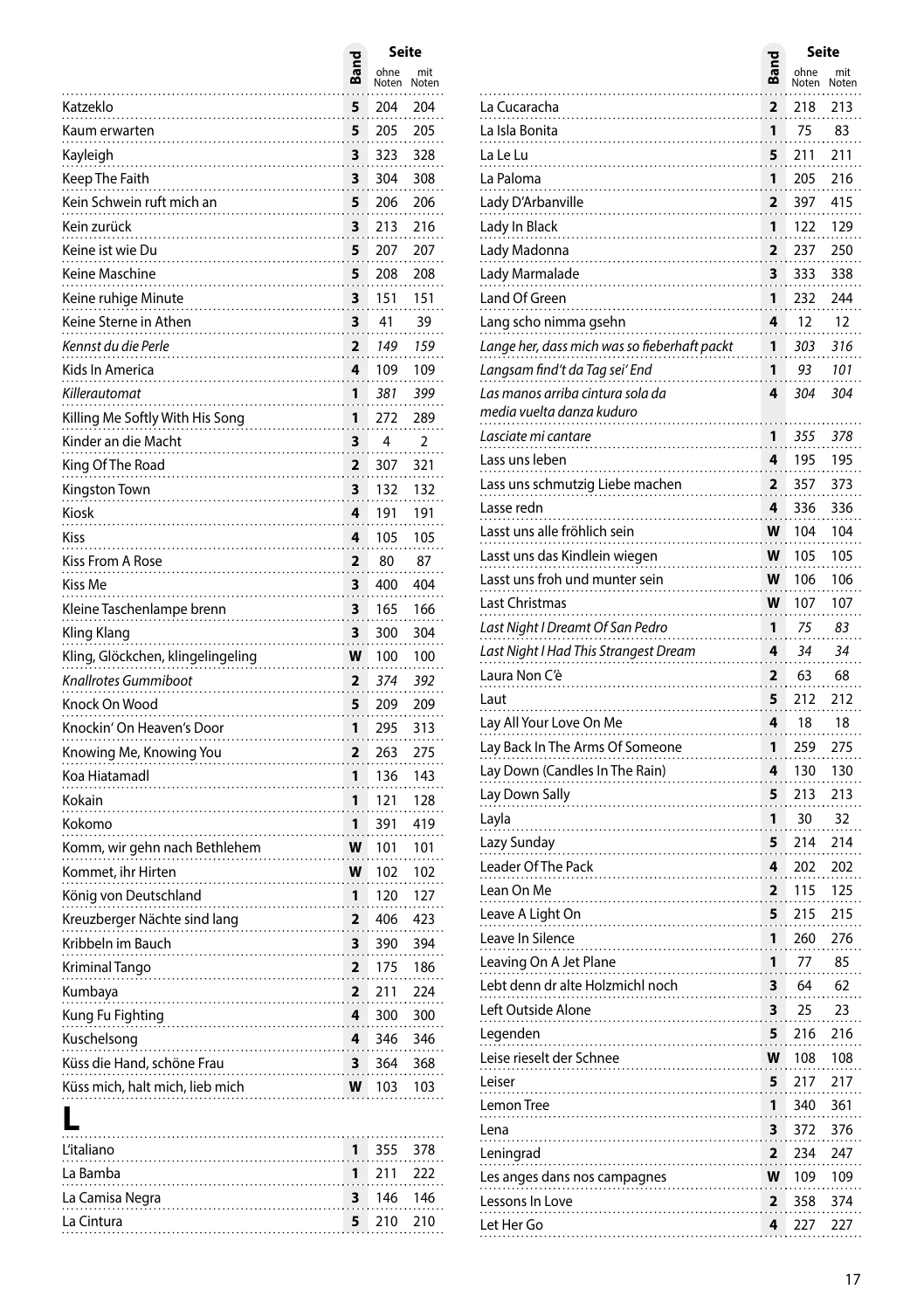|                                               |                         | Seite         |                 |
|-----------------------------------------------|-------------------------|---------------|-----------------|
|                                               | Band                    | ohne<br>Noten | mit<br>Noten    |
| Let It Be                                     | 1                       | 31            | 33              |
| Let It Be Christmas                           | W                       | 110           | 110             |
| Let It Rain                                   | 1                       | 263           | 262             |
| Let It Rain                                   | 4                       | 148           | 148             |
| Let It Snow! Let It Snow! Let It Snow!        | W                       | 111           | 111             |
| Let Me Be Your Teddy Bear \$\$\$              | 2                       | 332           | 150             |
| (Let Me Be Your) Teddy Bear                   |                         |               |                 |
| Let Me Entertain You                          | 4                       | 252           | 252             |
| Let Me Find My Piece Of Heaven                | з                       | 16            | 14              |
| Let Me Go From This Lonely Land               | 2                       | 52            | 58              |
| Let Me Take You Far Away                      | $\mathbf{1}$            | 82            | 90              |
| Let My Heart Go. Let Your Son Grow            | 3                       | 141           | 141             |
| Let My People Go                              | 2                       | 372           | 390             |
| Let The Music Play                            | 4                       | 39            | 39              |
| Let The Sky Fall, When It Crumbles            | 4                       | 341           | 341             |
| Let The Sunshine In                           | 1                       | 266           | 281             |
| Let's Dance                                   | 5                       | 218           | 218             |
| Let's Get It Crunk, Upon Have Fun,            | 4                       | 200           | 200             |
| Upon Up In This Dancery                       |                         |               |                 |
| Let's Twist Again                             | 2                       | 127           | 137             |
| Leuchtturm                                    | 1                       | 2             | 2               |
| Lieb Nachtigall, wach auf                     | W                       | 112           | 112             |
| Liebe auf Distanz                             | 5                       | 219           | 219             |
| Liebe ist                                     | з                       | 301           | 305             |
| Liebe ist alles                               | 4                       | 375           | 375             |
| Lieber so                                     | 5                       | 220           | 220             |
| Lieber, guter Nikolaus                        | W                       | 113           | 113             |
| Liebeskummer lohnt sich nicht                 | 1                       | 253           | 269             |
| Liebficken                                    | 2                       | 41            | 41              |
| Liebling, lass uns tanzeı                     | $\ddot{ }$              | 173           | 184             |
| Lieblingsmensch                               | 5                       | 221           | 221             |
| Lied 1 – Ein Stück vom                        | 3                       | 114           | 114             |
| Lieder                                        | 5                       | 222           | 222             |
| Lies                                          | 2                       | 231           | 244             |
| Life For Rent                                 | $\ddot{ }$              | 224           | 235             |
| Life Is A Mystery                             | 1                       | 392           | 420             |
| Life Is For Living                            | 5                       | 223           | 223             |
| Like A Hurricane                              | 5                       | 224           | 224             |
| Like A Prayer                                 | 1                       | 392           | 420             |
| Like A Rolling Stone                          |                         | 163           | 172             |
| Like A Virgin                                 | $\ddot{3}$              | 199           | 202             |
| Like Ice In The Sunshine<br>.                 | 3                       | 252           | 254             |
| Like The Way I Do                             | 1                       | 236           | 250             |
| Lili Marleen                                  | $\ddot{}}$<br>Ι.        | $\frac{8}{2}$ | $\frac{6}{100}$ |
| Listen To The Pouring Rain, Listen To It Pour | 4                       | 36            | 36              |
| Listen To Your Heart<br>.                     | $\overline{\mathbf{3}}$ | 261           | 263             |
| Little Girl                                   | 3                       | 120           | 120             |
| Little Saint Nick                             | W                       | 114           | 114             |

|                                                          |                               | Seite                              |
|----------------------------------------------------------|-------------------------------|------------------------------------|
|                                                          | Band                          | ohne<br>mit<br>Noter<br>Noten      |
| Little Talks                                             | 4                             | 386<br>389                         |
| Little Wonders                                           | 3                             | 309<br>312                         |
| Live And Let Die                                         | 4                             | 295<br>295                         |
| Live Is Life                                             | 1                             | 99<br>107                          |
| Lives In The Balance                                     |                               | 225                                |
| Livin' la vida loca                                      | $\overline{\phantom{a}}$<br>1 | 225<br>273                         |
|                                                          |                               | 290                                |
| Living In A Ghost Town                                   | 5                             | 226<br>226                         |
| Living In The Love Of The Common People                  | 3                             | 42<br>40                           |
| Living Next Door To Alice                                | 1                             | 261<br>277                         |
| Living On A Prayer                                       | 1                             | 267<br>282                         |
| Living On The Edge                                       | 5                             | 227<br>227                         |
| Living On Video                                          | 4                             | 170<br>170                         |
| Lobe den Herren                                          | W                             | 115<br>115                         |
| Lobt Gott, ihr Christen, alle gleich                     | W                             | 116<br>116                         |
| Loch Lomond                                              | 5                             | 228<br>228                         |
| Locked Out Of Heaven                                     | 5                             | 229<br>229                         |
| Locomotive Breath                                        | 1                             | 235<br>249                         |
| Logical Song                                             | 1                             | 276<br>293                         |
| Logo Logo                                                | 5                             | 230<br>230                         |
| Lola                                                     | 1                             | 74<br>82                           |
| Lollipop                                                 | 3                             | 223<br>225                         |
| <b>Lonely This Chris</b>                                 | W                             | 117<br>117                         |
| Long, Long Time Ago                                      | 1                             | 214<br>225                         |
| Look My Eyes Are Just Holograms                          | 2                             | 29<br>31                           |
| Looking For Freedom                                      | 3                             | 69<br>66                           |
| Looking From A Window Abo                                | 2                             | 111<br>121                         |
| Loser                                                    | 2                             | 74<br>80                           |
| Losing My Religion                                       | 3                             | 169<br>170                         |
| Lotosblume                                               | 4                             | $\frac{59}{10}$<br>$\frac{59}{10}$ |
| Love Hurts                                               | 1                             | 333<br>354                         |
| Love Is A Battlefield                                    | $\overline{\mathbf{3}}$       | 12<br>10                           |
| Love Is A Shield                                         | 3                             | 102<br>103                         |
| Love Is All Around                                       | 1                             | 140<br>147                         |
| Love Is Christmas                                        | W                             | 118<br>118                         |
| Love Is In The Air                                       | 3                             | 181<br>182                         |
| Love Is Like Oxygen                                      | 4                             | 164<br>164                         |
| Love Me Again                                            | 5                             | 231<br>231                         |
| Love Me Tender                                           | 2                             | 361<br>379                         |
| Love Of The Common People                                | з                             | 42<br>40                           |
| Love, Lift Us Up Where We Belong                         | 3                             | 315<br>318                         |
| Love, Oh, Love, I Gotta Tell You<br>How I Feel About You | 4                             | 250<br>250                         |
| Lucille                                                  | 2                             | 290<br>278                         |
| Lucky                                                    | 2                             | 79<br>85                           |
| Lucky Day                                                | з                             | 369                                |
| Lucky Man                                                | 2                             | $\frac{373}{11}$<br>121<br>131     |
| Luka                                                     | 2                             | .<br>261<br>273                    |
|                                                          |                               |                                    |
|                                                          |                               |                                    |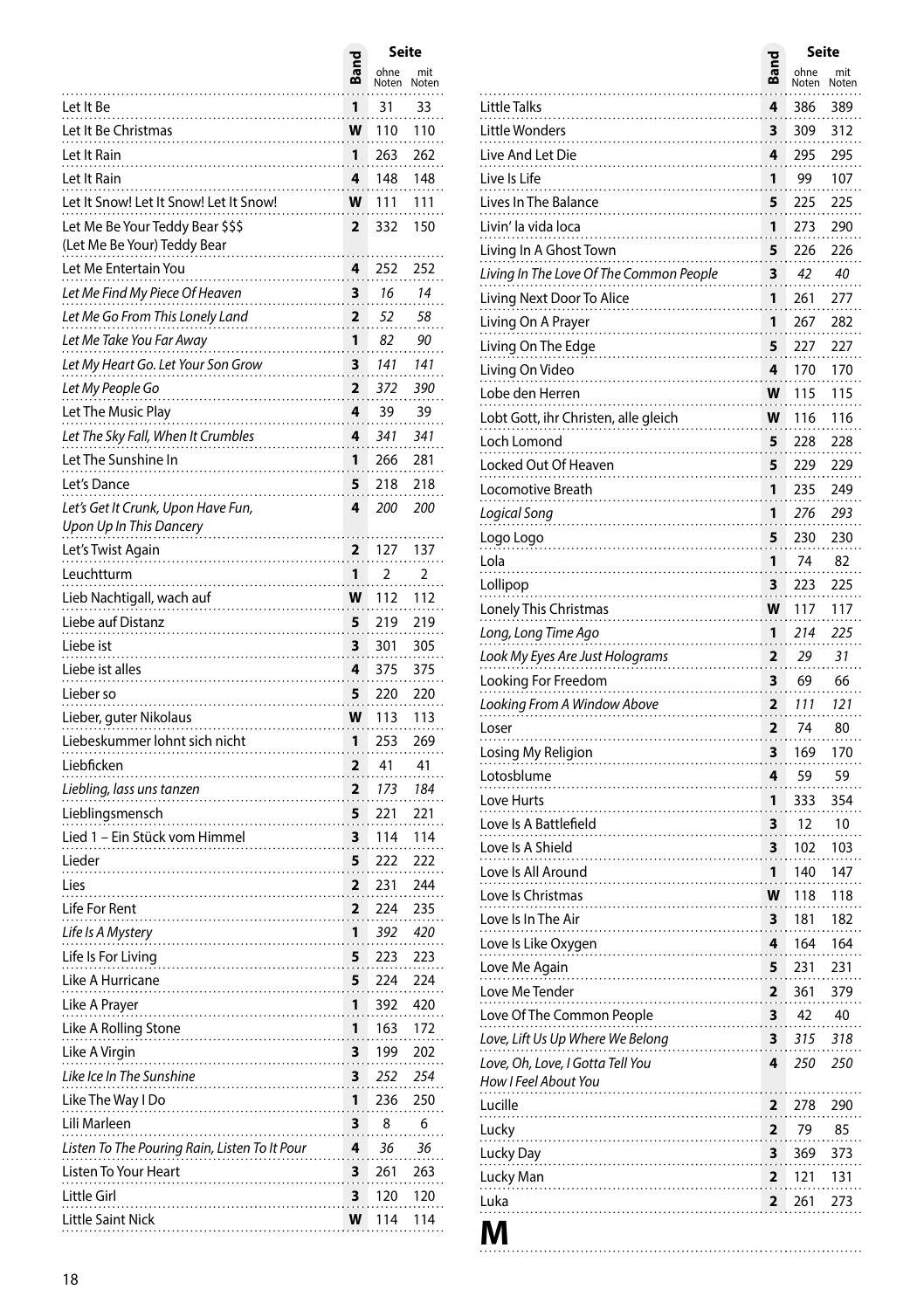|                                          |                                        | Seite                         |
|------------------------------------------|----------------------------------------|-------------------------------|
|                                          | Band                                   | ohne<br>mit<br>Noten<br>Noten |
| M&F                                      | 4                                      | 402<br>408                    |
| Ma Baker                                 | 2                                      | 205<br>218                    |
| Macarena                                 | 4                                      | 163<br>163                    |
| Macho Macho                              | 3                                      | 339<br>334                    |
| Macht hoch die Tür                       | W                                      | 119<br>119                    |
| Mad World                                | $\ddot{\phantom{0}}$                   | 407<br>411                    |
| Mädchen                                  | 2                                      | 390<br>407                    |
| Máhná máhná                              | 3                                      | 150<br>150                    |
| Maid Of Orleans /                        | 5                                      | 232<br>232                    |
| Major Tom                                | 1                                      | 282<br>300                    |
| Mama                                     | $\overline{\mathbf{5}}$                | 233<br>233                    |
| Mama Laudaaa                             | 5                                      | 234<br>234                    |
| Mama Leone                               | 5                                      | 235<br>235                    |
| Mama Said                                | 3                                      | 141<br>141                    |
| Mama Told Me Not To Come                 | 3                                      | 271<br>273                    |
| Mama, Take This Badge Off From Me        | 1                                      | 295<br>313                    |
| Mambo No. 5 (A Little Bit Of…)           | 1                                      | 290<br>307                    |
| Mamma Mia                                | 2                                      | 297<br>309                    |
| Man In The Mirror                        | 4                                      | 377<br>377                    |
| Man kann es nicht hör′n                  | 2                                      | 305<br>317                    |
| Man On The Moon                          | 4                                      | 66<br>66                      |
| Manchmal geh ich meine Straße ohne Blick | 1                                      | 188<br>197                    |
| Manchmal haben Frauen                    | 4                                      | 260<br>260                    |
| Manchmal möchte ich schon mit dir        | 2                                      | 403<br>421                    |
| Manchmal träume ich schwer               | 1                                      | 8<br>8                        |
| Mandy                                    | 1                                      | 362<br>387                    |
| Manic Monday<br>Männer                   | 2<br>1                                 | 179<br>167<br>123             |
| Männer sind Schweine                     | 4                                      | 130<br>261<br>261             |
| Männer und Frauen                        | 4                                      | 408<br>402                    |
| Manos Al Aire                            | 4                                      | 213<br>213                    |
| Märchenprinz                             | 2                                      | 316<br>304                    |
| Marchin On                               | 4                                      | 209<br>209                    |
| Maria                                    | 2                                      | 351<br>336                    |
| Maria durch ein' Dorn<br>d ging          | w                                      | 120<br>120                    |
| Maria Magdalena                          | 3                                      | 212<br>215                    |
| Maria Maria                              | 5                                      | 236<br>236                    |
| Marina                                   | 4                                      | 102<br>102                    |
| Marleen                                  | з                                      | 323<br>318                    |
| Marliese                                 | з                                      | 204<br>207                    |
| Marmor Stein und Eisen bricht            | 1                                      | 80<br>88                      |
| Marvin Gaye<br>.                         | 5                                      | 237<br>237                    |
| Mary's Prayer<br>.                       | 5                                      | 238<br>238                    |
| Mas Que Nada<br>.                        | 4                                      | 297<br>297                    |
| Maschen-Draht-Zaun                       | 1                                      | 291<br>310                    |
| Massachusetts<br>.                       | 2                                      | 25<br>27                      |
| Matador<br>.                             | 4                                      | 218<br>218                    |
| Material Girl                            | $\overline{5}$<br>$\ddot{\phantom{a}}$ | 239<br>239                    |
|                                          |                                        |                               |

|                                           | च                 | Seite          |                  |
|-------------------------------------------|-------------------|----------------|------------------|
|                                           | Ban               | ohne<br>Noter  | mit<br>Noten     |
| Mathilda                                  | 3                 | 360            | 364              |
| Matrimony                                 | 3                 | 94             | 93               |
| Me And Bobby McGee                        | 1                 | 240            | 255              |
| Me!                                       | 5                 | 240            | 240              |
| Mein Ding                                 | 5                 | 241            | 241              |
| Mein Fahrrad                              | 3                 | 356            | 360              |
| Mein Freund der Baum                      | 1                 | 124            | 131              |
| Mein Gott, Walther                        | 4                 | 127            | 127              |
| Mein Herz                                 | 4                 | 190            | 190              |
| Mein kleiner grüner Kaktus                | 1                 | 390            | 418              |
| Mein Maserati fährt 210                   | 2                 | 69             | $\frac{75}{100}$ |
| Melody                                    | 5                 | 242            | 242              |
| Memory                                    | 1                 | 43             | 47               |
| Mendocino                                 | 1                 | 192            | 201              |
| Mensch                                    | 3                 | 340            | 344              |
| Mer losse d'r Dom in Kölle                | 5                 | 243            | 243              |
| Mercedes Benz                             | 1                 | 257            | 273              |
| Merci Cherie                              | 4                 | 167            | 167              |
| Mercy                                     | 5                 | 244            | 244              |
| Merry Christmas                           | W                 | 122            | 122              |
| Merry Christmas, Baby                     | W                 | 121            | 121              |
| Message In A Bottle                       | 5                 | 245            | 245              |
| Mexico                                    | 4                 | 118            | 118              |
| Mi Chico Latino                           | 3                 | 68             | 65               |
| Michael Row The Boat Ashore               | 2                 | 197            | 208              |
| Michaela                                  | 1                 | 197            | 206              |
| Michelle                                  | 2                 | 10             | 10               |
| Midnight Lady                             | 4                 | 47             | 47               |
| Midnight, Not A Souna<br>rom The Pavement | 1                 | 43             | 47               |
| Mief                                      | 4                 | 86             | 86               |
| Mighty Quinn (Quinn The Eskimo)           | 1                 | 165            | 174              |
| Milk And Toast And Honey                  | 3                 | 24             | 22               |
| Millionär                                 | 3                 | 285            | 289              |
| Millionen Lichter                         | 5                 | 246            | 246              |
| Milord                                    | 3                 | 339            | 343              |
| Miss California                           | 4                 | 82             | 82               |
| Mississippi In The Middle Of A Dry Spell  |                   | 61             | 68               |
| Mister Saxobeat                           | 4                 | 17             | 17<br>94         |
| Mister, Your Eyes Are Full Of Hesitation  | 3<br>W            | 95             | 209              |
| Mistletoe<br>Mistletoe And Holly          |                   | 205<br>$W$ 123 | 123              |
| Mit 66 Jahren                             | 4                 | 112            | -112             |
| Mit dir in der Südsee Stehn,              | 4                 | 144            | 144              |
| in den Abendhimmel sehn<br>.              |                   |                |                  |
| Mit Pfefferminz bin ich dein Prinz<br>.   | .<br>$\mathbf{2}$ | 173 184        |                  |
| Mitten im Paradies                        | 5<br>.            | 247            | 247              |
| Mmm Bop                                   | 3                 | 387            | 391              |
| Mmmm Mmmm Mmmm Mmmm<br>.                  | 1                 | 162            | .<br>171         |
|                                           |                   |                |                  |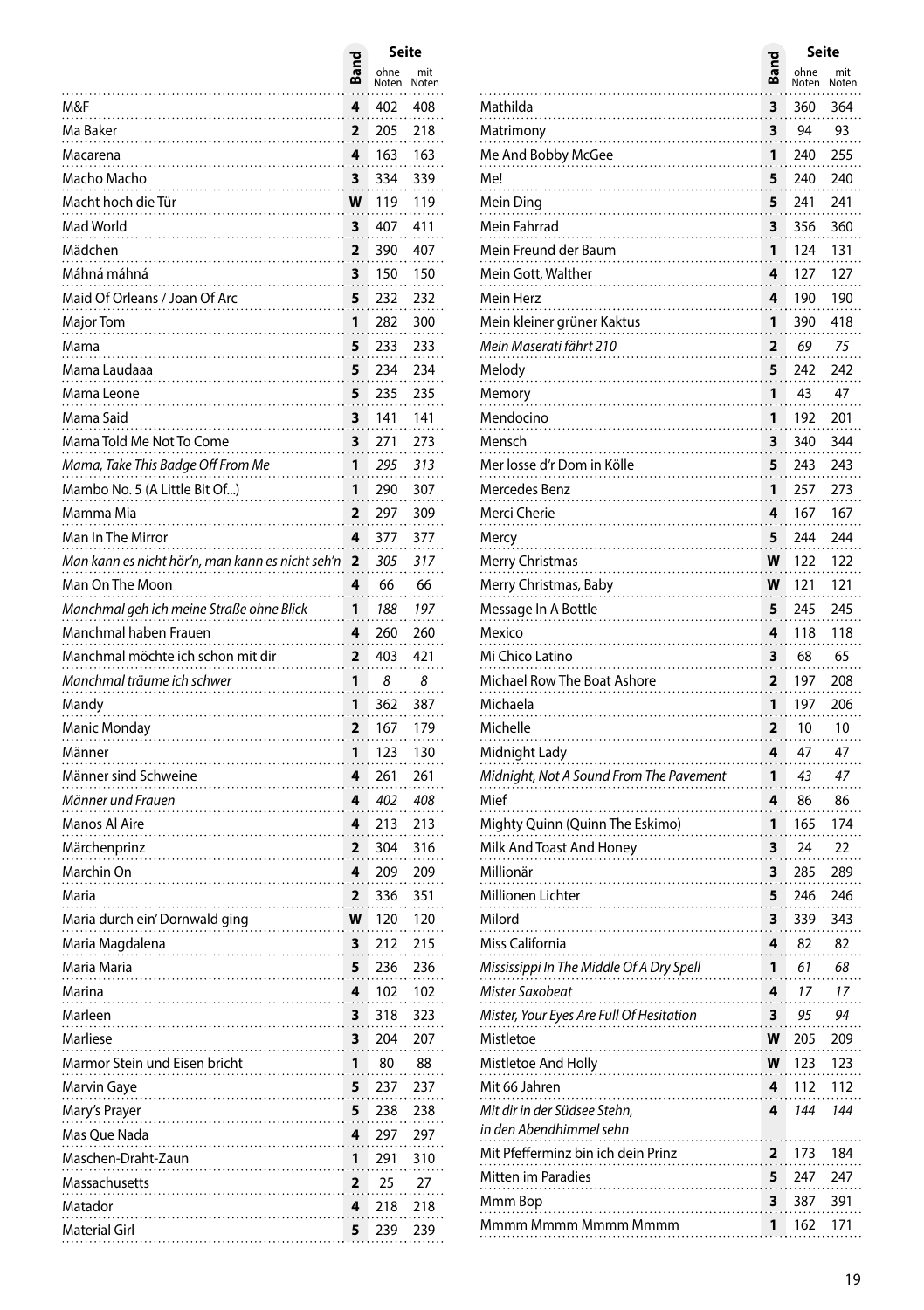|                                                 |                         | Seite                         |
|-------------------------------------------------|-------------------------|-------------------------------|
|                                                 | Band                    | ohne<br>mit<br>Noten<br>Noten |
| Moi Lolita                                      | $\ddot{\phantom{0}}$    | 174<br>175                    |
| Monday Monday                                   | 2                       | 14<br>$\frac{34}{1}$          |
| Money For Nothing                               | 2                       | 116<br>126                    |
| Money Money Money                               | $\ddot{\mathbf{3}}$     | 100<br>99                     |
| Monopoli                                        | 3                       | 116<br>116                    |
| Moon River                                      | $\ddot{\phantom{0}}$    | 403<br>407                    |
| Moonlight Shado                                 | 1                       | 125<br>132                    |
| Moonshadow                                      | 1                       | 312<br>332                    |
| More Than A Feeling                             | 2                       | 192<br>203                    |
| More Than This                                  | $\overline{\mathbf{5}}$ | 248<br>248                    |
| More Than Words                                 | 1                       | 229<br>240                    |
| Morgen                                          | 1                       | 293<br>312                    |
| Morgen kommt der Weihnachtsmann                 | w                       | 125<br>125                    |
| Morgen, Kinder, wird's was geben                | W                       | 124<br>124                    |
| Morgenrot                                       | 1                       | 313<br>333                    |
| Morning Has Broken                              | 1                       | 100<br>108                    |
| Morning Train (Nine To Five)                    | $\ddot{\phantom{1}}$    | 184<br>183                    |
| Moskau                                          | 2                       | 171<br>183                    |
| Mother                                          | 4                       | 74<br>74                      |
| Movie Star                                      | 5                       | 249<br>249                    |
| Mr Rock & Roll                                  | 4                       | 306<br>306                    |
| Mr Saxobeat                                     | 4                       | 17<br>17                      |
| Mr. Jones                                       | 1                       | 264<br>279                    |
| Mr. Sandman                                     | 3                       | 269<br>271                    |
| Mr. Tambourine Man                              | 1                       | 210<br>221                    |
| Mrs. Applebee                                   | 3                       | 58<br>60                      |
| Mrs. Robinson                                   | 1                       | 36<br>39                      |
| Mull Of Kintyre                                 | 1                       | 296<br>314                    |
| Music                                           | 4                       | 392<br>398                    |
| Musik nur wenn sie laut ist                     | 2                       | 424<br>407                    |
| Musik sein                                      | 5                       | 250<br>250                    |
| Musik, Musik, Musik (Ich                        | 2                       | 142<br>152                    |
| brauche keine Millionen)                        |                         |                               |
| My Baby Just Cares For Me                       | 5                       | 251<br>251                    |
| My Baby Takes The Morning Train                 | 3                       | 183<br>184                    |
| My Blood Runs Cold, My Memory                   | 2                       | 258<br>270                    |
| Has Just Been Sold                              |                         |                               |
| My Bonnie Is Over The Ocean                     | 1                       | 153<br>162                    |
| My Child Arrived Just The Other Day             | 1                       | 235<br>224                    |
|                                                 |                         | 189<br>188<br>                |
| My Heart Will Go On<br>.                        | 3                       | 235<br>233                    |
| My Hometown                                     | .                       | 233<br>245                    |
| My Immortal                                     | 4                       | 292 292                       |
| My Life Would Suck Without You 4                |                         | 172<br>172                    |
| My Love Is Your Love                            | 2                       | 83<br>$\frac{77}{2}$          |
| My Oh My                                        | 1                       | 364<br>341                    |
| My Only Wish This Year                          | W                       | 210<br>206                    |
| My Shadow's The Only One That Walks Beside Me 3 |                         | 383<br>387                    |

|                                                |                         | <b>Seite</b>                   |
|------------------------------------------------|-------------------------|--------------------------------|
|                                                | Band                    | ohne<br>mit<br>Noten           |
| My Tea's Gone Cold, I'm Wondering Why          | $\overline{\mathbf{c}}$ | 239<br>252                     |
| My Way                                         | 1                       | 274<br>291                     |
|                                                |                         |                                |
| N                                              |                         |                                |
| N'oubliez jamais                               | з                       | 219<br>221                     |
| Nah neh nah                                    | 4                       | 171<br>171                     |
| Naked                                          | 5                       | 252<br>252                     |
| Nanana                                         | 3                       | 247<br>249                     |
| Narcotic                                       | 2                       | 359<br>375                     |
| Near A Tree By A River Is A Hole In The Ground | 4                       | 19<br>$\frac{19}{11}$          |
| <b>Needles And Pins</b>                        | 3                       | 79<br>77                       |
| Nehm Träume für bare Münze,                    | 3                       | 305<br>282                     |
| schwelge in Phantasien                         |                         |                                |
| Nehmt Abschied Brüder                          | 1                       | 126<br>133                     |
| Nel blu dipinto di blu                         | 3                       | 84<br>82                       |
| Nellie The Elephant                            | 1                       | 239<br>254                     |
| Nessaja                                        | 4                       | 97<br>97                       |
| Neue Männer braucht das Land                   | 1                       | 101<br>109                     |
| Never Be The Same Again                        | 2                       | 392<br>408                     |
| Never Going To Get To France                   | 4                       | 183<br>183                     |
| Never Gonna Give You Up                        | 4                       | 370<br>370                     |
| Never Tear Us Apart                            | 4                       | 104<br>104                     |
| Neverending Story                              | 4                       | 259<br>259                     |
| New Age                                        | 4                       | 228<br>228                     |
| New Soul                                       | 5                       | 253<br>253                     |
| New Year's Day                                 | 2                       | 348<br>365                     |
| New York New York                              |                         | 338<br>321                     |
| Nichts passiert                                | 3<br>5                  | 254<br>254                     |
| Nie war ich tiefer, nie tiefer                 | 3                       | 47<br>45                       |
|                                                | 2                       | 233<br>246                     |
| Niemals geht man so ganz                       |                         |                                |
| Nights In White Satin                          | 1                       | 298<br>318                     |
| Nightshift                                     | 4                       | 313<br>313                     |
| Nikita                                         | 2                       | 147<br>157                     |
| Nimm den nächsten Zug                          | 1                       | 299<br>319                     |
| Nimm mich jetzt, auch wenn ich stinke          | 4                       | 86<br>86                       |
| Nine Million Bicycles                          | 4                       | 290<br>290                     |
| No Doubt About It                              | 5                       | 255<br>255                     |
| No Freedom                                     | 4                       | 340<br>340                     |
| No Love Without Freedom<br>.                   | 4                       | 340<br>340                     |
| No Milk Today                                  | 3                       | 263<br>265<br>1.1.1            |
| <br>No More Tears, My Heart Is Dry             | 4                       | 16<br>16                       |
| No Need To Argue                               | 1                       | 342<br>365                     |
| No No Never<br>.                               | 3                       | 139<br>139                     |
| No One<br>.                                    | 4                       | 71<br>71<br>$\ddotsc$          |
| No One Knows What It's Like                    | 2                       | 11<br>11                       |
| No One Like You<br>.                           | 5                       | 256<br>256                     |
| No Second Chance<br>.                          | 5                       | 257<br>257<br>. . <del>.</del> |
| No Son Of Mine                                 | 2                       | 201<br>212                     |
| No Surrender                                   | 1                       | 314<br>334                     |
|                                                |                         |                                |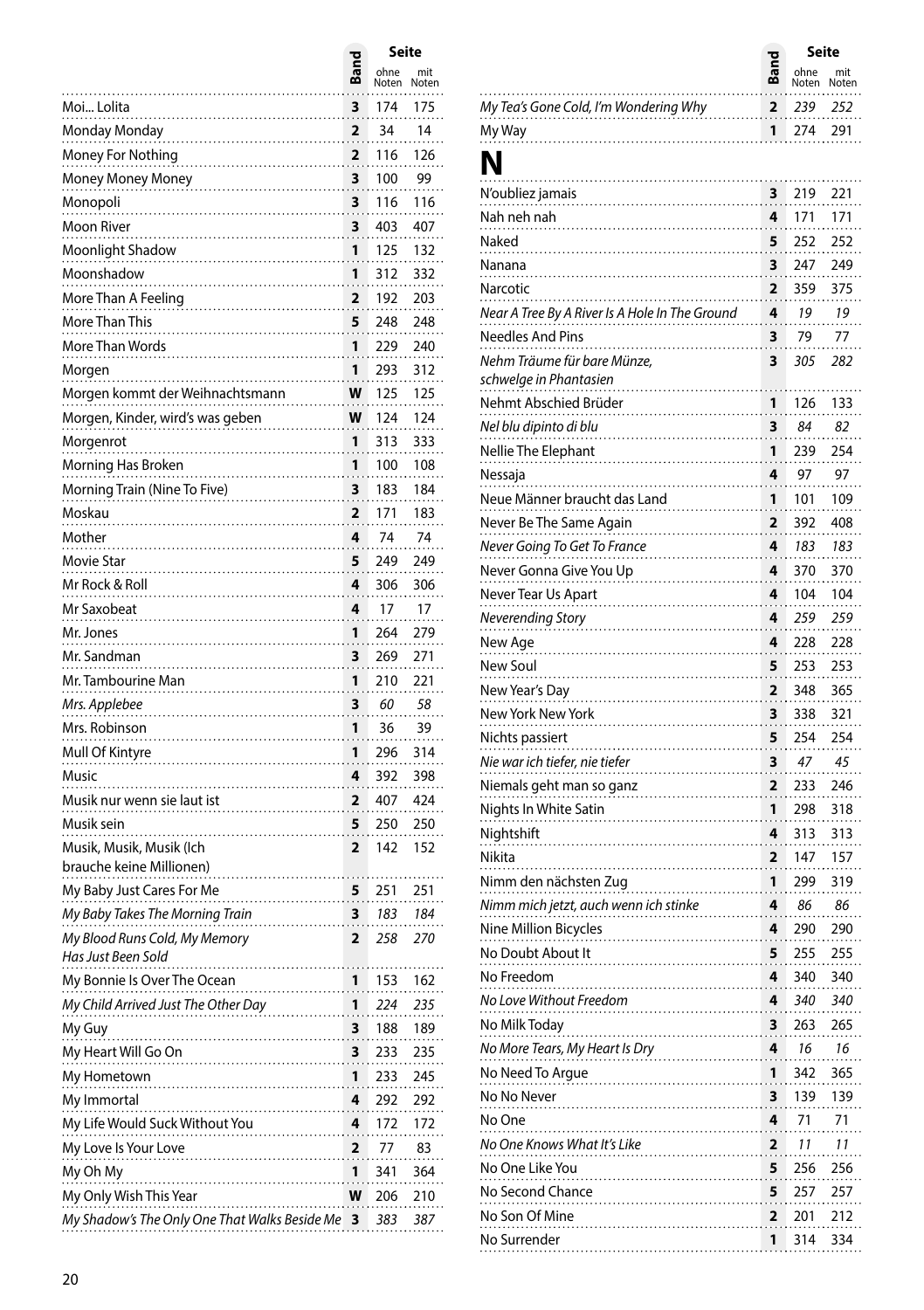|                                    | and            | Seite         |              |
|------------------------------------|----------------|---------------|--------------|
|                                    | ه              | ohne<br>Noten | mit<br>Noten |
| No Time To Die                     | 5              | 258           | 258          |
| No Woman, No Cry                   | 1              | 275           | 292          |
| No Year's Day To Celebrate<br>.    | $\overline{2}$ | 119           | 129          |
| Nobody Wants To Be Lonely          | 4              | 242           | 242          |
| Noch in 100.000 Jahren<br>.        | 4              | 21            | 21           |
| Non, je ne regrette rien           | $\overline{2}$ | 302           | 314          |
| Nossa, nossa, assim você me mata   | 4              | 165           | 165          |
| Not Fair                           | 4              | 344           | 344          |
| Nothing Breaks Like A Heart<br>.   | 5              | 259           | 259          |
| Nothing Compares 2 U<br>.          | 2              | 53            | 59           |
| <b>Nothing Else Matters</b><br>.   | 1              | 55            | 60           |
| Nothing Ever Happens               | 5              | 260           | 260          |
| November Rain                      | 1              | 170           | 179          |
| Now The Party's Over, I'm So Tired | 4              | 90            | 90           |
| Nowhere Man                        | $\overline{2}$ | 283           | 295          |
| Nun es nahen sich die Stunden      | W              | 126           | 126          |
| Nun freut euch, ihr Christen<br>.  | W              | 217           | 224          |
| Nun komm, der Heiden Heiland       | W              | 127           | 127          |
| Nun singet und seid froh           | W              | 88            | 88           |
| Nur ein Wort                       | 3              | 303           | 307          |
| Nur geträumt                       | $\overline{2}$ | 169           | 181          |
| Nur mit Dir<br>.                   | 5              | 261           | 261          |
| Nur noch kurz die Welt retten      | 4              | 53            | 53           |
| Nutbush City Limits                | 4              | 95            | 95           |

### **O**

| O Come, All Ye Faithful                   | W                       | 218 | 224 |
|-------------------------------------------|-------------------------|-----|-----|
| O du fröhliche                            | W                       | 128 | 128 |
| O Freude über Freude                      | W                       | 129 | 129 |
| O Heiland, reiß die Himmel auf            | W                       | 130 | 130 |
| O Holy Night                              | W                       | 131 | 131 |
| O Jubel, o Freud<br>.                     | W                       | 132 | 132 |
| O La Paloma Blanca                        | 1                       | 306 | 325 |
| O laufet, ihr Hirten                      | W                       | 133 | 133 |
| O Little Town Of Bethlehem                | W                       | 134 | 134 |
| O Tannenbaum, du trägst ein' grünen Zweig | W                       | 135 | 135 |
| O Tannenbaum, wie grün sind deine Blätter | W                       | 136 | 136 |
| Ob-La-Di, Ob-La-Da                        | $\overline{\mathbf{2}}$ | 46  | 51  |
| Obsesion                                  | 4                       | 305 | 305 |
| Ode To My Family                          | $\overline{\mathbf{2}}$ | 226 | 237 |
| Oh Baby Baby It's A Wild World            | $\overline{2}$          | 21  | 23  |
| Oh Champs-Elysées                         | $\overline{2}$          | 67  | 73  |
| Oh Happy Day<br>.                         | 3                       | 43  | 41  |
| Oh Happy Day                              | W                       | 137 | 137 |
| Oh Lord, Won't You Buy Me A Mercedes Benz | 1                       | 257 | 273 |
| Oh My Love                                | 5                       | 262 | 262 |
| Oh Pretty Woman                           | $\overline{\mathbf{2}}$ | 107 | 115 |
| Oh Susanna                                | 1                       | 403 | 433 |
|                                           |                         |     |     |

| ohne<br>mit<br>Noten<br>Noten<br>Oh Yeah<br>4<br>207<br>207<br>Ohne dich<br>2<br>43<br>45<br>Ohne dich (schlaf ich heut Nacht nicht ein)<br>2<br>384<br>402<br>Ohne Krimi geht die Mimi nie ins Bett<br>5<br>263<br>263<br>Old Time Rock And Roll<br>2<br>366<br>384<br>Old Town Road<br>5<br>264<br>264<br>On A Dark Desert Highway<br>1<br>26<br>28<br>On A Long And Lonesome<br>4<br>77<br>77<br>Highway, East Of Omaha<br>164<br>On A Wagon Bound For Market<br>173<br>1<br>On The Road Again<br>300<br>2<br>312<br>Once Upon A Time, There Was A<br>Tavern<br>1<br>237<br>252<br>One<br>1<br>311<br>331<br>One Day - Reckoning Song<br>4<br>16<br>16<br>One Day In Your Life<br>3<br>167<br>168<br>One Day We'll Return Here<br>2<br>87<br>96<br>3<br>24<br>One Moment In Time<br>26<br>w<br>One More Happy Christmas<br>138<br>138<br>One More Night<br>2<br>58<br>64<br>4<br>99<br>One More Try<br>99<br>One Night In Bangkok<br>4<br>321<br>321<br>One Of Us<br>1<br>343<br>362<br>One Of Us<br>$\overline{a}$<br>188<br>199<br>One To Make Her Happy<br>5<br>265<br>265<br>One, Two, Three O'clock, Four O'clock Rock<br>2<br>19<br>21<br>Only Time<br>2<br>118<br>128<br>Only You<br>2<br>111<br>121<br>Oops! I Did It Again<br>5<br>266<br>266<br><b>Ordinary Lives</b><br>5<br>267<br>267<br>Ordinary World<br>5<br>268<br>268<br>Otherside<br>3<br>302<br>306<br>Our House<br>1<br>408<br>438<br>Our Love Is Alive And So We Begin<br>3<br>234<br>236<br>Out Of The Dark<br>1<br>89<br>97<br>Over The Rainbow<br>230<br>232<br>з |      | Seite |  |
|-----------------------------------------------------------------------------------------------------------------------------------------------------------------------------------------------------------------------------------------------------------------------------------------------------------------------------------------------------------------------------------------------------------------------------------------------------------------------------------------------------------------------------------------------------------------------------------------------------------------------------------------------------------------------------------------------------------------------------------------------------------------------------------------------------------------------------------------------------------------------------------------------------------------------------------------------------------------------------------------------------------------------------------------------------------------------------------------------------------------------------------------------------------------------------------------------------------------------------------------------------------------------------------------------------------------------------------------------------------------------------------------------------------------------------------------------------------------------------------------------------------------------------------------------|------|-------|--|
|                                                                                                                                                                                                                                                                                                                                                                                                                                                                                                                                                                                                                                                                                                                                                                                                                                                                                                                                                                                                                                                                                                                                                                                                                                                                                                                                                                                                                                                                                                                                               | Band |       |  |
|                                                                                                                                                                                                                                                                                                                                                                                                                                                                                                                                                                                                                                                                                                                                                                                                                                                                                                                                                                                                                                                                                                                                                                                                                                                                                                                                                                                                                                                                                                                                               |      |       |  |
|                                                                                                                                                                                                                                                                                                                                                                                                                                                                                                                                                                                                                                                                                                                                                                                                                                                                                                                                                                                                                                                                                                                                                                                                                                                                                                                                                                                                                                                                                                                                               |      |       |  |
|                                                                                                                                                                                                                                                                                                                                                                                                                                                                                                                                                                                                                                                                                                                                                                                                                                                                                                                                                                                                                                                                                                                                                                                                                                                                                                                                                                                                                                                                                                                                               |      |       |  |
|                                                                                                                                                                                                                                                                                                                                                                                                                                                                                                                                                                                                                                                                                                                                                                                                                                                                                                                                                                                                                                                                                                                                                                                                                                                                                                                                                                                                                                                                                                                                               |      |       |  |
|                                                                                                                                                                                                                                                                                                                                                                                                                                                                                                                                                                                                                                                                                                                                                                                                                                                                                                                                                                                                                                                                                                                                                                                                                                                                                                                                                                                                                                                                                                                                               |      |       |  |
|                                                                                                                                                                                                                                                                                                                                                                                                                                                                                                                                                                                                                                                                                                                                                                                                                                                                                                                                                                                                                                                                                                                                                                                                                                                                                                                                                                                                                                                                                                                                               |      |       |  |
|                                                                                                                                                                                                                                                                                                                                                                                                                                                                                                                                                                                                                                                                                                                                                                                                                                                                                                                                                                                                                                                                                                                                                                                                                                                                                                                                                                                                                                                                                                                                               |      |       |  |
|                                                                                                                                                                                                                                                                                                                                                                                                                                                                                                                                                                                                                                                                                                                                                                                                                                                                                                                                                                                                                                                                                                                                                                                                                                                                                                                                                                                                                                                                                                                                               |      |       |  |
|                                                                                                                                                                                                                                                                                                                                                                                                                                                                                                                                                                                                                                                                                                                                                                                                                                                                                                                                                                                                                                                                                                                                                                                                                                                                                                                                                                                                                                                                                                                                               |      |       |  |
|                                                                                                                                                                                                                                                                                                                                                                                                                                                                                                                                                                                                                                                                                                                                                                                                                                                                                                                                                                                                                                                                                                                                                                                                                                                                                                                                                                                                                                                                                                                                               |      |       |  |
|                                                                                                                                                                                                                                                                                                                                                                                                                                                                                                                                                                                                                                                                                                                                                                                                                                                                                                                                                                                                                                                                                                                                                                                                                                                                                                                                                                                                                                                                                                                                               |      |       |  |
|                                                                                                                                                                                                                                                                                                                                                                                                                                                                                                                                                                                                                                                                                                                                                                                                                                                                                                                                                                                                                                                                                                                                                                                                                                                                                                                                                                                                                                                                                                                                               |      |       |  |
|                                                                                                                                                                                                                                                                                                                                                                                                                                                                                                                                                                                                                                                                                                                                                                                                                                                                                                                                                                                                                                                                                                                                                                                                                                                                                                                                                                                                                                                                                                                                               |      |       |  |
|                                                                                                                                                                                                                                                                                                                                                                                                                                                                                                                                                                                                                                                                                                                                                                                                                                                                                                                                                                                                                                                                                                                                                                                                                                                                                                                                                                                                                                                                                                                                               |      |       |  |
|                                                                                                                                                                                                                                                                                                                                                                                                                                                                                                                                                                                                                                                                                                                                                                                                                                                                                                                                                                                                                                                                                                                                                                                                                                                                                                                                                                                                                                                                                                                                               |      |       |  |
|                                                                                                                                                                                                                                                                                                                                                                                                                                                                                                                                                                                                                                                                                                                                                                                                                                                                                                                                                                                                                                                                                                                                                                                                                                                                                                                                                                                                                                                                                                                                               |      |       |  |
|                                                                                                                                                                                                                                                                                                                                                                                                                                                                                                                                                                                                                                                                                                                                                                                                                                                                                                                                                                                                                                                                                                                                                                                                                                                                                                                                                                                                                                                                                                                                               |      |       |  |
|                                                                                                                                                                                                                                                                                                                                                                                                                                                                                                                                                                                                                                                                                                                                                                                                                                                                                                                                                                                                                                                                                                                                                                                                                                                                                                                                                                                                                                                                                                                                               |      |       |  |
|                                                                                                                                                                                                                                                                                                                                                                                                                                                                                                                                                                                                                                                                                                                                                                                                                                                                                                                                                                                                                                                                                                                                                                                                                                                                                                                                                                                                                                                                                                                                               |      |       |  |
|                                                                                                                                                                                                                                                                                                                                                                                                                                                                                                                                                                                                                                                                                                                                                                                                                                                                                                                                                                                                                                                                                                                                                                                                                                                                                                                                                                                                                                                                                                                                               |      |       |  |
|                                                                                                                                                                                                                                                                                                                                                                                                                                                                                                                                                                                                                                                                                                                                                                                                                                                                                                                                                                                                                                                                                                                                                                                                                                                                                                                                                                                                                                                                                                                                               |      |       |  |
|                                                                                                                                                                                                                                                                                                                                                                                                                                                                                                                                                                                                                                                                                                                                                                                                                                                                                                                                                                                                                                                                                                                                                                                                                                                                                                                                                                                                                                                                                                                                               |      |       |  |
|                                                                                                                                                                                                                                                                                                                                                                                                                                                                                                                                                                                                                                                                                                                                                                                                                                                                                                                                                                                                                                                                                                                                                                                                                                                                                                                                                                                                                                                                                                                                               |      |       |  |
|                                                                                                                                                                                                                                                                                                                                                                                                                                                                                                                                                                                                                                                                                                                                                                                                                                                                                                                                                                                                                                                                                                                                                                                                                                                                                                                                                                                                                                                                                                                                               |      |       |  |
|                                                                                                                                                                                                                                                                                                                                                                                                                                                                                                                                                                                                                                                                                                                                                                                                                                                                                                                                                                                                                                                                                                                                                                                                                                                                                                                                                                                                                                                                                                                                               |      |       |  |
|                                                                                                                                                                                                                                                                                                                                                                                                                                                                                                                                                                                                                                                                                                                                                                                                                                                                                                                                                                                                                                                                                                                                                                                                                                                                                                                                                                                                                                                                                                                                               |      |       |  |
|                                                                                                                                                                                                                                                                                                                                                                                                                                                                                                                                                                                                                                                                                                                                                                                                                                                                                                                                                                                                                                                                                                                                                                                                                                                                                                                                                                                                                                                                                                                                               |      |       |  |
|                                                                                                                                                                                                                                                                                                                                                                                                                                                                                                                                                                                                                                                                                                                                                                                                                                                                                                                                                                                                                                                                                                                                                                                                                                                                                                                                                                                                                                                                                                                                               |      |       |  |
|                                                                                                                                                                                                                                                                                                                                                                                                                                                                                                                                                                                                                                                                                                                                                                                                                                                                                                                                                                                                                                                                                                                                                                                                                                                                                                                                                                                                                                                                                                                                               |      |       |  |
|                                                                                                                                                                                                                                                                                                                                                                                                                                                                                                                                                                                                                                                                                                                                                                                                                                                                                                                                                                                                                                                                                                                                                                                                                                                                                                                                                                                                                                                                                                                                               |      |       |  |
|                                                                                                                                                                                                                                                                                                                                                                                                                                                                                                                                                                                                                                                                                                                                                                                                                                                                                                                                                                                                                                                                                                                                                                                                                                                                                                                                                                                                                                                                                                                                               |      |       |  |
|                                                                                                                                                                                                                                                                                                                                                                                                                                                                                                                                                                                                                                                                                                                                                                                                                                                                                                                                                                                                                                                                                                                                                                                                                                                                                                                                                                                                                                                                                                                                               |      |       |  |
|                                                                                                                                                                                                                                                                                                                                                                                                                                                                                                                                                                                                                                                                                                                                                                                                                                                                                                                                                                                                                                                                                                                                                                                                                                                                                                                                                                                                                                                                                                                                               |      |       |  |
|                                                                                                                                                                                                                                                                                                                                                                                                                                                                                                                                                                                                                                                                                                                                                                                                                                                                                                                                                                                                                                                                                                                                                                                                                                                                                                                                                                                                                                                                                                                                               |      |       |  |

### **P**

| Paid My Dues             |                         | 5 269 269 |  |
|--------------------------|-------------------------|-----------|--|
| Papa Don't Preach        | $\overline{\mathbf{3}}$ | 330 335   |  |
| Papa Was A Rollin' Stone | 3                       | 113 113   |  |
| Paperback Writer         | $\mathbf{2}$            | 168 180   |  |
| Paradies                 |                         | 4 264 264 |  |
| Paradise                 |                         | 4 387 390 |  |
| Paradise City            | 1                       | 169 178   |  |
| Paranoid                 | $\overline{\mathbf{3}}$ | 149 149   |  |
| Part Time Lover          |                         | 5 270 270 |  |
| Passenger                |                         | 2 256 268 |  |
| Patience                 | $\overline{\mathbf{3}}$ | 207 212   |  |
| Peace Train              |                         | 3 244 246 |  |
|                          |                         |           |  |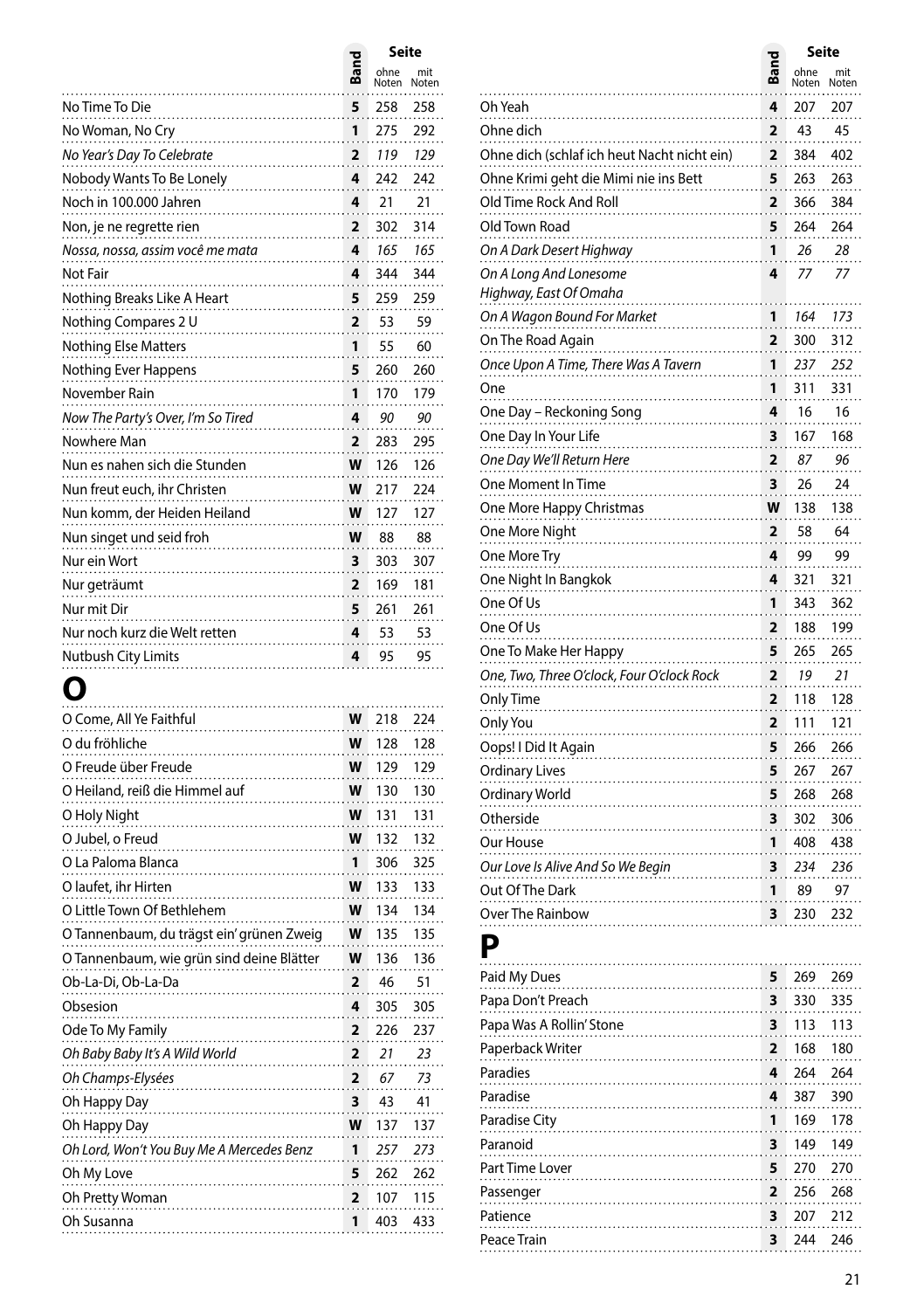|                                                 |                     | Seite              |                  |
|-------------------------------------------------|---------------------|--------------------|------------------|
|                                                 | Band                | ohne<br>Note       | mit<br>Noten     |
| Peggy Sue                                       | 3                   | 202                | 205              |
| Pendel                                          | 5                   | 271                | 271              |
| Penny Lane                                      | 2                   | 177                | 188              |
| People Help The People                          | 4                   | 211                | 211              |
| Perfect                                         | 4                   | 26                 | 26               |
| Perfect                                         | 5                   | 272                | 272              |
| Perfect Blue Buildin                            | 1                   | 316                | 338              |
| Perfekte Welle                                  | 3                   | 189                | 190              |
| Pflaster                                        | 4                   | 335                | 335              |
| Pfüati Gott Elisabeth                           | 3                   | 31 1               | 314              |
| Photograph                                      | 5                   | 273                | 273              |
| Piano Man                                       | 2                   | $\frac{312}{1111}$ | $\frac{326}{11}$ |
| Piccola e fragile                               | 5                   | 274                | 274              |
| Picture Postcards From                          | 3                   | 105                | 106              |
| Piece Of My Heart                               | 2                   | 140                | 150              |
| Pigalle                                         | 3                   | 332                | 337              |
| Pinball Wizard                                  | 2                   | 109                | 119              |
| Più Bella Cosa                                  | 4                   | 296                | 296              |
| Please Forgive Me                               | 2                   | 172                | 176              |
| Please Mrs. Avery                               | 2                   | 210                | 223              |
| Poison                                          | 3                   | 229                | 231              |
| Pokerface                                       | 4                   | $\frac{52}{11}$    | $\frac{52}{11}$  |
| Polonäse Blankenese                             | 3                   | 355                | 359              |
| Pour Some Sugar On Me                           | 5                   | 275                | 275              |
| Prayer In C                                     | 5                   | 276                | 276              |
| Pretty Belinda                                  | 3                   | 393                | 397              |
| Pretty Woman                                    | $\ddot{ }$          | 107                | 115              |
| Price Tag                                       | 4                   | 368                | 368              |
| Pride (In The Name Of Love)                     | 1                   | 320                | 342              |
| Primavera In Anticipo                           | 4                   | 131                | 131              |
| Private Dancer                                  | 2                   | 96                 | 104              |
| <b>Private Emotion</b>                          | 4                   | 243                | 243              |
| Private Investigations                          | 4                   | 65                 | 65               |
| Probier's mal mit Gemü                          | 1                   | 127                | 134              |
| Promise Me                                      | 4                   | 80                 | 80               |
| Promise Me, Son, Not To Do The Things I've Done | 3                   | 13                 | 11               |
| Proud Mary                                      | 1                   | 359                | 382              |
| Puff The Magic Dragon                           | 1                   | 128                | 135              |
| Punk Rock Song                                  | 3                   | 375                | 379              |
| Pure Lust am Leben                              | з                   | 195                | 198              |
| Purple Rain                                     | з                   | 391                | 395              |
| Put Your Arms Around Me<br>.                    | з                   | 157                | 158              |
| Put Your Lights On                              | $\ddot{\mathbf{3}}$ | 259                | 261              |
| Puttin' On The Ritz<br>.                        | $\ddot{}}$          | 282                | 286              |
|                                                 |                     |                    |                  |
| Quando quando                                   | 4                   | 14                 | 14               |
| Quando, quando, quando                          |                     | 329                | 350              |

|                                             |      | <b>Seite</b>            |  |  |
|---------------------------------------------|------|-------------------------|--|--|
|                                             | Band | ohne mit<br>Noten Noten |  |  |
| Quanno nascette Ninno<br>W 1                |      | W 139 139               |  |  |
| Oue será                                    |      |                         |  |  |
| Que sera mi vida<br>$4 \overline{)220}$ 220 |      |                         |  |  |
| Que sera sera<br>a 4 60 60                  |      |                         |  |  |
|                                             |      | 351 374                 |  |  |
| Quinn The Eskimo<br>no 1 165 174            |      |                         |  |  |
| Quit Playing Games<br>es 5 277 277          |      |                         |  |  |
|                                             |      |                         |  |  |

### **R**

| Radar Love                             | 4                       | 20  | 20  |
|----------------------------------------|-------------------------|-----|-----|
| Radio Ga Ga                            | 2                       | 56  | 62  |
| Radio Orchid                           | 1                       | 317 | 339 |
| Rain                                   | 4                       | 36  | 36  |
| Rain In May                            | 3                       | 27  | 25  |
| Raindrops Keep Fallin' On My Head      | 3                       | 283 | 287 |
| Ramalama ding dong                     | 3                       | 122 | 122 |
| Ramona                                 | 2                       | 217 | 230 |
| Rasputin                               | $\overline{a}$          | 153 | 163 |
| Rawhide                                | 2                       | 15  | 17  |
| Read My Mind                           | 3                       | 385 | 389 |
| Reality                                | 5                       | 278 | 278 |
| Rebel Yell                             | 3                       | 148 | 148 |
| Red, Red Wine                          | 2                       | 356 | 372 |
| Redemption Song                        | 1                       | 287 | 305 |
| Reggae Christmas                       | W                       | 140 | 140 |
| Rehab                                  | 5                       | 279 | 279 |
| Relax                                  | 5                       | 280 | 280 |
| Relax (Take It Easy)                   | 4                       | 174 | 174 |
| Remember That Piano                    | 1                       | 35  | 38  |
| Remember The Promise You Made          | 3                       | 265 | 267 |
| Rescue Me                              | 1                       | 280 | 298 |
| Resi, i hol di mit mei′m<br>Traktor ab | 5                       | 281 | 281 |
| Respect                                | 5                       | 282 | 282 |
| Return To Sender                       | $\overline{a}$          | 401 | 419 |
| Rhinestone Cowboy                      | 4                       | 323 | 323 |
| Rhythm Divine                          | 2                       | 182 | 193 |
| Ride Like The Wind                     | 5                       | 283 | 283 |
| Ride To Agadir                         | $\overline{\mathbf{3}}$ | 218 | 191 |
| Ridin' On The City Of New Orleans      | 2                       | 28  | 30  |
| Right Here Waiting                     | 3                       | 11  | 9   |
| Ring Of Fire                           | 4                       | 251 | 251 |
| Rise Like A Phoenix                    | 5                       | 284 | 284 |
| River Deep, Mountain High              | 5                       | 285 | 285 |
| Rivers Of Babylon                      | 2                       | 5   | 5   |
| Road To Hell                           | 1                       | 278 | 294 |
| Road To Nowhere                        | 4                       | 63  | 63  |
| Robert De Niro's Waiting               | 5                       | 286 | 286 |
| Rock Around The Clock                  | 2                       | 19  | 21  |
|                                        |                         |     |     |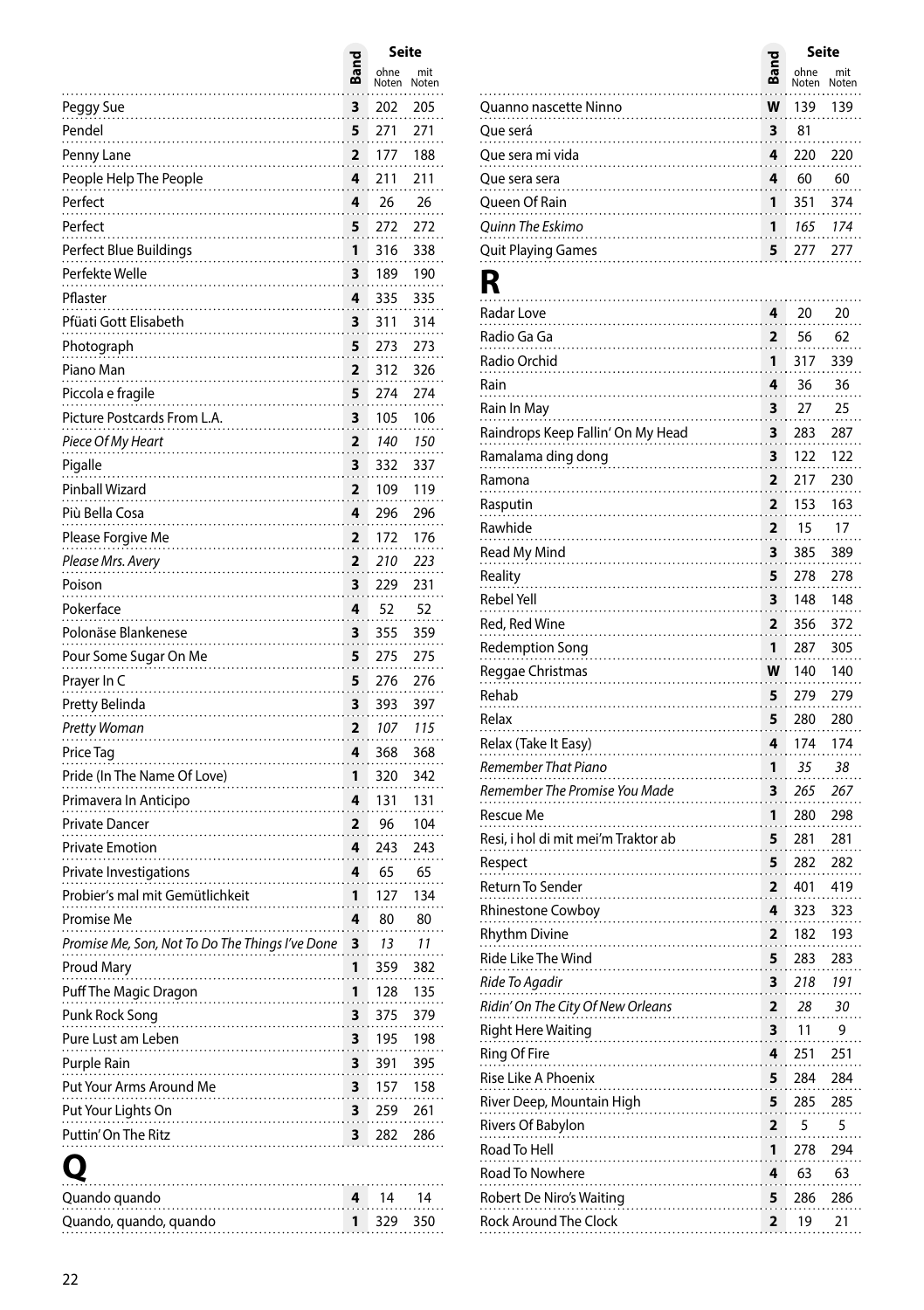|                                             |            | Seite           |                 |
|---------------------------------------------|------------|-----------------|-----------------|
|                                             | Band       | ohne<br>Noten   | mit<br>Noten    |
| Rock DJ                                     | 4          | 354             | 354             |
| Rock Me Amadeus                             | 2          | 148             | 158             |
| Rock Mi                                     | 5          | 287             | 287             |
| Rock You Like A Hurricane                   | 4          | 94              | 94              |
| Rockin' All Over The World                  | 1          | 129             | 136             |
| Rockin' Around The Christmas Tree           | W          | 141             | 141             |
| Rockstar                                    | 4          | 199             | 199             |
| Rollin', Rollin', Rollin' On The River      | 1          | 359             | 382             |
| Rolling In The Deep                         | 4          | 388             | 392             |
| Rolling Rolling Rolling                     | $\ddot{ }$ | 15              | 17              |
| Romeo And Juliet                            | 1          | 318             | 340             |
| Room With A View                            | 3          | 142             | 142             |
| Rose Garden                                 | 2          | 183             | 194             |
| Rote Lippen soll man küssen<br>(Lucky Lips) | 1          | 23              | 25              |
| Route 66                                    | 3          | 381             | 385             |
| Roxanne                                     | 4          | 103             | 103             |
| Ruby, Don't Take Your L<br>ove To.<br>Town  | 2          | 288             | 300             |
| Rückenwind                                  | 3          | 208             | 210             |
| Rudolph, The Red-Nosed Reindeer             | W          | 142             | 142             |
| Ruf Teddybär eins-vier                      | 4          | 396             | 402             |
| Run To You                                  | 1          | 353             | 376             |
| Runaway                                     | 2          | 135             | 146             |
| Runaway                                     | 5          | 288             | 288             |
| Runaway Train                               | 1          | 6               | 6               |
| Russians                                    | 2          | 257             | 269             |
|                                             |            |                 |                 |
| S                                           |            |                 |                 |
| S.O.S.                                      | 2          | 71              | 77              |
| Sacrifice                                   | 5          | 289             | 289             |
| Sad Lisa                                    | 2          | 225             | 236             |
| Safe And Sound                              | 4          | 229             | 229             |
| Sag mal weinst du                           | 2          | 299             | 311             |
| Sag mir quando, sag mir wann                | 4          | 14              | 14              |
| Sag mir wo die Blumen sind                  | 1          | 97              | 105             |
| Sagt mal, von wo kommt ihr denn her         | 1          | 379             | 406             |
| Sail Away                                   | 3          | 275             | 277             |
| Sailing                                     | 1          | 57              | 64              |
| Sailing                                     | 5          | 290             | 290             |
| Sailing Away                                | 4          | 81              | 81              |
| Sailing To Philadelphia<br>                 |            | 132             | 132             |
| Samstag Nacht                               | 5          | 291             | 291             |
| San Bernadino                               | 4          | 119             | 119             |
| San Francisco (Be Sure To Wear              | 1          | 130             | 137             |
| Some Flowers In Your Hair)                  |            |                 | .               |
| Sankt Niklas war ein Seemann                | W          | 143             | 143             |
| Santa Baby                                  | W          | 144             | 144<br>.        |
| Santa Claus Is Coming To Town               | W          | 145             | 145<br>$\cdots$ |
| Santa Maria                                 | 2<br>.     | 82<br>$\ddotsc$ | 89              |
| Santiano                                    | 5          | 292             | 292             |

|                                                             |                | Seite                         |
|-------------------------------------------------------------|----------------|-------------------------------|
|                                                             |                | ohne<br>mit<br>Noten<br>Noten |
| ein aufrechter Deutscher<br>Sascha.                         | 5              | 293<br>293                    |
| Satellite                                                   | 1              | 354<br>377                    |
| Satellite                                                   | 4              | 250<br>250                    |
| Sauerland                                                   | 3              | 276<br>278                    |
| Saumäßig stark                                              | 1              | 381<br>399                    |
| Save Tonight                                                | 2              | 314<br>328                    |
| Save Your Kisses For                                        | 3              | 254<br>256                    |
| Say You Say Me                                              | 2              | 260<br>272                    |
| Scarborough Fair / Canticle                                 | 1              | 344<br>366                    |
| Schatzi, schenk mir ein Foto                                | 4              | 178<br>178                    |
| Schickeria                                                  | 1              | 104<br>112                    |
| Schifoan                                                    | 1              | 131<br>138                    |
| Schlaf, Jesulein zart                                       | w              | 146<br>146                    |
| Schmidtchen Schleicher                                      | 1              | 358<br>381                    |
| Schnappi, das kleine Krokodil                               | 4              | 347<br>347                    |
| Schneeflöckchen, Weißröckchen                               | W              | 147<br>147                    |
| Schon der Gedanke, dass ich dich                            | 3              | 294<br>298                    |
| einmal verlieren könnt<br>Schön ist es auf der Welt zu sein |                |                               |
| Schöner fremder Mann                                        | з<br>4         | 298<br>302<br>116             |
| School                                                      |                | 116                           |
|                                                             | 1              | 360<br>383                    |
| School's Out                                                | 2              | 389<br>406                    |
| Schrei nach Liebe                                           | 5              | 294<br>294                    |
| Schuld war nur der Bossa Nova                               | 1              | 254<br>270                    |
| Schürzenjägerzeit                                           | 5              | 295<br>295                    |
| Science Fiction - Doub                                      | 1              | 294<br>308                    |
| Sealed With A Kiss                                          | 1              | 50<br>46                      |
| Seasons In The Sun (Le Moribond)                            | 1              | 345<br>367                    |
| See You                                                     | 1<br>2         | 363<br>388                    |
| See You Later Alligator<br>Sehnsucht                        |                | 185<br>196<br>344             |
|                                                             | 2<br>w         | 361<br>148<br>148             |
| Seht, die gute Zeit ist nah<br>Self Control                 | з              | 394<br>398                    |
| Selling The Drama                                           | 1              | 321<br>343                    |
| Send Me An Angel                                            | 4              |                               |
| 'oman)                                                      | 4              | 75<br>75<br>254<br>254        |
| Senza una donna (Without A<br>Set Fire To The Rain          | 4              | 380<br>380                    |
| Sex Bomb                                                    | 2              | 267<br>279                    |
| Sexed Up                                                    | 4              | 253<br>253                    |
| Sexy                                                        | 4              | 236<br>236                    |
| Shadow On The Wall                                          | 3              | 92<br>91                      |
| Shallow                                                     | 5              | 296<br>296                    |
| Shame                                                       | 4              | 204<br>204                    |
| Shape Of You                                                | 5              | 297<br>297                    |
| She                                                         | $\ddotsc$<br>4 | 84<br>84                      |
| She Calls Out To The Man On The Street                      | 2              | 120<br>130                    |
| She Came To Me One Morning                                  | 1              | 129<br>122                    |
| She Don't Lie, She Don't Lie, She Don't Lie, Cocaine        | 3              | 51<br>49                      |
|                                                             |                | .                             |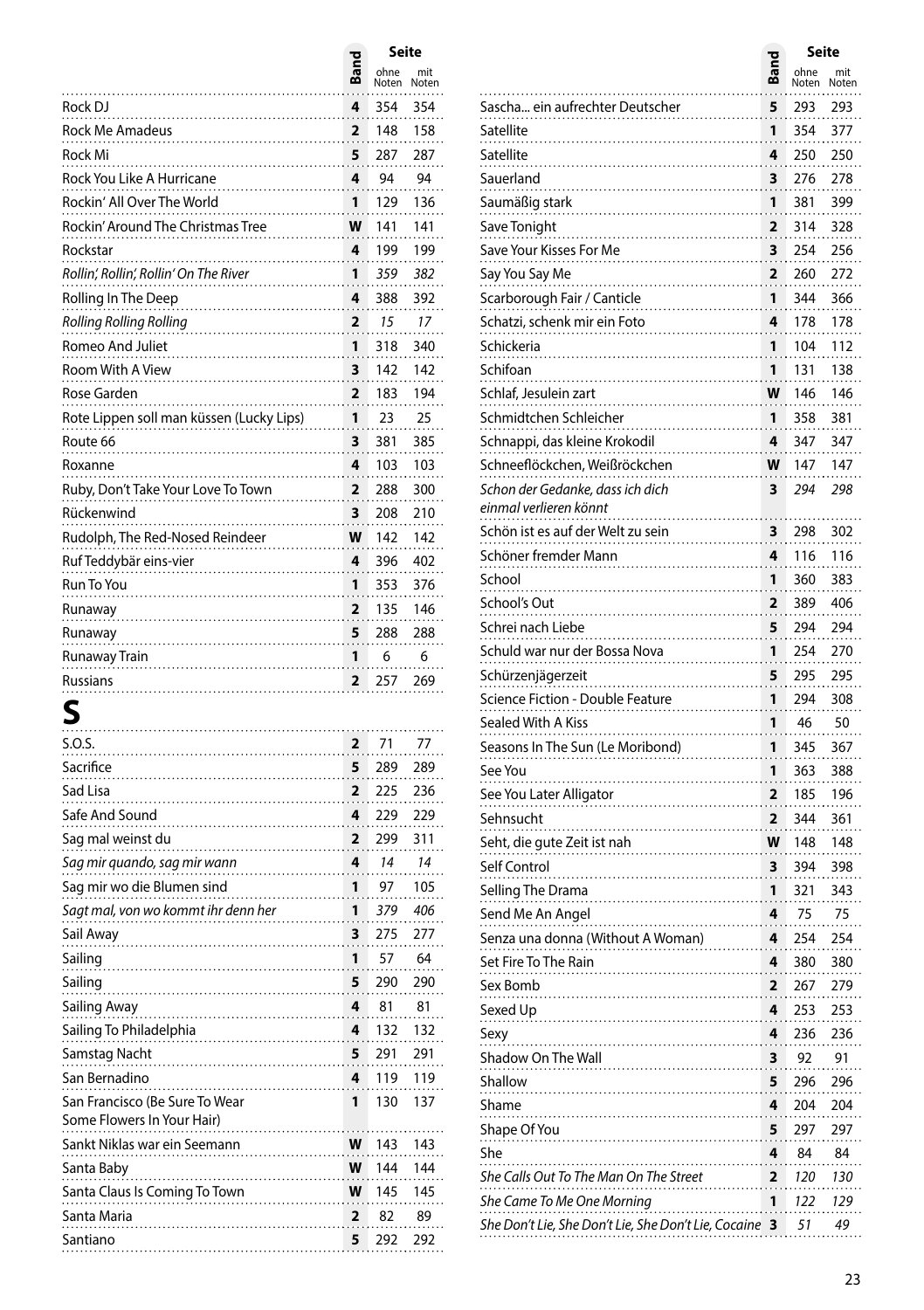|                                                                                 |                          | Seite          |                      |
|---------------------------------------------------------------------------------|--------------------------|----------------|----------------------|
|                                                                                 | Ban                      | ohne<br>Noter  | mit<br>Noten         |
| She Drives Me Crazy                                                             | 5                        | 298            | 298                  |
| She Leads A Lonely Life                                                         | 1                        | 21             | 23                   |
| She Loves You                                                                   | 2                        | 102            | 110                  |
|                                                                                 |                          |                |                      |
| She Moves                                                                       | 5                        | 299            | 299                  |
| She Works Hard For The Money                                                    | 4                        | 106            | 106                  |
| She'll Make You Take Your Clothes Off                                           | 1                        | 273            | 290                  |
| She's A Blue Night Shadow                                                       | $\ddot{\mathbf{3}}$      | 37             | 35                   |
| She's A Lady                                                                    | з                        | 354            | 358                  |
| She's Always A Woman To Me                                                      | $\overline{a}$           | 144            | 154                  |
| She's Got That Light                                                            | 4                        | 173            | 173                  |
| She's Like The Wind                                                             | $\ddot{\phantom{0}}$     | $\frac{31}{1}$ | 29                   |
| She's Madonna                                                                   | 3                        | 32             | 30                   |
| She's Miss California                                                           | 4                        | 82             | 82                   |
| She's The One                                                                   | 3                        | 104            | 105                  |
| Shivers                                                                         | 5                        | 300            | 300                  |
| Shot Through The Heart, And You're To Blame                                     | 4                        | 24             | 24                   |
| Shotgun                                                                         | 5                        | 301            | 301                  |
| Should I Stay Or Should I Go?                                                   | 4                        | 98             | 98                   |
| Shout                                                                           | 5                        | 302            | 302                  |
| <b>Sick And Tired</b>                                                           | 4                        | 289            | 289                  |
| Sie ist ein Model und sie sieht qut aus                                         | 3                        | 36             | 34                   |
| Sie liebt den DJ                                                                | 4                        | 126            | 126                  |
| Sie müssen erst den Nippel durch die Lasche ziehn                               | 3                        | 118            | 118                  |
| Sie reden wieder mal Vom Krieg,                                                 | 4                        | 195            | 195                  |
| träumen wieder mal vom Sieg                                                     |                          |                |                      |
| Sie sagt, sie könne gut fernsehn                                                | 1                        | 171            | 181                  |
| Sie sieht mich nicht                                                            | 4                        | 188            | 188                  |
| viertel nach drei<br>Sie treffen sich täglich um                                | $\frac{1}{\cdot}$        | 190            | 199                  |
| Sieben Fässer Wein                                                              | 2                        | 196            | 207                  |
| Siebzehn Jahr, blondes Haar                                                     | 1                        | 378            | 405                  |
| Sierra madre del sur                                                            | 1                        | 367            | 392                  |
| Sign Your Name                                                                  | $\overline{\mathbf{5}}$  | 303            | 303                  |
| Silence Is Golden                                                               | 3                        | 347            | 351                  |
| Silent Night                                                                    | w                        | 149            | 149                  |
| Silver Bells                                                                    | W                        | 150            | 150                  |
| Sind die Lichter angezündet                                                     | W                        | 151            | 151                  |
| Sing                                                                            | 2                        | 9              | 9                    |
| Sing Hallelujah                                                                 | 4                        | 13             | 13                   |
| Sing With Me, Sing For The Years                                                | 2                        | 285            | 297                  |
|                                                                                 | 2                        | 207            | 220                  |
| Singen, kochen, tanzen, lachen, glücklich machen<br>Singet frisch und wohlgemut | w                        | 152            | . <del></del><br>152 |
| Singing In The Rain                                                             |                          |                | 304                  |
| Sittin' On The Dock Of The Bay                                                  | $\overline{\phantom{a}}$ | 304            | 142                  |
|                                                                                 | 1                        | 135            |                      |
| Skandal im Sperrbezirk                                                          | 1                        | 103            | 111                  |
| Skyfall                                                                         | 4                        | 341            | 341                  |
| Sleeping Satellite                                                              | 4                        | 120            | 120                  |
| Sleigh Ride                                                                     | W                        | 207            | 212                  |
| Slipping Through My Fingers                                                     | $\frac{5}{2}$            | 305            | 305                  |

|                                      |                         | Seite         |              |
|--------------------------------------|-------------------------|---------------|--------------|
|                                      | Band                    | ohne<br>Noter | mit<br>Noten |
| Sloop John B.                        | 3                       | 168           | 169          |
| Smoke Hangs On The City Like         | 1                       | 256           | 272          |
| It Always Used To Be                 |                         |               |              |
| Smoke On The Water                   | 3                       | 93            | 92           |
| Smooth                               | 2                       | 51            | 55           |
| Smooth Criminal                      | 4                       | 129           | 129          |
| Smooth Operator                      | 5                       | 306           | 306          |
| So Baby, Talk To Me, Like Lovers Do  | 3                       | 108           | 109          |
| So bist du                           | 3                       | 297           | 301          |
| So ein schöner Tag (Fliegerlied)     | 4                       | 352           | 352          |
| So Lonely                            | 2                       | 402           | 420          |
| So Long, This Love Won't Let Me Go   | 2                       | 65            | 71           |
| So Sally Can Wait                    | 2                       | 42            | 44           |
| So schmeckt der Somme                | 2                       | 159           | 169          |
| So schön, schön war die Zeit         | 4                       | 31            | 31           |
|                                      |                         |               |              |
| So soll es bleiben                   | 4                       | 348           | 348          |
| So This Is Who I Am                  | 2                       | 164           | 174          |
| So viel Heimlichkeit                 | W                       | 153           | 153          |
| So What                              | 4                       | 372           | 372          |
| So When You're Near Me, Darling      | 2                       | 71            | 77           |
| So wie du warst                      | 4                       | 350           | 350          |
| Sober                                | 4                       | 134           | 134          |
| Sofia                                | 5                       | 307           | 307          |
| Solang' man                          | 3                       | 365           | 369          |
| Solid                                | 4                       | 88            | 88           |
| Solsbury Hill                        | 5                       | 308           | 308          |
| Some People Call Me The Space Cowboy | 1                       | 347           | 369          |
| Some Say Love, It Is A River That    | з                       | 266           | 268          |
| Drowns The Tender Reed               |                         |               |              |
| Somebody                             | 1                       | 384           | 412          |
| Somebody To Love                     | 5                       | 309           | 309          |
| Somebody's Watching Me               | 5                       | 310           | 310          |
| Someday At Christmas                 | w                       | 154           | 154          |
| Someone Like You                     | 4                       | 381           | 381          |
| Someone You Loved                    | 5                       | 311           | 311          |
| Something Just Like This             | 5                       | 312           | 312          |
| Something Stupid                     | $\overline{\mathbf{c}}$ | 86            | 95           |
| Something's Gotten Hold Of My Heart  | 3                       | 70            | 67           |
| Sometimes All I Need Is The Air That | 3                       | 408           | 412          |
| I Breathe And To Love You            |                         |               |              |
| Sometimes I Wish I Were An Angel     | з                       | 140           | 140          |
| Sometimes It's Hard To Be A Woman    | 1                       | 398           | 428          |
| Somewhere Over The Rainbow           | 3                       | 230           | 232          |
| Sommerabend über blühendem Land      | 1                       | 182           | 191          |
| Son Of A Preacher Man<br>.           | 2                       | 360           | 376          |
| Sonderzug nach Pankow                | 4                       | 92            | 92           |
| Song For Whoever                     | 3                       | 279           | 281          |
| Song Sung Blue                       | З                       | 250           | 252          |
| Sorry Seems To Be The Hardest Word   | 3                       | 406           | 410          |
|                                      |                         |               |              |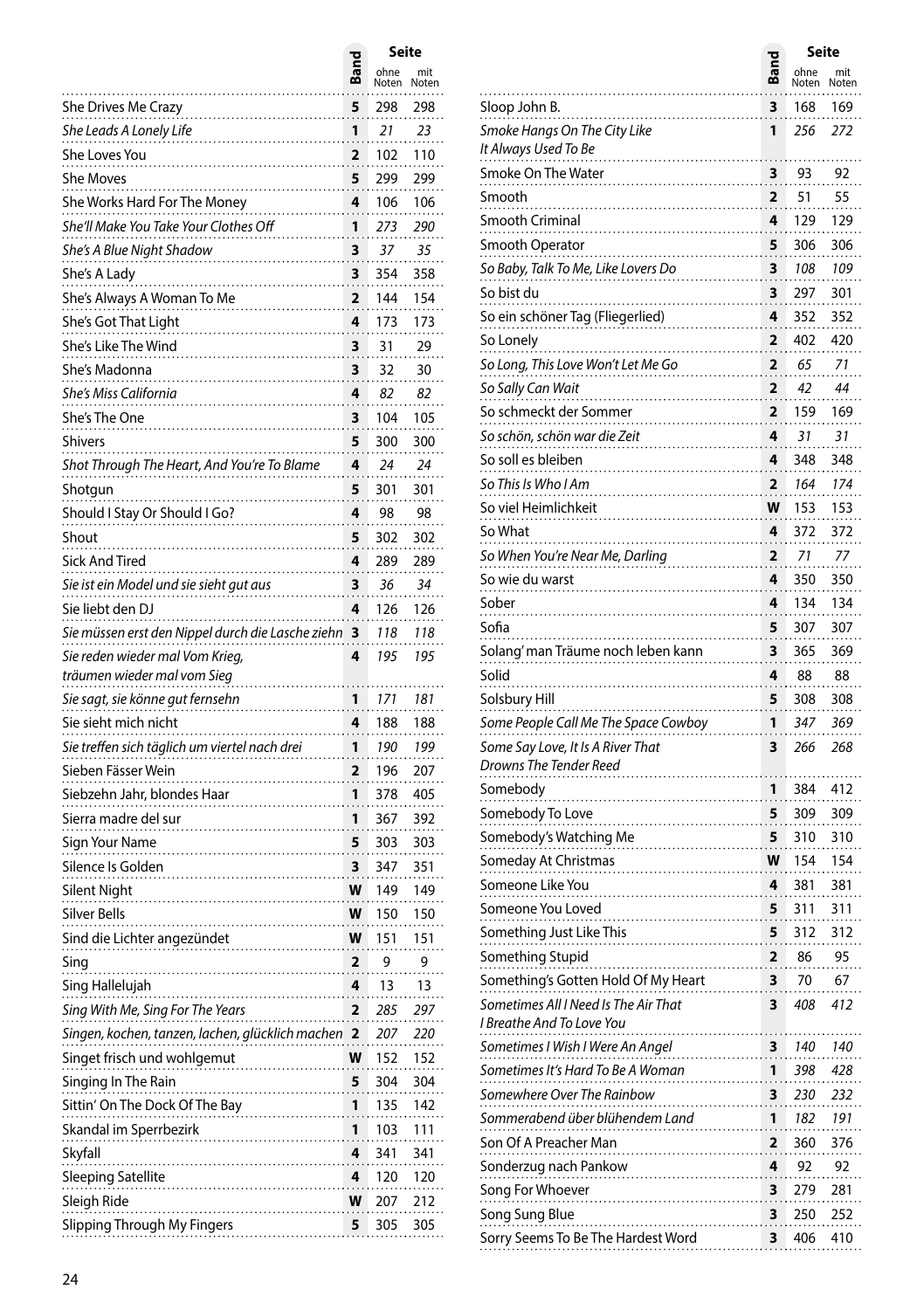|                                       |                      | Seite                         |
|---------------------------------------|----------------------|-------------------------------|
|                                       | Band                 | ohne<br>mit<br>Note<br>Noten  |
| Soul Man                              | 4                    | 93<br>93                      |
| Soulmate                              | 4                    | 115<br>115                    |
| Sounds Like A Melody                  | 2                    | 280<br>268                    |
| Sowing The Seeds Of Love              | 5                    | 313<br>$\frac{313}{111}$      |
| Space Oddity                          | 1                    | 17<br>17                      |
| Spaceman                              | <u>1</u>             | $\frac{322}{1}$<br>344        |
| Spanish Eyes                          | 3                    | 281<br>285                    |
| Spanish Guitar                        | 4                    | 299<br>299                    |
| Spanish Train                         | $\overline{a}$       | 136<br>147                    |
| Speed Of Sound                        | $\ddot{\phantom{1}}$ | 201<br>204                    |
| Spending My Time                      | <u>1</u>             | 421<br>393                    |
| Spicks And Specks                     | 2                    | 354                           |
| Spiel nicht mit den Schn              | 1                    | $\frac{352}{2}$<br>178<br>187 |
| Spieler komm rüber                    |                      | 227<br>225                    |
|                                       | 3<br>4               | 101                           |
| Spirit In The Sky                     | 1                    | 101<br>341                    |
| St. Elmo's Fire                       | 4                    | 319                           |
| Stadt                                 | 1                    | 168<br>168<br>61              |
| Stairway To Heaven                    |                      | 56                            |
| Stan                                  | 2<br>1               | 202<br>216<br>218             |
| Stand By Me                           |                      | 207                           |
| Stand By Me                           | 2                    | 309<br>323                    |
| Stand By Your Man                     | 1                    | 398<br>428                    |
| <b>Standing Outside The Fire</b>      | 4                    | 122<br>122                    |
| Standing Still                        | 5                    | 314<br>314                    |
| Staring At The Sun                    | 3                    | 187<br>188                    |
| Stark                                 | 3                    | 324<br>329                    |
| Starman                               | 5                    | 315<br>315                    |
| Starry Starry Night                   | 1                    | 7<br>7                        |
| Stars Shining Bright Above You        | 1                    | 109<br>117                    |
| Stay                                  | 2                    | 292<br>304                    |
| Stay                                  | 4                    | 314<br>314                    |
| Stay                                  | $\frac{5}{1}$        | 316<br>316                    |
| Stay The Night                        | 4                    | 133<br>133                    |
| Stay With Me                          | 5                    | 317<br>317                    |
| Stayin' Alive                         | 5                    | 318<br>318                    |
| Steh auf, wenn du am Boden bist       | 4                    | 265<br>265                    |
| Step Into Christmas                   | W                    | 155<br>155                    |
| Stern über Bethlehem                  | W                    | 156<br>156                    |
| Sternenhimmel                         | 4                    | 144<br>144                    |
| Still                                 | 4                    | 224<br>224                    |
| Still Got The Blues                   | з                    | 136<br>136                    |
| Still Loving You<br>.                 | 1                    | 133<br>140                    |
| Still The Same<br>.                   | 4                    | 91<br>91                      |
| Still, o Himmel, still, o Erde        | W                    | 157<br>157                    |
| Still, weil's Kindlein schlafen will  | W                    | 158<br>158                    |
| Stille Nacht, heilige Nacht           | W                    | 159<br>159                    |
| Stille, stille, kein Geräusch gemacht | W                    | 160<br>160                    |
| Stitches                              | $\frac{5}{10}$       | 319<br>319                    |

|                                                         |                      | Seite         |                 |
|---------------------------------------------------------|----------------------|---------------|-----------------|
|                                                         | Band                 | ohne<br>Noter | mit<br>Noten    |
| Stolen Dance                                            | 5                    | 320           | 320             |
| Stop                                                    | 3                    | 7             | $\overline{5}$  |
| <b>Stop And Stare</b>                                   | 4                    | 362           | 362             |
| Stop In The Name Of Love                                | 4                    | 110           | 110             |
| Stop The Cavalry                                        | 4                    | 367           | 367             |
| Stop The Cavalry                                        | W                    | 208           | 213             |
| Strangers In The Night                                  | 2                    | 375           | 393             |
| Strawberries, Cherries And An<br>Angel's Kiss In Spring | 4                    | 114           | 114             |
| Streets Of London                                       | 1                    | 44            | 48              |
| <b>Streets Of Philadelphia</b>                          | 1                    | 244           | 258             |
| Strong Enough                                           | 4                    | 123           | 123             |
| Strong Enough                                           | 5                    | 321           | 321             |
| Strumming My Pain With His Fingers                      | 1                    | 272           | 289             |
| Stumblin' In                                            | 3                    | 234           | 236             |
| Substitute                                              | 3                    | 235           | 237             |
| Such A Shame                                            | 1                    | 406           | 436             |
| Sugar Baby                                              | 3                    | 222           | 224             |
| Sugar Baby Love                                         | 5                    | 322           | 322             |
| Sugar, Sugar                                            | 5                    | 323           | 323             |
| Sultans Of Swing                                        | 1                    | 323           | $\frac{345}{2}$ |
| Summer Dreaming (Bacaro                                 | 2                    | 44            | 47              |
| Summer In Berlin                                        | 2                    | 88            | 97              |
| Summer In The City                                      | 1                    | 372           | 396             |
| Summer Moved On                                         | 2                    | 346           | 363             |
| Summer Of '69                                           | 2                    | 337           | 352             |
| Summer Son                                              | 2                    | 276           | 288             |
| Summertime                                              | 5                    | 324           | 324             |
| Summerwine                                              | 4                    | 114           | 114             |
| Sun Down, Friday Night,                                 | 4                    | 128           | 128             |
| Sun Of Jamaica                                          | $\ddot{\phantom{0}}$ | 62            | 60              |
| Sunday Bloody Sunda <sub>)</sub>                        | 2                    | 193           | 204             |
| Sunny                                                   | 3                    | 162           | 163             |
| Sunny Afternoon                                         | 3                    | 363           | 367             |
| Sunshine Reggae                                         | 3                    | 163           | 164             |
| Super Trouper                                           | 1                    | 308           | 327             |
| Supercalifragilistic                                    | 3                    | 44            | 42              |
| Supergirl                                               | 2                    | 229           | 242             |
| Supreme                                                 | 2                    | 247           | 260             |
| Surfin' USA                                             | 1                    | 395 423       |                 |
| Suspicious Minds                                        | 2                    | 35<br>.       | 36              |
| Süßer die Glocken nie klingen                           | W                    | 161           | 161             |
| Suzanne<br>                                             | $\mathbf{2}$         | 388 405<br>.  | .               |
| Sway<br>                                                | 4<br>.               | $15$ 15       |                 |
| Sweat (A La La La La Long)<br>.                         |                      | $2 \t32 \t34$ |                 |
| Sweet About Me<br>.                                     | 4                    | 315 315       |                 |
| Sweet But Psycho                                        | 5                    | 325           | 325             |
| Sweet Caroline                                          | $\overline{2}$       | 105           | 113             |
|                                                         |                      |               |                 |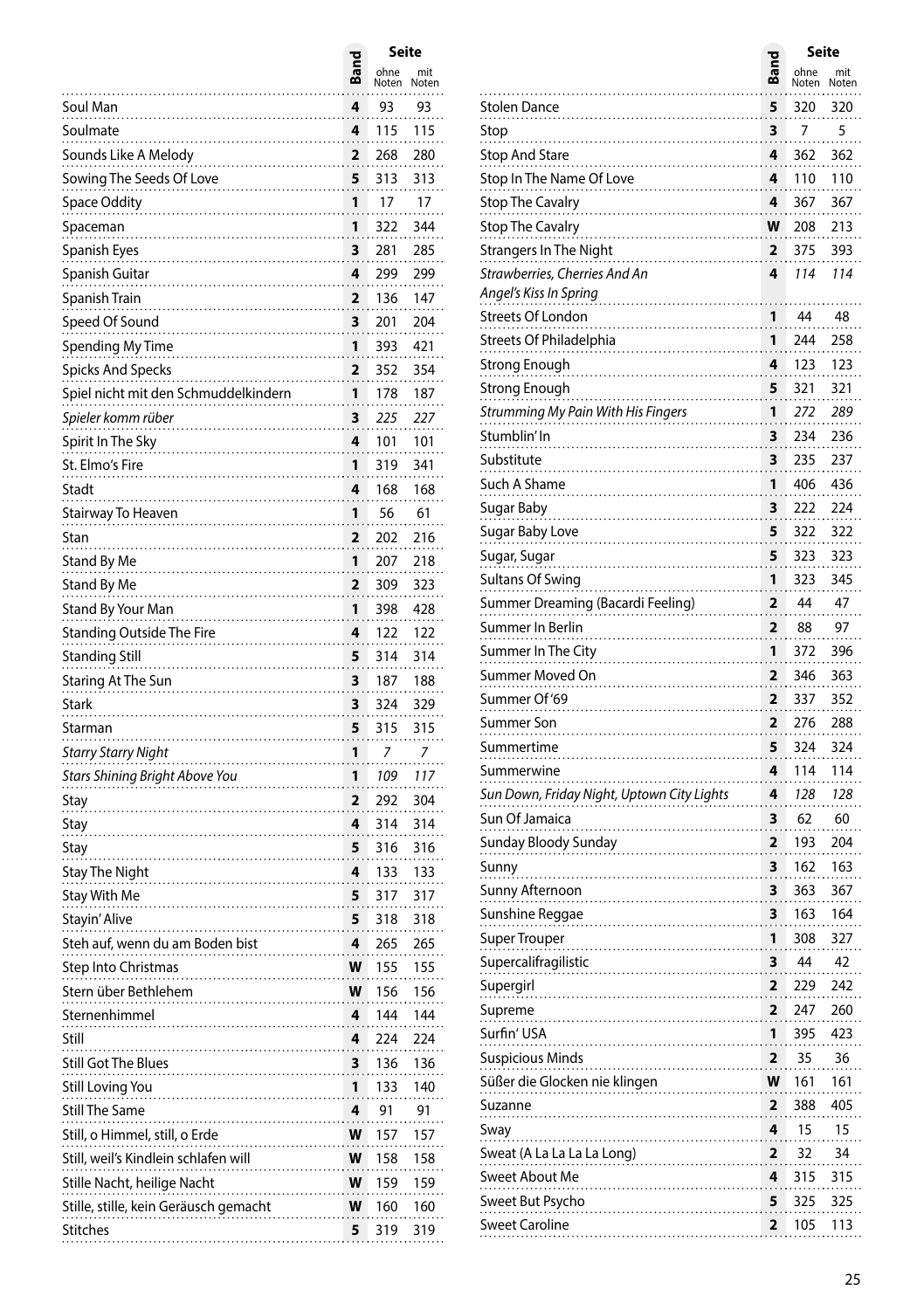|                                               |                         | Seite           |               |
|-----------------------------------------------|-------------------------|-----------------|---------------|
|                                               | Band                    | ohne<br>Noten   | mit<br>Noten  |
| Sweet Child In Time                           | 2                       | 62              |               |
| Sweet Child O'mine                            | 4                       | 357             | 67<br><br>357 |
| Sweet Dreams                                  | 2                       | 227             | 240           |
| Sweet Home Alabama                            | 1                       | 346             | 368           |
| Sweet Home Chicago                            | 5                       | 326             | 326           |
| Sweet Sixteen                                 | 3                       | 6               | $\frac{4}{1}$ |
| Sweets For My Sweet                           | $\ddot{\mathbf{3}}$     | 395             | 399           |
| Swing Low, Sweet Chariot                      | 5                       | 327             | 327           |
| Sylvia's Mother                               | 2                       | 210             | 223           |
| Symphonie                                     | 4                       | 374             | 374           |
|                                               |                         |                 |               |
|                                               |                         |                 |               |
| T.N.T                                         | 3                       | 321             | 326           |
| Tage wie diese                                | 4                       | 263             | 263           |
| <b>Tainted Love</b>                           | 4                       | 257             | 257           |
| Take A Chance On Me                           | 1                       | 289             | 295           |
| Take A Little Piece Of My Heart \$\$\$        | 2                       | 140             | 315           |
| (Take A Little) Piece Of My Heart             |                         |                 |               |
| Take A Look At Me Now                         | 2                       | 60              | 56            |
| Take A Look At My Girlfriend                  | 1                       | 70              | 79            |
| Take Good Care Of My Baby                     | 2                       | 408             | 425           |
| Take It Easy                                  | 1                       | 324             | 346           |
| Take Me Back To My Boat On The River          | 4                       | 76              | 76            |
| Take Me Down To The Paradise City             | 1                       | 169             | 178           |
| Take Me High Above                            | 1                       | 256             | 272           |
| Take Me Home, Country Roads                   | 1                       | 40              | 45            |
| Take My Breath Away                           | $\overline{a}$          | 221             | 232           |
| Take My Heart                                 | 3                       | $\frac{335}{2}$ | 340           |
| Take On Me                                    | 2                       | 296             | 308           |
| Tal und Hügel sind verschneit                 | W                       | 162             | 162           |
| Tango Korrupti                                | 4                       | 193             | 193           |
| Tanz mit mir                                  | $\overline{\mathbf{5}}$ | 328             | 328           |
| Tanze Samba mit mir                           | 1                       | 199             | 208           |
| Tausend Sterne sind ein Dom                   | W                       | 163             | 163           |
| Taxi                                          | 4                       | 230             | 230           |
| Teach Your Children                           | 1                       | 396             | 424           |
| Tears In Heaven                               | 1                       | 369             | 394           |
| Teddy Bear                                    | $\ddot{ }$              | 332             | 347           |
| Teenage Dirtbag                               | 2                       | 363             | 381           |
| Tell It To My Heart                           | 4                       | 107             | 107           |
| Terra Titanic                                 | З                       | 117             | 117           |
| Thank You<br>.                                | 2                       | 239             | 252           |
| Thank You For The Music<br>.                  | 2                       | 129             | 116           |
| That Don't Impress Me Much                    | 5                       | 329             | 329           |
| That's What Friends Are For                   | 5                       | 330             | 330           |
| The A Team                                    | 5                       | 331             | 331           |
| The Air That I Breathe                        | з                       | 408             | 412           |
| The Answer, My Friend, Is Blowin' In The Wind | 1                       | 167             | 176           |
| The Bad Touch                                 | 2                       | 190             | 201           |

|                                          |                           | Seite         |              |
|------------------------------------------|---------------------------|---------------|--------------|
|                                          | Band                      | ohne<br>Noter | mit<br>Noten |
| The Ballad Of Belly O' Connor            | 1                         | 255           | 271          |
| The Ballad Of Chasey Lain                | 2                         | 253           | 266          |
| The Ballad Of Lucy Jordan                | 2                         | 277           | 289          |
| The Best                                 |                           | 332           | 332          |
| The Boxer                                | 5<br>1                    | 18            | 19           |
|                                          |                           |               |              |
| The Boys Of Summer                       | 2                         | 162           | 172          |
| The Carpet Crawlers                      | 2                         | 328           | 342          |
| The Christmas Song                       | W                         | 164           | 164          |
| The Christmas Waltz                      | W                         | 165           | 165          |
| The Closest Thing To Crazy               | 3                         | 376           | 380          |
| The Day Before You Came                  | 2                         | 66            | 72           |
| The Days Of Pearly Spencer               | 3                         | 63            | 61           |
| The Eastern World It Is Exploding        | 1                         | 160           | 169          |
| The Edge Of Glory                        | 4                         | 307           | 307          |
| The Final Countdown                      | 2                         | 394           | 411          |
| The First Cut Is The Deepest             | з                         | 156           | 157          |
| The First Noel                           | W                         | 166           | 166          |
| The Free Electric Band                   | 1                         | 149           | 158          |
| The Gambler                              | 2                         | 68            | 74           |
| The Girl From Ipanema                    | 3                         | 307           | 310          |
| The Great Commandment                    | 3                         | 371           | 375          |
| The Great Pretender                      | 5                         | 333           | 333          |
| The Great Song Of Indifference           | 1                         | 161           | 170          |
| The Jet Set                              | 2                         | 215           | 228          |
| The Joker                                | 1                         | 347           | 369          |
| The Ketchup Song                         | 3                         | 67            | 64           |
| The Lady In Red                          | 1                         | 223           | 229          |
| The Last Unicorn                         | 2                         | 272           | 284          |
| The Letter                               | 2                         | 23            | 25           |
| The Lion Sleeps Tonight                  | 4                         | 137           | 137          |
| The Little Drummer Boy                   | w                         | 167           | 167          |
| The Living Years                         | 4                         | 146           | 146          |
| The Logical Song                         | 1                         | 276           | 293          |
| The Long And Winding Road                | 5                         | 334           | 334          |
| The Look                                 | 5                         | 335           | 335          |
| The Lovecats                             | 3                         | 206           | 209          |
| The Man Who Sold The World               | 2                         | 91            | 99           |
| The Man's Too Strong                     | 1                         | 238           | 253          |
| The Model                                | з                         | 36            |              |
| The Moment You Believe                   | 4                         | 135           | 135          |
| The Most Beautiful Girl                  | 3                         | 286           | 290          |
| The Never Ending Story                   | 4                         | 259           | 259          |
| The Night Chicago Died                   | 2                         | $.335$        | 350          |
| The One                                  | 3. .                      | 220           | 222          |
| The One I Love                           | З                         | 382           | 386          |
| <br>The Only One Who Could Ever Reach Me | 2                         | 360           | 376          |
| The Power Of Love                        | 2                         | .45           | 48           |
| The Power Of Love                        | $\overline{\mathbf{3}}$ . | 154           | 154          |
|                                          |                           |               |              |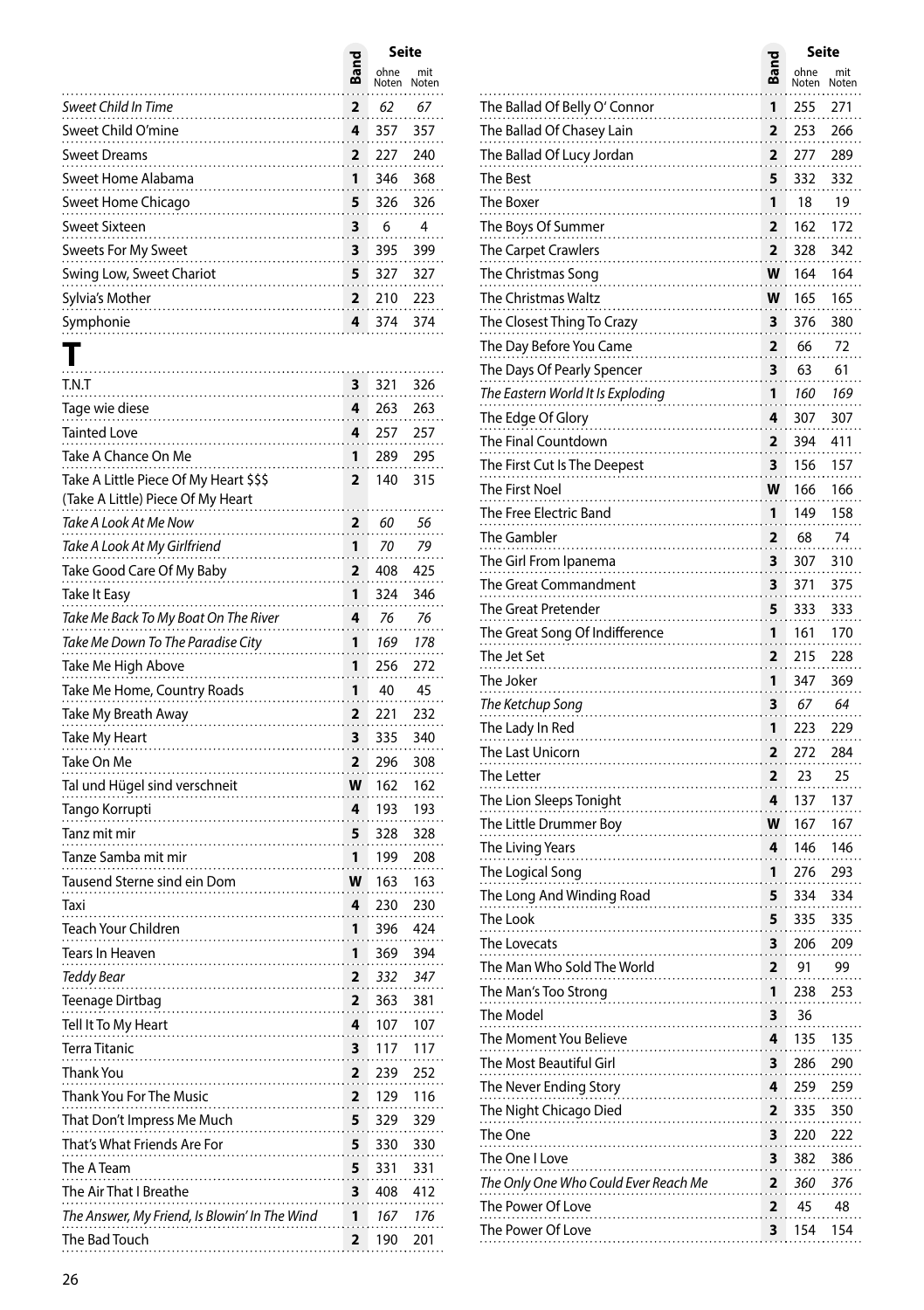|                                                                         |            | Seite         |              |
|-------------------------------------------------------------------------|------------|---------------|--------------|
|                                                                         | Ban        | ohne<br>Noten | mit<br>Noten |
| The Promise You Made                                                    | 3          | 265           | 267          |
| The Riddle                                                              | 4          | 19            | 19           |
| The Ride To Agadir                                                      | 3          | 218           | 191          |
| <b>The River</b>                                                        | 1          | 246           | 260          |
| The Road Is Long, With Many A Winding Turn                              | 3          | 180           | 181          |
| The Roof, The Roof, The Roof Is On Fire                                 | 2          | 281           | 293          |
| The Rose                                                                | 3          | 266           | 268          |
| The Shoop Shoop Song                                                    | 3          | 203           | 206          |
| The Show Must Go On                                                     | 3          | 101           | 100          |
| The Smile On Your Face Lets Me                                          | 4          | 268           | 268          |
| Know That You Need Me                                                   |            |               |              |
| The Sound Of Silence                                                    | 1          | 132           | 139          |
| The Spirit Of The Hawk                                                  | 4          | 366           | 366          |
| The Sun Ain't Gonna Shine Anymore                                       | 5          | 336           | 336          |
| The Sun Always Shines On T.V.                                           | з          | 343           | 347          |
| The Thunder Rolls                                                       | 3          | 137           | 137          |
| The Tide Is High                                                        | 3          | 350           | 354          |
| The Time Of My Life                                                     | 2          | 396           | 413          |
| The Time Warp                                                           | 1          | 247           | 261          |
| The Times They Are A-Changing                                           | 2          | 27            | 29           |
| The Twelve Days Of Christmas                                            | W          | 168           | 168          |
| The Twist                                                               | 3          | 185           | 186          |
| The Unforgiven                                                          | 2          | 251           | 264          |
| The Universal Soldier                                                   | 1          | 4             | 4            |
| The Wanderer                                                            | 3          | 362           | 366          |
| The Wild Boys                                                           | 5          | 337           | 337          |
| The Wild Rover                                                          | 5          | 338           | 338          |
| The Wind Cries Mary                                                     | 2          | 17            | 19           |
| The Winner Takes It All                                                 | 1          | 399           | 429          |
| The World's Greatest                                                    | 4          | 272           | 272          |
| There Comes A Time When We<br>Heed A Certain Call                       | 1          | 137           | 144          |
| There Goes My Baby With Someone New                                     | 1          | 107           | 115          |
| There Is A House In New Orleans                                         | 1          | 95<br>        | 103          |
| There Must Be An Angel                                                  | 4          | 383           | 384          |
| <b>There She Goes</b>                                                   | 4          | 155           | 155          |
| There She Was, Just-A Walking Down The Street                           | 2          | 362           | 380          |
| There Was Something In The Air That Night                               |            | 143           | 150          |
| There's A Lady Who's Sure All That Glitters Is Gold                     |            | 56            | 61           |
| There's A Bana Playing On The Radio<br>With A Rhythm Of Rhyming Guitars |            | 207           |              |
| There's A Fire Starting In My Heart                                     | 4          | 388           | 392          |
| There's Gonna Be A Heartache Tonight                                    | $\ddot{ }$ | 12            | 12           |
| These Boots Are Made For Walking                                        | 2          | 311           | 325          |
| <b>These Days</b>                                                       | 2          | 49            | 49           |
| <b>These Mist Covered Mountains</b>                                     | 2          | 72            | 78           |
| They're Selling Razor Blades                                            | з          | 155           | 155          |
| And Mirrors In The Street                                               |            |               |              |
| This Ain't A Love Song                                                  | 1          | 277           | 287          |

|                                                                   |                           | Seite                                |                        |
|-------------------------------------------------------------------|---------------------------|--------------------------------------|------------------------|
|                                                                   | Band                      | ohne<br>Noter                        | mit<br>Noten           |
| This Could Be The First Day Of My Life                            | 3                         | 175                                  | 178                    |
| This Is Christmas                                                 | W                         | 169                                  | 169                    |
| This Is Not America                                               | 3                         | 314                                  | 317                    |
| This Is The Life                                                  | 4                         | 44                                   | 44                     |
| This Is Where I Came In                                           | 2                         | 382                                  | 398                    |
| This Land Is Your Land                                            | 1                         | 105                                  | 113                    |
| This Love                                                         | 4                         | 318                                  | 318                    |
|                                                                   |                           |                                      |                        |
| This Ole House                                                    | 3                         | 123                                  | 123                    |
| This Song's For You, David Luca Leon                              | 4                         | 179                                  | 179                    |
| Those Were The Days                                               | 1                         | 237                                  | 252                    |
| Three Lions '98 (Football's Coming Home)                          | 3                         | $\frac{53}{1}$                       | $\frac{51}{10}$        |
| Through The Barricades                                            | 1                         | 348                                  | 370                    |
| Through The Eyes Of A Child                                       | 4                         | 360                                  | 360                    |
| Thunderstruck                                                     | 4                         | 343                                  | 343                    |
| Ti amo                                                            | 1                         | 200                                  | 209                    |
| Tief in der Sahara                                                | 1                         | 112                                  | 119                    |
| Tiefer                                                            | 3                         | 47                                   | 45                     |
| Time After Time                                                   | 1                         | 16                                   | 16                     |
| Time Goes By So Slowly For Those<br>Who Wait, No Time To Hesitate | 4                         | 274                                  | 274                    |
|                                                                   | 4                         |                                      |                        |
| Time In A Bottle                                                  |                           | 37                                   | 37<br>334              |
| Time To Say Goodbye<br>Time To Wonder                             | з                         | $\frac{329}{11}$                     |                        |
| Time, Time, Time, See What's Become Of Me                         | 3<br>з                    | 236                                  | 238                    |
| Titanium                                                          |                           | 21                                   | 19<br>339              |
|                                                                   | 5<br>1                    | 339                                  |                        |
| To Be With You<br>To France                                       | 4                         | 400                                  | 430<br>183             |
| To The Moon And Back                                              |                           | 183                                  | 68                     |
| <b>Tochter Zion</b>                                               | $\ddot{\phantom{0}}$<br>W | $\overline{a}$<br>170                | 170                    |
|                                                                   | 1                         | 387                                  | 414                    |
| Together, We Will Go Our Way                                      | 1                         |                                      | 161                    |
| Tom Dooley                                                        |                           | 152<br>249                           |                        |
| Tom's Diner                                                       | 3<br>4                    |                                      | 251                    |
| Tonight<br>Too Much Love Will Kill You                            | 1                         | 361<br>28                            | 361<br>$\frac{30}{10}$ |
| Torn                                                              | 1                         | 336                                  | 357                    |
| Total Eclipse Of The Heart                                        |                           | 324                                  | 337                    |
| Touch-A, Touch-A, Touch-Me                                        | $\overline{a}$<br>1       | 325                                  | 347                    |
| Tragt in die Welt nun ein Licht                                   | W                         | 171                                  | 171                    |
| Tränen lügen nicht                                                |                           | 191                                  | 200                    |
|                                                                   |                           |                                      |                        |
| Travelling In A Fried-Out Combie <b>1 334 355</b><br>True         |                           |                                      |                        |
| <b>True Colors</b>                                                |                           | 4 378 378                            |                        |
|                                                                   | $\mathbf{2}$              | 2 293 305                            |                        |
| Truly Madly Deeply                                                |                           | $2 \overline{)212}$ 225<br>4 241 241 |                        |
| Try<br><br>Tu scendi dalle stelle                                 |                           | <b>W</b> 172                         | 172                    |
|                                                                   | $\mathbf{1}$              | 401 431                              |                        |
| Tubthumping                                                       |                           | 4 136 136                            |                        |
| Tulpen aus Amsterdam<br>Tür an Tür mit Alice                      |                           | 1 183 192                            |                        |
|                                                                   |                           |                                      |                        |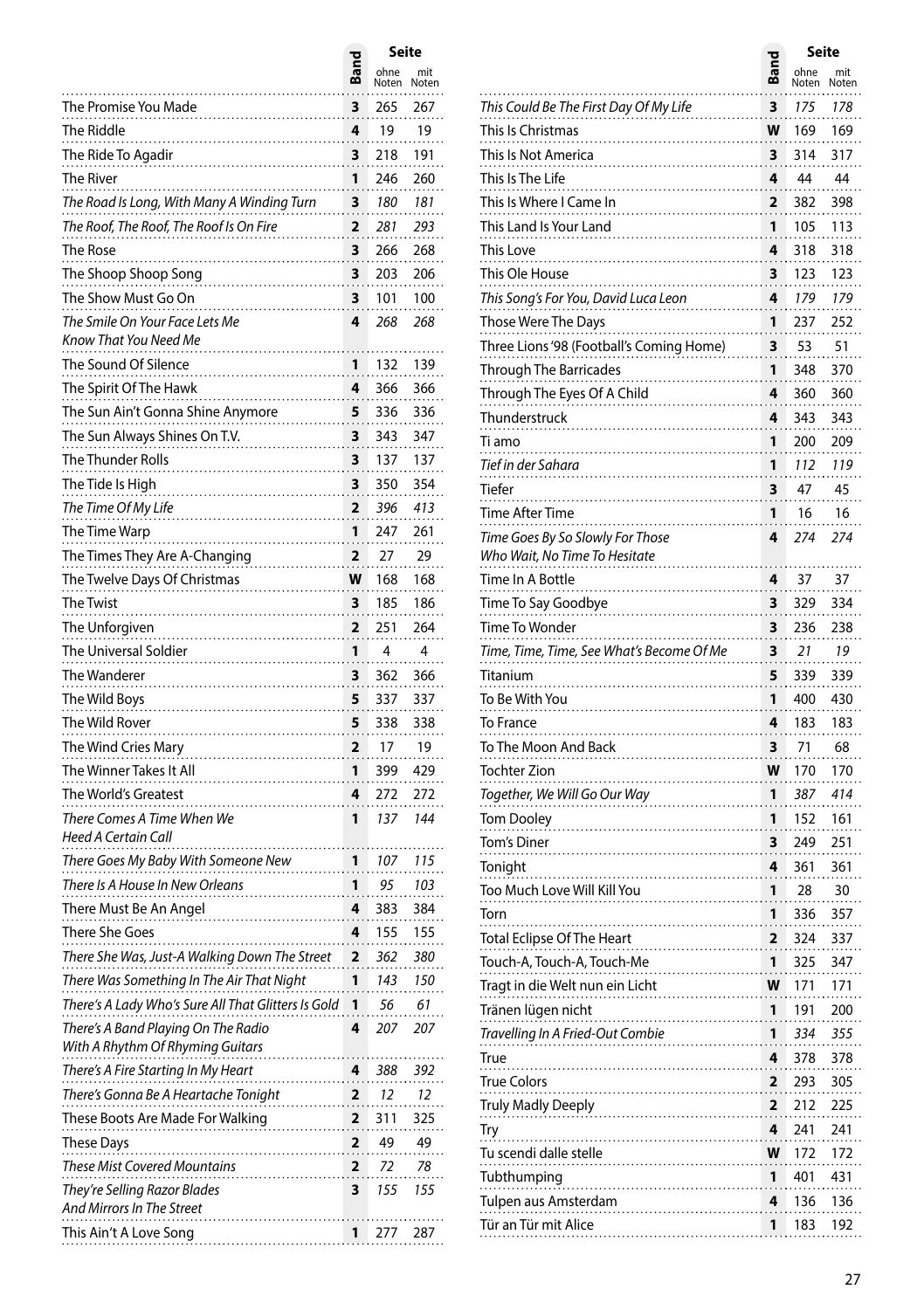|                                              |                | Seite     |             |
|----------------------------------------------|----------------|-----------|-------------|
|                                              | Band           | ohne mit  | Noten Noten |
| <b>Turn Around</b>                           | $\overline{2}$ | 324 337   |             |
| Turn The Page                                | $\overline{4}$ | 77 77     |             |
| Twentyfirst Century Digital Boy<br>2 266 278 |                |           |             |
| <b>Twist And Shout</b>                       |                | 2 245 258 |             |
| Twist In My Sobriety                         |                | 2 29      | 31          |
| <b>Two Princes</b>                           | $\overline{2}$ | - 61      | - 66        |
| Two Steps Behind                             | 1              | 34        | - 37        |

### **U**

| U And Ur Hand                                  | 4 | 240 | 240 |
|------------------------------------------------|---|-----|-----|
| Über den Wolken                                | 1 | 9   | 9   |
| Über sieben Brücken musst du gehen             | 1 | 188 | 197 |
| Überdosis Gfühl                                | 2 | 368 | 386 |
| Ufo                                            | 1 | 364 | 389 |
| Un' estate italiana                            | 3 | 264 | 266 |
| Una festa sui prati                            | 2 | 275 | 287 |
| Unbreak My Heart                               | 1 | 382 | 408 |
| <b>Unchained Melody</b>                        | 5 | 340 | 340 |
| Uncle John From Jamaica                        | 2 | 123 | 133 |
| Und dabei liebe ich euch beide                 | 5 | 341 | 341 |
| Und du glaubst, ich bin stark                  | 3 | 324 | 329 |
| und ich kenn den Weg                           |   |     |     |
| Und es war Sommer                              | 1 | 187 | 196 |
| Und ich düse, düse, düse, düse im Sauseschritt | 2 | 331 | 346 |
| Und immer wieder sind es dieselben Lieder      | 4 | 331 | 331 |
| Und irgendwann bleib i dann dort               | 2 | 131 | 140 |
| Und sie tanzen einen Tango                     | 2 | 175 | 186 |
| Und wenn ein Lied                              | 4 | 187 | 187 |
| Und wie du wieder aussiehst                    | 4 | 337 | 337 |
| <b>Under The Boardwalk</b>                     | 4 | 301 | 301 |
| <b>Under The Bridge</b>                        | 3 | 153 | 153 |
| Under The Christmas Tree                       | W | 173 | 173 |
| <b>Underneath Your Clothes</b>                 | 3 | 373 | 377 |
| Unfaithful                                     | 4 | 389 | 393 |
| Universum                                      | 4 | 351 | 351 |
| Unknown Stuntman                               | 4 | 393 | 399 |
| Uns ist ein Kindlein heut geborn               | W | 174 | 174 |
| Unter die Haut                                 | 5 | 342 | 342 |
| Up Where We Belong                             | 3 | 315 | 318 |
| Upside Down                                    | 5 | 343 | 343 |
| Uptown Girl                                    | 2 | 316 | 330 |
| Urgent                                         | 5 | 344 | 344 |

### **V**

| Valerie                                 | 5 345 345 |        |  |
|-----------------------------------------|-----------|--------|--|
| Valley's Deep And The Mountains So High |           | 94 102 |  |
| Vamos A La Playa                        | 3 310 313 |        |  |
| Van Diemen's Land                       | 1 249 265 |        |  |
| Venus                                   | 52 57     |        |  |
|                                         |           |        |  |

|                                           |                | <b>Seite</b>  |              |
|-------------------------------------------|----------------|---------------|--------------|
|                                           | Band           | ohne<br>Noten | mit<br>Noten |
| Veo Veo                                   | 4              | 140           | 140          |
| Verdammt ich lieb dich                    | 1              | 64            | 71           |
| Verdamp lang her<br>.                     | 1              | 106           | 114          |
| Verlieben, verloren, vergessen, verzeih'n | 1              | 196           | 205          |
| Verliebte Jungs                           | 5              | 346           | 346          |
| <b>Video Games</b>                        | 4              | 373           | 373          |
| Video Killed The Radio Star               | $\overline{2}$ | 339           | 356          |
| Vielen Dank für die Blumen                | 4              | 139           | 139          |
| Vienna                                    | 2              | 151           | 161          |
| Vincent                                   | 1              | 7             | 7            |
| Vincent                                   | 5              | 347           | 347          |
| Viva Forever                              | $\overline{2}$ | 354           | 370          |
| Viva La Noche                             | 3              | 290           | 294          |
| Viva La Vida                              | 4              | 320           | 320          |
| Viva Las Vegas                            | 3              | 159           | 160          |
| Volare                                    | 3              | 84            | 82           |
| Völlig losgelöst<br>.                     | 1              | 282           | 300          |
| Vom Himmel hoch, da komm ich her          | W              | 175           | 175          |
| Vom Himmel hoch, o Englein kommt          | W              | 176           | 176          |
| Vom selben Stern                          | 4              | 349           | 349          |
| Von dir keine spur die Wohnung ist leer   | 1              | 173           | 183          |
| Vor der Kaserne vor dem großen Tor        | 3              | 8             | 6            |
| Vorfreude, schönste Freude                | W              | 177           | 177          |
| Voulez-vous coucher avec moi, ce soir     | 3              | 333           | 338          |
|                                           |                |               |              |

### **W**

| Wahnsinn                                | 1              | 173 | 183 |
|-----------------------------------------|----------------|-----|-----|
| <b>Waiting For Love</b><br>.            | 5              | 348 | 348 |
| <b>Waiting For The Hurricane</b>        | 1              | 327 | 336 |
| Waka Waka                               | 4              | 212 | 212 |
| Wake Me Up                              | 4              | 23  | 23  |
| Wake Me Up Before You Go Go             | 3              | 288 | 292 |
| Wake Me Up When September Ends          | 3              | 353 | 357 |
| Wake Up Little Susie                    | 5              | 349 | 349 |
| Waldfest<br>.                           | 1              | 134 | 141 |
| Walk Like An Egyptian                   | 5              | 350 | 350 |
| Walk Of Life                            | $\overline{2}$ | 341 | 358 |
| Walk On The Wild Side                   | 5              | 351 | 351 |
| <b>Walk The Line</b>                    | 3              | 251 | 253 |
| Walking In Memphis                      | 1              | 370 | 395 |
| Walking On Sunshine                     | 5              | 352 | 352 |
| Walking On The Moon                     | 5              | 353 | 353 |
| Waltzing Matilda (Tom Traubert's Blues) | 4              | 247 | 247 |
| Wann wird's mal wieder richtig Sommer?  | 3              | 171 | 172 |
| Wannabe                                 | $\overline{2}$ | 270 | 282 |
| <b>Wanted Dead Or Alive</b>             | $\overline{2}$ | 236 | 249 |
| Wart' auf mich                          | 1              | 402 | 432 |
| Warum?                                  | 3              | 277 | 279 |
|                                         |                |     |     |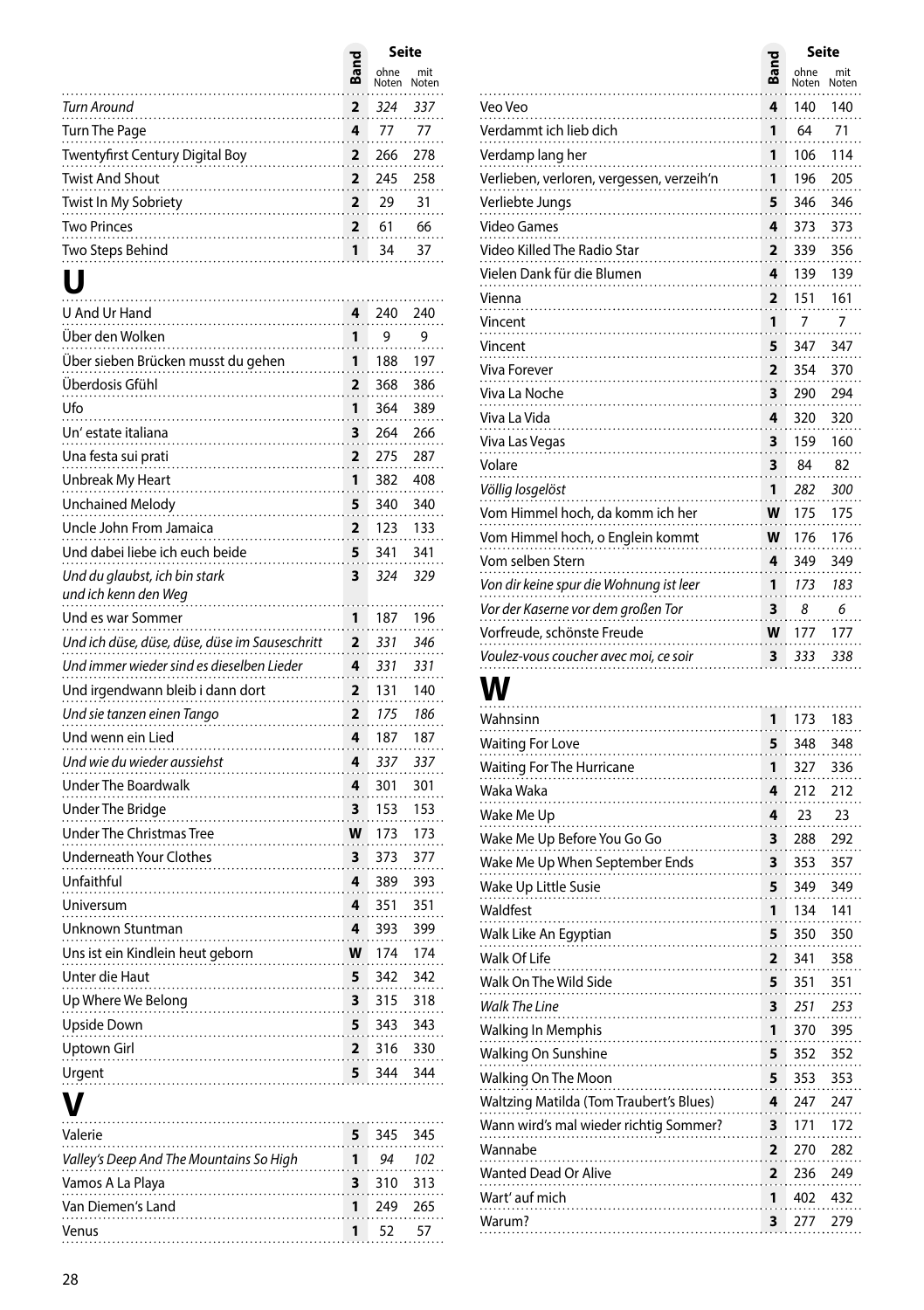|                                                |            | Seite         |              |
|------------------------------------------------|------------|---------------|--------------|
|                                                | Band       | ohne<br>Noten | mit<br>Noten |
| Was soll das                                   | 2          | 39            | 40           |
| Was soll das bedeuten                          | W          | 178           | 178          |
| Was wirklich bleibt                            | 5          | 354           | 354          |
| Waterloo                                       | 2          | 13            | 13           |
| Watermelon Sugar                               | 5          | 355           | 355          |
| Wavin' Flag                                    | 4          | 371           | 371          |
| Way Back Into Love                             | 4          | 147           | 147          |
| Way Down Below The Ocean                       | 2          | 252           | 265          |
| We All Came Out To Montreux                    | 3          | 93            | 92           |
| We Are The Champions                           | 3          | 191           | 194          |
| We Are The People                              | 4          | 391           | 396          |
| We Are The World                               | 1          | 137           | 144          |
| We Are Young                                   | 4          | 327           | 327          |
| We Belong                                      | 1          | 71            | 80           |
| We Can Leave The World                         | 1          | 409           | 425          |
| We Didn't Start The Fire                       | 3          | 2             | 86           |
| We Don't Need No Education                     | 1          | 206           | 217          |
| We Don't Need Another Hero                     | 2          | 134           | 145          |
| We Rode In The Morning, Casablanca<br>The West | 3          | 218           | 191          |
| We Shall Overcome                              | 2          | 286           | 298          |
| We Started Dancing And Love                    | 4          | 39            | 39           |
| Put Us Into A Groove                           |            |               |              |
| We Will Rock You                               | 3          | 190           | 193          |
| We Wish You A Merry Christmas                  | w          | 179           | 179          |
| We're Caught In A Trap                         | 2          | 35            | 36           |
| We're Going To Ibiza                           | 3          | 45            | 43           |
| We're Not Gonna Take It                        | 2          | 399           | 417          |
| We've Got Tonight                              | 4          | 49            | 49           |
| Weather With You                               | 5          | 356           | 356          |
| Weihnachten bin ich zu Haus                    | w          | 180           | 180          |
| Weihnachten wie immer                          | W          | 209           | 215          |
| Weil i di mog                                  | 4          | 234           | 234          |
| Weil ich 'n Mädchen bin                        | 2          | 390           | 407          |
| Weil ich dich liebe                            | 4          | 152           | 152          |
| Weine nicht, wenn der Regen fällt              | 1          | 80            | 88           |
| Weinst du                                      | 2          | 299           | 311          |
| Weiß der Geier                                 | $\ddot{ }$ | 273           | 285          |
| Weiß man, wie oft ein Herz brechen kann        | 3          | 75            | 72           |
| Weiße Rosen aus Athen                          | 2          | 373           | 391          |
| Weit in der Champagne im Mittsommergrün        | 4          | 57            | 57           |
| Weit weit weg                                  | 5          | 357           | 357          |
| Welch ein Tag                                  | 2          | 47            | 52           |
| Welcome To Heartlight                          | 2          | 241           | 256          |
| Well We Know Where We're Going, But            | 4          | 63            | 63           |
| We Don't Know Where We've Been                 |            |               |              |
| Well, Someone Told Me Yesterday                | 2          | 402           | 420          |
| Wem                                            | 2          | 156           | 166          |
| Wenn bei Capri die rote Sonne im Meer versinkt | 1          | 332           | 353          |

|                                                                  |                          | Seite         |              |
|------------------------------------------------------------------|--------------------------|---------------|--------------|
|                                                                  | Ban                      | ohne<br>Noten | mit<br>Noten |
| Wenn das Liebe ist                                               | з                        | 325           | 330          |
| Wenn der Morgen kommt und die                                    | 1                        | 367           | 392          |
| letzten Schatten vergehen                                        |                          |               |              |
| Wenn du denkst, du denkst                                        | 3                        | 392           | 396          |
| Wenn du durchhängst                                              | 3                        | 135           | 135          |
| Wenn früh am Morgen die Werksirene dröhnt                        | 1                        | 281           | 299          |
| Wenn i mit dir tanz                                              | 5                        | 358           | 358          |
| Wenn ich einmal reich wär                                        | 4                        | 239           | 239          |
| Wenn ich geh', dann geht nur ein Teil von mir                    | 3                        | 297           | 301          |
| Wenn nicht jetzt, wann dann?                                     | 3                        | 345           | 349          |
| Wenn sie tanzt                                                   | 5                        | 359           | 359          |
| Wenn Weihnachten ist                                             | w                        | 181           | 181          |
| Wenn wir erklimmen                                               | 1                        | 148           | 157          |
| Wer hat an der Uhr gedreht?                                      | 3                        | 119           | 119          |
| Wer hat die Kokosnuss geklaut                                    | 2                        | 351           | 368          |
| Wer klopfet an?                                                  | w                        | 182           | 182          |
| Westerland                                                       | 5                        | 360           | 360          |
| Weus'd a Herz hast wia a Bergwerk                                | 3                        | 184           | 185          |
| Whang I Sing While The Others Swing                              | 2                        | 152           | 162          |
| What A Feeling                                                   | 3                        | 96            | 95           |
| What A Wonderful World                                           | 1                        | 250           | 266          |
| What About Sunrise                                               | 1                        | 58            | 65           |
| What Child Is This                                               | W                        | 183           | 183          |
| What Christmas Means To Me                                       | W                        | 184           | 184          |
| What Do I Got To Do To Make You Love Me                          | 3                        | 406           | 410          |
| What Goes Around Comes Around                                    | 4                        | 181           | 181          |
| What I've Felt, What I've Known                                  | 2                        | 251           | 264          |
| What If                                                          | з                        | 336           | 341          |
| What Is Love, But The Strangest Of Feelings?                     | 4                        | 379           | 379          |
| What It's Like                                                   | $\ddot{\mathbf{3}}$      | 73            | 70           |
| What Shall We Do With A Drunken Sailor                           | 1                        | 145           | 154          |
| What Took You So Long                                            | $\overline{\phantom{a}}$ | 361           | 361          |
| What Would You Do If I Sang Out Of Tune                          | 2                        | 264           | 276          |
| What's Up                                                        | 1                        | 1             | 1            |
| What's Love Got To Do With It                                    | 2                        | 386           | 403          |
| Whatever I Said, Whatever I Did, I Didn't Mean It                | 3                        | 66            | 63           |
| Whatever You Want                                                | 5                        | 362           | 362          |
| When A Child Is Born                                             | w                        | 185           | 185          |
| When A Man Loves A Woman                                         | 1                        | 172           | 182          |
| When I Come Around                                               | 2                        | 209           | 222          |
| When I Die And They Lay Me To Rest                               | 4                        | 101           | 101          |
| When I Find Love Again                                           | 5                        | 363           | 363          |
| When I Find Myself In Times Of Trouble                           | 1                        | 31            | 33           |
| When I Get Older, I Will Be Stronger                             | 4                        | 371           | 371          |
| When I Get Older, Losing My Hair                                 | 2                        | 84            | 93           |
| When I See Your Face, There's Not A<br>Thing That I Would Change | 4                        | 121           | 121          |
| When I Was Just A Little Girl                                    | 4                        | 60            | 60           |
|                                                                  |                          |               |              |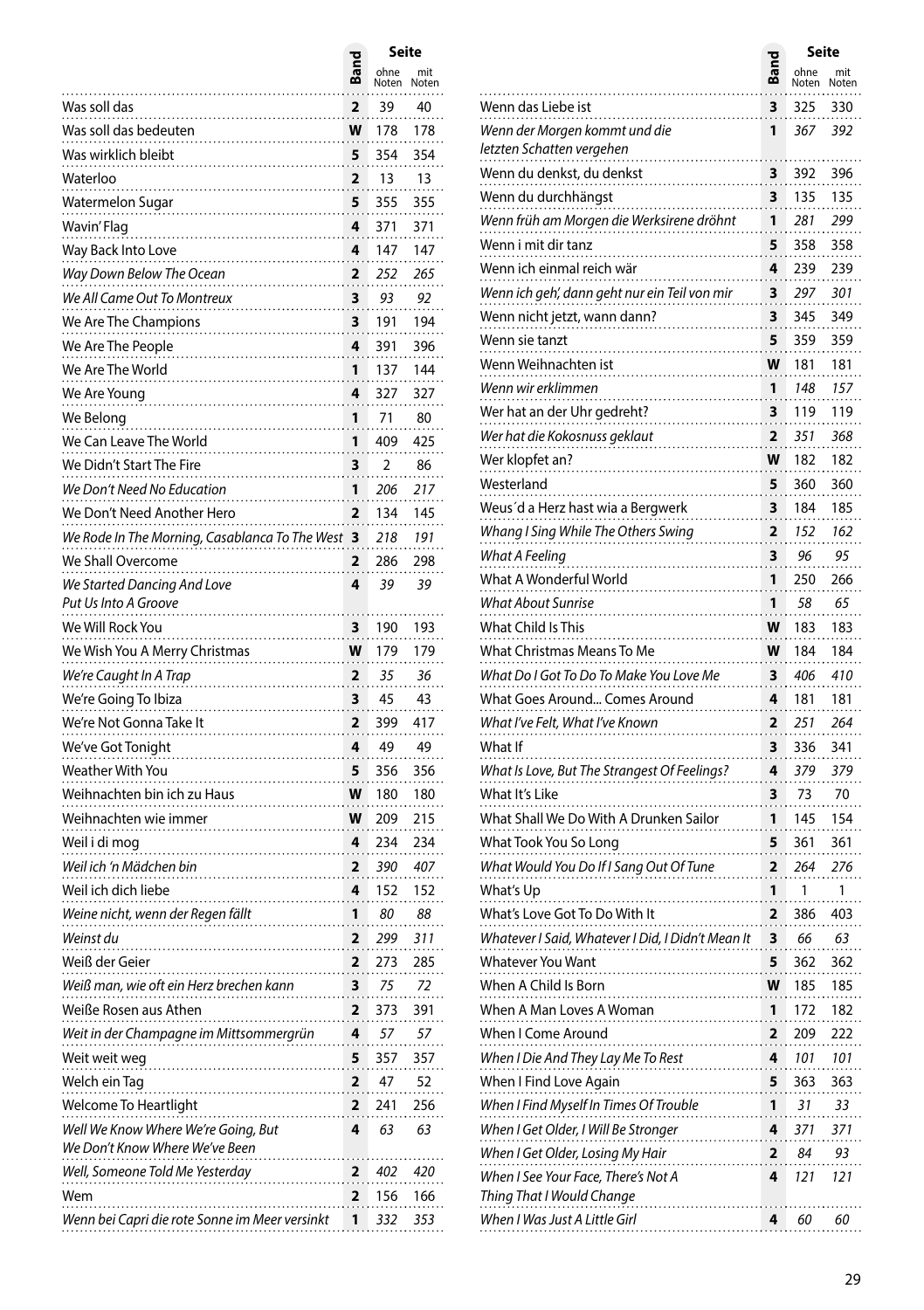|                                                 |                         | Seite             |                 |
|-------------------------------------------------|-------------------------|-------------------|-----------------|
|                                                 | Band                    | ohne<br>Noten     | mit<br>Noten    |
| When I Was Young                                | 2                       | 262               | 274             |
| When I Was Young, It Seemed                     | 1                       | 276               | 293             |
| That Life Was So Wonderful                      |                         |                   |                 |
| When I'm Feelin' Blue                           | 1                       | 86                | 94              |
| When I'm Sixty-Four                             | $\overline{\mathbf{r}}$ | 84                | 93              |
| When Israel Was In Egypt's Land                 | 2                       | 372               | 390             |
| When Marimba Rhythms Start To Play              | 4                       | 15                | 15              |
| When Susannah Cries                             | $\overline{a}$          | 161               | 171             |
| When The Children Cry                           | 1                       | 11                | 11              |
| When The Moon Is In The Seventh House           | 1                       | 48                | 52              |
| When The Night Has Come And The Land Is Dark    | 1                       | 207               | 218             |
| When The Rain Begins To Fall                    | 1                       | 292               | 311             |
| When The Smoke Is Going Down                    | 1                       | 108               | 116             |
| When We Were Young                              | 5                       | 401               | 410             |
| When Will I Be Famous                           | 5                       | 364               | 364             |
| When You Get Caught Between                     | 4                       | 4                 | 4               |
| The Moon And New York City                      |                         |                   |                 |
| When You Say Nothing At All                     | 4                       | 268               | 268             |
| When You Were Young, And Your                   | 4                       | 295               | 295             |
| Heart Was An Open Book                          |                         |                   |                 |
| When You're Alone And Life Is Making You Lonely |                         | 180               | 189             |
| When You're Close To Tears Remember             | 1                       | 305               | 324             |
| Whenever, Wherever                              | 2                       | 380               | 79              |
| Where Have All The Cowboys Gone?                | 2                       | 73                | 139             |
| Where Have All The Flowers Gone                 | 1                       | 97                | 105             |
| Where The Streets Have No Name                  | 2                       | 130               | 396             |
| Where The Wild Roses Grow                       | <u>1</u>                | 394               | 422             |
| Where's Your Mama Gone                          | 3                       | 74                | $\frac{71}{11}$ |
| Wherever You Go, Whatever You Do                | 3                       | 11                | 9               |
| Wherever You Will Go                            | 4                       | 319               | 319             |
| Whiskey In The Jar                              | 1                       | 356               | 379             |
| White Christmas                                 | W                       | 186               | 186             |
| White Flag                                      | 4                       | 291               | 291             |
| White Room                                      | 1                       | 118               | 125             |
| White Wedding                                   | 5                       | 365               | 365             |
| Who By Fire                                     | 2                       | 330               | 345             |
| Who Do You Think You Are, Running               | 4                       | 266               | 266             |
| 'Round Leaving Scars                            |                         |                   |                 |
| Who Knew?                                       | 4                       | 205               | 205             |
| Who Wants To Live Forever                       | 1                       | 371               | 384             |
| Whole Again                                     | $\frac{5}{1}$           | 366               | 366             |
| Why Can't You Just Hold Me?<br>.                | 4                       | 303               | 303             |
| Why Does It Always Rain On Me?                  | 2                       | 322               | 335             |
| Why Does My Heart Feel So Bad?<br>.             | 3                       | 308               | 311             |
| Why Don't We Break Up? There's                  | 4                       | 253               | 253             |
| Nothing Left To Say                             |                         |                   |                 |
| Why Worry                                       | 2                       | 290               | 302             |
| Wicked Game                                     | $\frac{5}{10}$          | $\frac{367}{100}$ | 367             |
| Wickie                                          | 2                       | 342               | 359             |

|                                    |                          | Seite            |       |
|------------------------------------|--------------------------|------------------|-------|
|                                    |                          | ohne             | mit   |
|                                    |                          | Noten            | Noten |
| Wie der Schnee                     | W                        | 187              | 187   |
| Wie schön Du bist                  | 5                        | 368              | 368   |
| Wie soll ich dich empfangen        | W                        | 188              | 188   |
| Wie vor Jahr und Tag               | 4                        | 235              | 235   |
| Wie war das noch gestern           | 1                        | 185              | 194   |
| Wieder alles im Griff              | 2                        | 139              | 149   |
| Wieder hier                        | 4                        | 153              | 153   |
| Wild Thing                         | 1                        | 85               | 93    |
| Wild World                         | 2                        | 21               | 23    |
| Will You Love Me Tomorrow?         | 4                        | 271              | 271   |
| Willenlos                          | 4                        | 324              | 324   |
| Wind Him Up                        | 4                        | 217              | 217   |
| Wind Nord/Ost, Startbahn Null-Drei | 1                        | 9                | 9     |
| Wind Of Change                     |                          | 42               | 41    |
| Winter                             | 4                        | 169              | 169   |
| Winter Wonderland                  | W                        | 189              | 189   |
| Winterkinder                       | W                        | 190              | 190   |
| Wir lagen träumend im Gras         | 1                        | 141              | 148   |
| Wir sagen euch an den lieben Ao    | W                        | 191              | 191   |
| Wir sind am Leben                  | 4                        | 390              | 395   |
| Wir sind die Moorsoldaten          | 1                        | 154              | 163   |
| Wir sind groß                      | $\overline{\phantom{a}}$ | 369              | 369   |
| Wir warn wie Pech und Schwefel     | 1                        | 157              | 166   |
| Wir zwei fahren irgendwohin        |                          | 186              | 195   |
| Wire To Wire                       | 4                        | 379              | 379   |
| Wise Men Said, Just Walk This Way  | 4                        | 75               | 75    |
| To The Dawn Of The Light           |                          |                  |       |
| Wise Men Say                       | 2                        | 98               | 106   |
| Wisemen                            | 3                        | 374              | 378   |
| Wish I Was At Home For Christmas   | 4                        | 367              | 367   |
| Wish You Were Here                 | 3                        | 158              | 260   |
| Wish You Were Here                 | з                        | 258              | 159   |
| Wisst Ihr noch, wie es geschehen   | W                        | 192              | 192   |
| With A Little Help From My Friends | 2                        | 264              | 276   |
| With Or Without You                | 2                        | 199              | 210   |
| Without You                        | 1                        | 404              | 434   |
| Wo bist du?                        | 3                        | 274              | 276   |
| Wo sind all die Indianer hin       | 2                        | 254              | 238   |
| Wochenend und Sonnenschein         | з                        | 351              | 355   |
| Wolke 4                            | 5.                       | 370              | 370   |
| Woman                              | З                        | 237              | 239   |
| Woman In Love                      | 1                        | 119              | 126   |
| Womit hab ich das verdient         | 2                        | $\frac{39}{111}$ | 40    |
| Wonderful Christmastime            | W                        | 193              | 193   |
| Wonderful Life                     | 2<br>$\ddotsc$           | 320              | 333   |
| Wonderful Life                     | 5                        | $\frac{371}{2}$  | 371   |
| Wonderful Tonight                  | 1                        | 41               | -46   |
| Wonderwall                         | 2                        | 255              | 267   |
|                                    |                          |                  |       |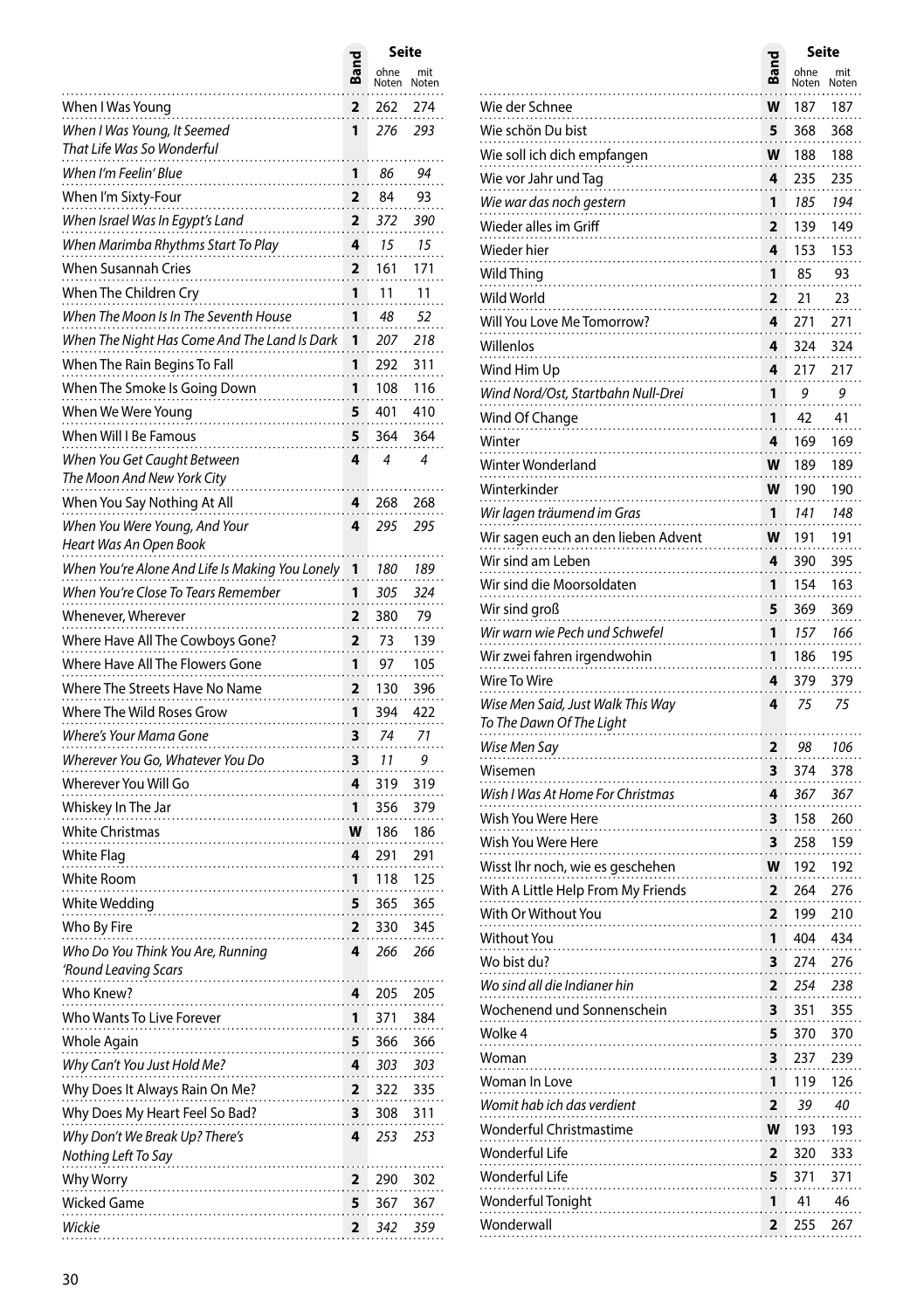|                                                   |                | Seite                         |
|---------------------------------------------------|----------------|-------------------------------|
|                                                   | <b>Band</b>    | ohne<br>mit<br>Noten<br>Noten |
| Word Up!                                          | 3              | 320<br>325                    |
| Words                                             | $\overline{2}$ | 206<br>219                    |
| Words                                             | $\overline{2}$ | 30<br>32                      |
| <b>World Christmas</b>                            | W              | 194<br>194                    |
| Wos woaß i, was des is, des woaß keiner           | 4              | 157<br>157                    |
| Would I Lie To You                                | 5              | 372<br>372                    |
| Would You Know My Name, If<br>I Saw You In Heaven | 1              | 369<br>394                    |
| Wouldn't It Be Good                               | 3              | 248<br>250                    |
| Wovon sollen wir träumen                          | 5              | 373<br>373                    |
| Wozu sind Kriege da?                              | 3              | 243<br>245                    |
| Wunder gibt es immer wieder                       | 1              | 407<br>437                    |
|                                                   |                |                               |

### **Y**

| Y.M.C.A.                                      | 1 | 245 | 259 |
|-----------------------------------------------|---|-----|-----|
| Year Of The Cat                               | 3 | 46  | 44  |
| Years Ago, When I Was Younger                 | 4 | 2   | 2   |
| <b>Yellow River</b>                           | 5 | 374 | 374 |
| <b>Yellow Submarine</b>                       | 1 | 79  | 87  |
| Yes Sir, I Can Boogie                         | 3 | 95  | 94  |
| Yesterday                                     | 1 | 38  | 43  |
| Yo soy un hombre sincero,                     | 3 | 173 | 174 |
| de donde crece la palma                       |   |     |     |
| You                                           | 2 | 24  | 26  |
| You Ain't Seen Nothing Yet                    | 5 | 375 | 375 |
| You And I                                     | 1 | 373 | 397 |
| You And Me(In My Pocket)                      | 4 | 308 | 308 |
| You Are My Fire                               | 2 | 104 | 112 |
| You Are The Reason                            | 5 | 376 | 376 |
| You Are The Sunshine Of My Life               | 3 | 9   | 7   |
| You Can Get It If You Really Want             | 5 | 377 | 377 |
| You Can Leave Your Hat On                     | 3 | 106 | 107 |
| You Can't Hurry Love                          | 5 | 378 | 378 |
| You Don't Have To Be Rich, To Be My Girl      | 4 | 105 | 105 |
| You Don't Know                                | 4 | 309 | 309 |
| You Fill Up My Senses                         | 1 | 29  | 31  |
| You Give Love A Bad Name                      | 4 | 24  | 24  |
| You Got It                                    | 5 | 379 | 379 |
| You Just Call Out My Name                     | 1 | 374 | 398 |
| You Light Up My Life                          | 5 | 380 | 380 |
| You Look Like An Angel                        | 2 | 379 | 395 |
| You Make It Feel Like Christmas               | W | 195 | 195 |
| You Make Me Feel                              | 1 | 405 | 435 |
| You Never Can Tell                            | 2 | 213 | 226 |
| You Never Walk Alone                          | 4 | 179 | 179 |
| You Only Need The Light When It's Burning Low | 4 | 227 | 227 |
| You Only See What Your Eyes Want To See       | 1 | 248 | 264 |
| You Really Got Me                             | 5 | 381 | 381 |
| You Sang To Me                                | 2 | 132 | 141 |
|                                               |   |     |     |

|                                                                 | និ | ohne<br>Noten | mit<br>Noten |
|-----------------------------------------------------------------|----|---------------|--------------|
| You Say, That We've Got Nothing In Common                       | 1  | 331           | 352          |
| You Sexy Thing                                                  | 5  | 382           | 382          |
| You Shook Me All Night Long                                     | 5  | 383           | 383          |
| You Spin Me Round                                               | 4  | 89            | 89           |
| You To Me Are Everything                                        | 5  | 384           | 384          |
| You Walked Into The Party Like You<br>Were Walking Onto A Yacht | 3  | 127           | 127          |
| You Were Always On My Mind                                      | 2  | 244           | 257          |
| You Win Again                                                   | 3  | 361           | 365          |
| You're In The Army Now                                          | 1  | 179           | 188          |
| You're My Heart, You're My Soul                                 | 1  | 222           | 234          |
| You've Got A Friend                                             | 1  | 374           | 398          |
| You'll Remember Me When The West Wind Moves                     | 2  | 128           | 138          |
| You're Beautiful                                                | 3  | 293           | 297          |
| You're Beautiful, That's For Sure,<br>You'll Never Ever Fade    | 4  | 210           | 210          |
| You're So Vain                                                  | 3  | 127           | 127          |
| You're The Devil In Disquise                                    | 2  | 404           | 395          |
| You're The First, The Last, My Everything                       | 5  | 385           | 385          |
| You're The One That I Want                                      | 2  | 379           | 233          |
| You're The Voice                                                | 5  | 386           | 386          |
| Young Man, There's No Need To Feel Down                         | 1  | 245           | 259          |
| Your Latest Trick                                               | 2  | 222           | 422          |
| Your Mouth Is A Revolver Firing Bullets In The Sky              | 4  | 208           | 208          |
| Your Song                                                       | 1  | 39            | 44           |
| Yummy, Yummy, Yummy                                             | 2  | 95            | 103          |
|                                                                 |    |               |              |
| Zehn kleine Jägermeister                                        | 4  | 262           | 262          |
| Zehn nackte Friseusen                                           | 2  | 93            | 101          |
| Zeit zu gehen                                                   | 5  | 387           | 387          |

**Band**

**Seite**

| ZEHII HALNIE FIISEUSEH                | ◢ | - 20 | 1 V I |
|---------------------------------------|---|------|-------|
| Zeit zu gehen                         | 5 | 387  | 387   |
| Zieh dich aus kleine Maus             | 3 | 186  | 187   |
| Zieh die Schuh aus                    | 3 | 378  | 382   |
| Zigeunerjunge                         | 4 | 145  | 145   |
| Zombie                                | 1 | 202  | 211   |
| Zruck zu dir (Hallo Klaus)            | 1 | 271  | 286   |
| Zu Bethlehem geboren                  | W | 196  | 196   |
| Zu nah am Feuer                       | 5 | 388  | 388   |
| Zu spät                               | 5 | 389  | 389   |
| Zuckerpuppe (Aus der Bauchtanztruppe) | 5 | 390  | 390   |
| Zuhause                               | 5 | 391  | 391   |
| Zusammen                              | 5 | 392  | 392   |
| Zwei kleine Italiener                 | 3 | 147  | 147   |